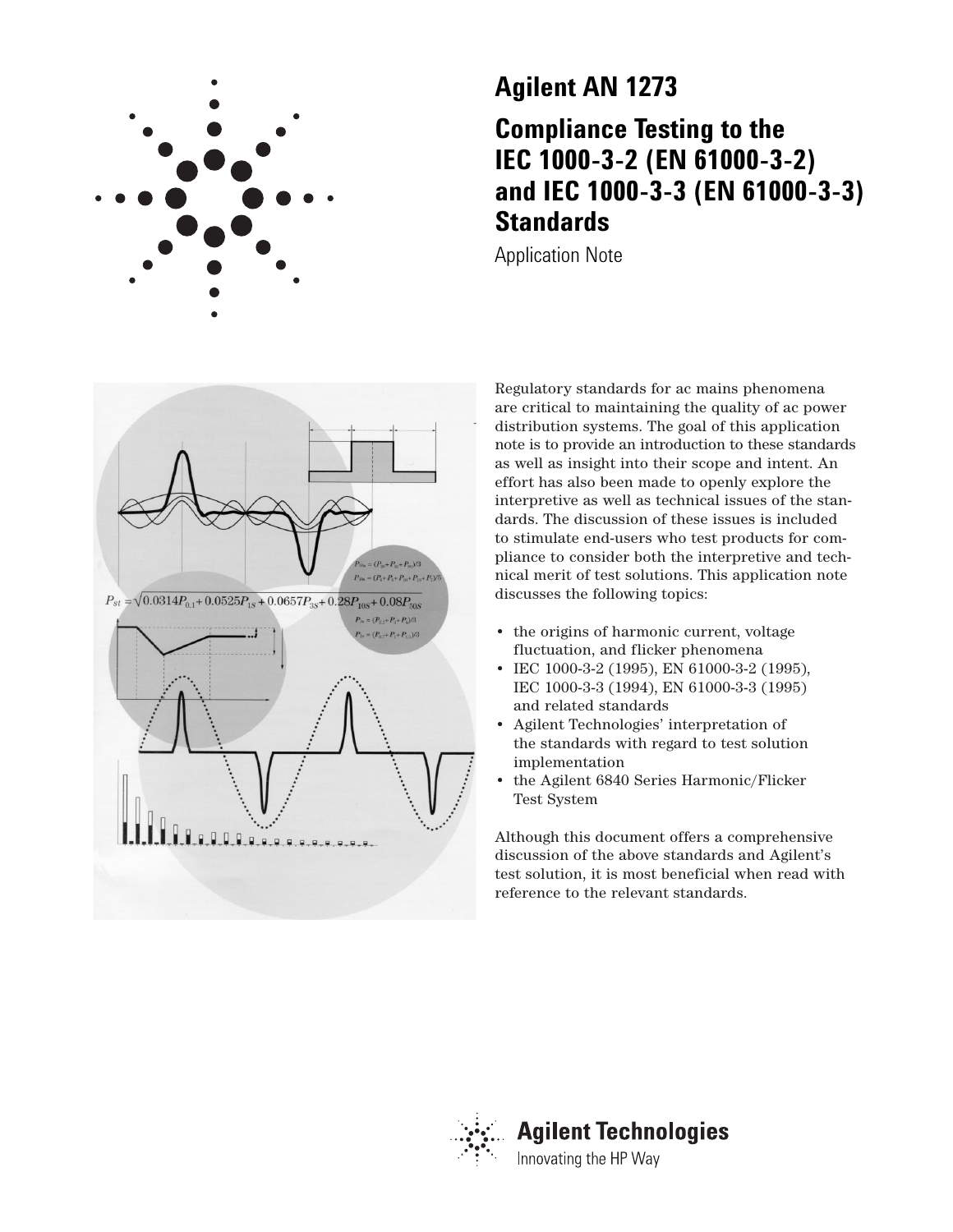### **Table of Contents**

| <b>Introduction</b><br>IEC 1000-3-2 and 1000-3-3 Standards and the                                    | 3      |
|-------------------------------------------------------------------------------------------------------|--------|
| <b>Implications for Electronics Manufacturers</b>                                                     | 3      |
| <b>Understanding the Regulatory Testing Environment</b><br>The Relationship between the IEC, CENELEC, | 4      |
| and the European Union                                                                                | 4      |
| <b>EMI/RFI Standards in General</b>                                                                   | 4      |
| <b>Low Frequency Emissions</b>                                                                        | 5      |
| <b>The Standards Process</b>                                                                          | 5      |
| The Necessity of AC Mains Regulations                                                                 | 6      |
| <b>Harmonic Currents</b>                                                                              | 6      |
| Why Switch-mode Power Supplies Generate                                                               |        |
| <b>Harmonic Currents</b>                                                                              | 7      |
| <b>Effects of Harmonic Currents</b><br><b>Quasi-stationary and Fluctuating Harmonics</b>              | 8<br>8 |
| <b>Voltage Fluctuations and Flicker</b>                                                               | 9      |
|                                                                                                       |        |
| An Overview of IEC 1000-3-2 (EN 61000-3-2)                                                            | 11     |
| and IEC 1000-3-3 (EN 61000-3-3) Requirements<br>The Difference Between Precompliance and              |        |
| <b>Compliance Testing</b>                                                                             | 12     |
| <b>Reference Methodologies</b>                                                                        | 12     |
|                                                                                                       |        |
| IEC 1000-3-2 and EN 61000-3-2                                                                         | 13     |
| <b>Class Definition</b>                                                                               | 13     |
| <b>Class D Equipment</b>                                                                              | 14     |
| <b>Test Limits</b>                                                                                    | 15     |
| <b>AC Power Source Requirements</b>                                                                   | 16     |
| <b>Harmonic Current Measurement Requirements</b>                                                      | 16     |
| IEC 1000-3-3 and EN 61000-3-3                                                                         | 18     |
| <b>Test Limits</b>                                                                                    | 19     |
| <b>AC Power Source Requirements</b>                                                                   | 19     |
| <b>Voltage Fluctuations/Flicker Measurement</b>                                                       |        |
| Requirements                                                                                          | 20     |
| The Agilent 6840 Series Harmonic/Flicker                                                              |        |
| <b>Test System Solution</b>                                                                           | 21     |
| <b>Basic Measurement Definitions</b>                                                                  | 22     |
| <b>Interpretive Issues for Test Solutions Vendors</b>                                                 |        |
| and Equipment Manufacturers                                                                           | 23     |
| Normative References and Their Scope                                                                  | 23     |
| Stated, Implied, and Inferred Requirements                                                            | 24     |
| Appropriateness of Requirements                                                                       | 25     |
| <b>Technical Errors</b>                                                                               | 26     |

| Implementation of IEC 1000-3-2 and              |    |
|-------------------------------------------------|----|
| <b>EN 61000-3-2 Standards</b>                   | 29 |
| <b>Harmonic Current Measurements</b>            | 29 |
| <b>Agilent 6840 Series Measurement Accuracy</b> | 30 |
| <b>Measurement Synchronization Using</b>        |    |
| <b>Rectangular Windows</b>                      | 31 |
| <b>Shunt Burden</b>                             | 33 |
| 1.5 Second Smoothing Filter                     | 33 |
| Source Impedance                                | 33 |
| The Pre-Test Window for Class Determination     | 34 |
| Class D Active Power Tests and the Special      |    |
| <b>Waveshape Requirement</b>                    | 35 |
| <b>Class C Power Factor and Fundamental</b>     |    |
| <b>Current Measurement</b>                      | 37 |
| <b>Class B Harmonic Current Limits</b>          | 37 |
| <b>Voltage Distortion Measurement</b>           | 38 |
| Delay to Start of Test                          | 38 |
| <b>Programmable Current Limits</b>              | 39 |
| Implementation of IEC 1000-3-3 and              |    |
| <b>EN 61000-3-3 Standards</b>                   | 40 |
| Flicker Measurement-UIE Flickermeter            | 40 |
| <b>RMS Measurements</b>                         | 40 |
| <b>Pst Classifier</b>                           | 41 |
| Agilent 6840 Series Flickermeter                | 41 |
| Use of a Simulated Impedance                    | 42 |
| Squarewave Response Tests per IEC 868           | 42 |
| Unclear Definitions for Dmax, Dc, and Dt        | 44 |
| Delay to Start of Test                          | 47 |
| <b>Appendix A</b>                               | 48 |
| <b>Flickermeter Verification Tests</b>          | 48 |
| <b>Quantization Errors</b>                      | 50 |
| <b>References</b>                               | 55 |

## **Reading This Application Note**

This application note is written with two audiences in mind. The first part of the application note, from pages 3 to 22, is for readers who wish to familiarize themselves with the IEC 1000-3-2 and 1000-3-3 (EN 61000-3-2 and 61000-3-3) standards. This general discussion concludes with a brief description of the Agilent 6840 Series Harmonic/Flicker Test System.

The second part of the application note, from pages 23 to 55, is for readers who are familiar with IEC 1000-3-2 and 1000-3-3 (EN 61000-3-2 and 61000-3-3) and are aware of some of the technical and interpretive issues surrounding the standards. These pages identify the issues and describe in detail how Agilent has resolved them with the 6840 Series Harmonic/Flicker Test System.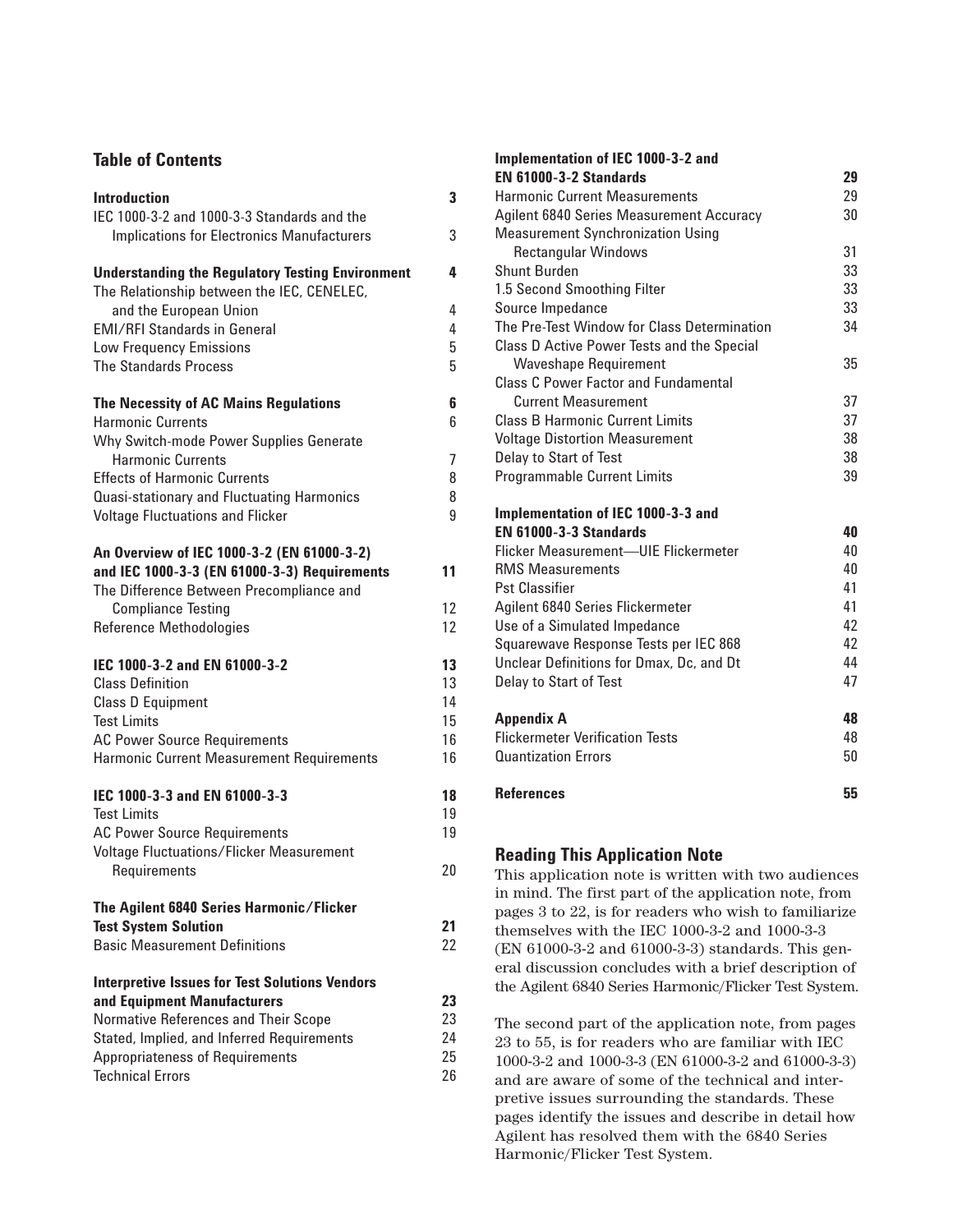## **Introduction**

### **IEC 1000-3-2 and 1000-3-3 Standards and the Implications for Electronics Manufacturers**

The quality of distributed electrical power has become a critical concern in recent years. This concern has grown with the advent of positive industry trends to improve electrical product efficiency and with the proliferation of electronic equipment in households and commercial environments. Interestingly enough, the very technology that allows for more efficient use of electrical energy, switch-mode power conversion technology, is also a culprit that can negatively impact power quality. Switch-mode power supplies can draw high harmonic currents from the ac mains, which can cause a variety of undesirable effects in the ac power distribution system. The end result for electronic products connected to the ac mains can be improper operation, over-stressed ac input components, and product failure. The power distribution system must bear the burden of excessive neutral currents that over-stress neutral wiring and inefficient power transmission to the loads connected to the system.

The power quality of the ac mains can also deteriorate due to voltage fluctuations caused by devices such as electronic ballasts and light dimmer switches. The phase-controlled ac input of these devices may cause large rms current changes on the ac mains, which result in substantial rms voltage deviations. In addition, the amplitude and frequency of these deviations can cause incandescent lamps to flicker, which can be irritating to humans.

Concern has grown regarding the consequences of these ac mains phenomena. This has resulted in action from worldwide regulatory commissions to update requirements of standards and implement regulations for electrical and electronic products. In fact, the European Union considers these consequences sufficiently severe as to require compliance to harmonic emissions standards under the requirements of the EMC Directive. These standards were most recently known by their older voluntary versions, the IEC 555-2 and 555-3 (EN 60555 parts 2 and 3) standards. Very recently, these standards have been revised and published as the IEC 1000-3-2 and 1000-3-3 (EN 61000-3-2 and 61000-3-3) standards, which set the limits for harmonic current emissions and voltage fluctuations and flicker.

The publication of these standards in the Official Journal of the European Union (OJEC) and their impact on the ability of electronic and electrical equipment manufacturers to participate in the worldwide marketplace has greatly increased industry anxiety levels. The intent of this application note is to clarify the requirements of the standards, identify some of the technical and interpretive issues raised by the standards, and explain how the capabilities of Agilent's test solution greatly simplify compliance testing to these standards.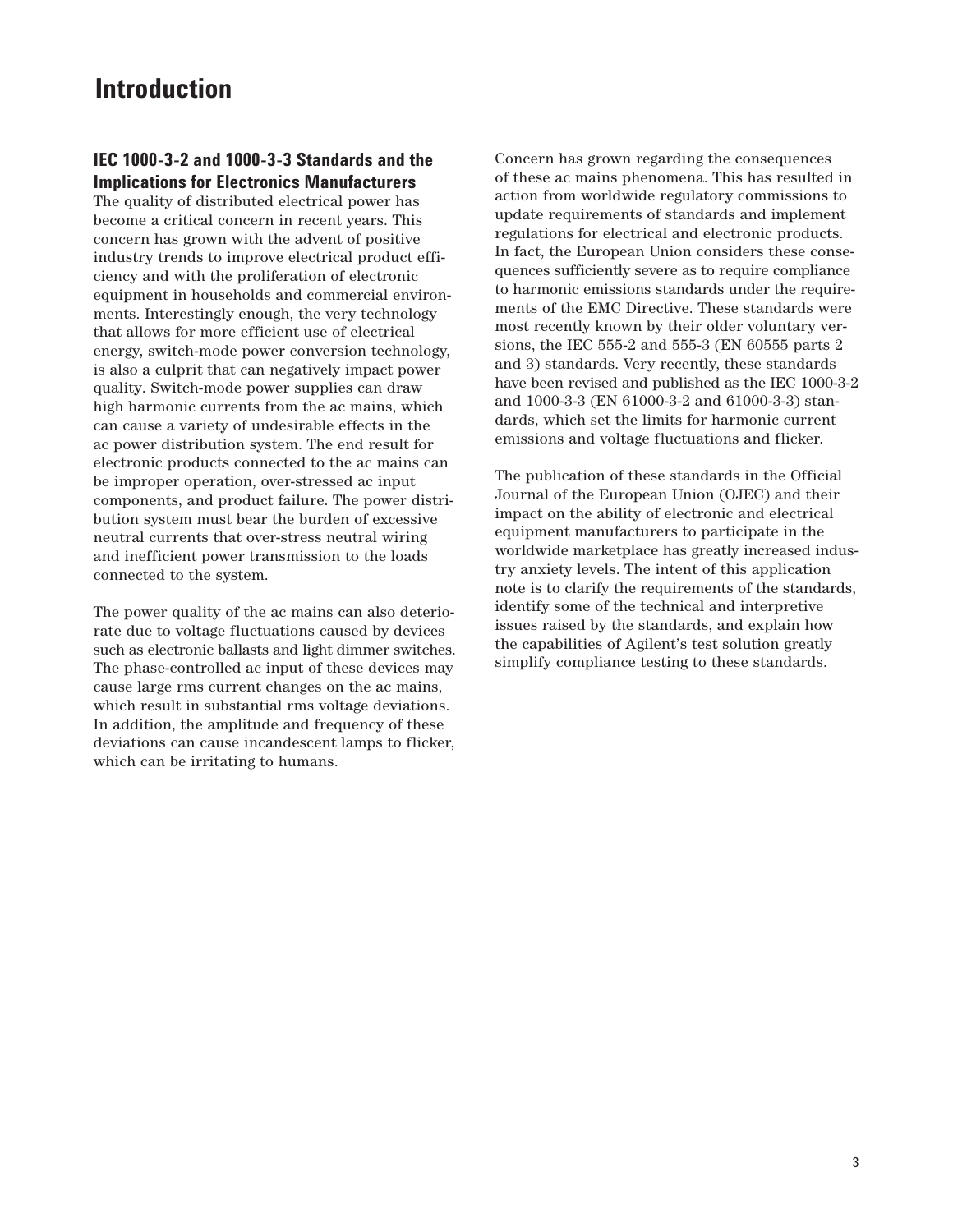## **Understanding the Regulatory Testing Environment**

## **The Relationship between the IEC, CENELEC, and the European Union**

Although the necessity of regulations such as IEC 1000-3-2 and 1000-3-3 may be well understood, the same may not be said of the process that drives their development. The worldwide organization responsible for developing most of the electrical standards related to the commercial and consumer industry is the International Electrotechnical Commission, or IEC. Through liaisons with international, national, and other standards-writing organizations as well as its own IEC Technical Committees, the IEC develops and publishes electrical standards and guidelines for voluntary use for entire industries at large. The IEC standards and guidelines can then be harmonized into national and regional standards without any alteration; any differences are clearly documented. The national and regional standards have different designations for the same IEC standard. For example, EN 61000-3-2 is the European Union version of IEC 1000-3-2 and is a regional standard published and ratified by CENELEC. BSEN 61000-3-2 refers to the national United Kingdom version of the EN 61000-3-2 standard.

The European Union and the European Free Trade countries have the need to development new EMI/ RFI immunity and emission standards. Their goal is to establish a comprehensive and uniform set of requirements for compliance to the EMC Directive (89/336/EEC). All electrical or electronic products under the scope of the EMC Directive intended for sale and distribution in the participating countries will be required to comply, and must carry the "CE mark" or label as proof of compliance by January 1, 1996. The specific requirements and associated detail are covered in the EMC Directive publication and its addendums. IEC and CENELEC are therefore working in close collaboration to prepare these standards related to the EMC Directive, which will be published under the IEC and EN designations.

#### **EMI/RFI Standards in General**

The IEC standards are developed by committees and sub-committees comprised of national committee members. The IEC TC77 committee has the responsibility for creating standards that address most aspects of electromagnetic disturbances. They have classified these disturbances in terms of low and high frequency conducted, magnetic, and radiated phenomena; electrostatic discharge; and nuclear electromagnetic pulse phenomena. Once published, these standards will be designated by the following formats:

- **IEC 1000-1-x** General considerations, definitions and terminology
- **IEC 1000-2-x** Description and classification of the environment levels and compatibility
- **IEC 1000-3-x** Emission and immunity limits
- **IEC 1000-4-x** Testing and measurement methodologies and techniques
- **IEC 1000-5-x** Installation and mitigation guidelines
- **IEC 1000-9-x** Miscellaneous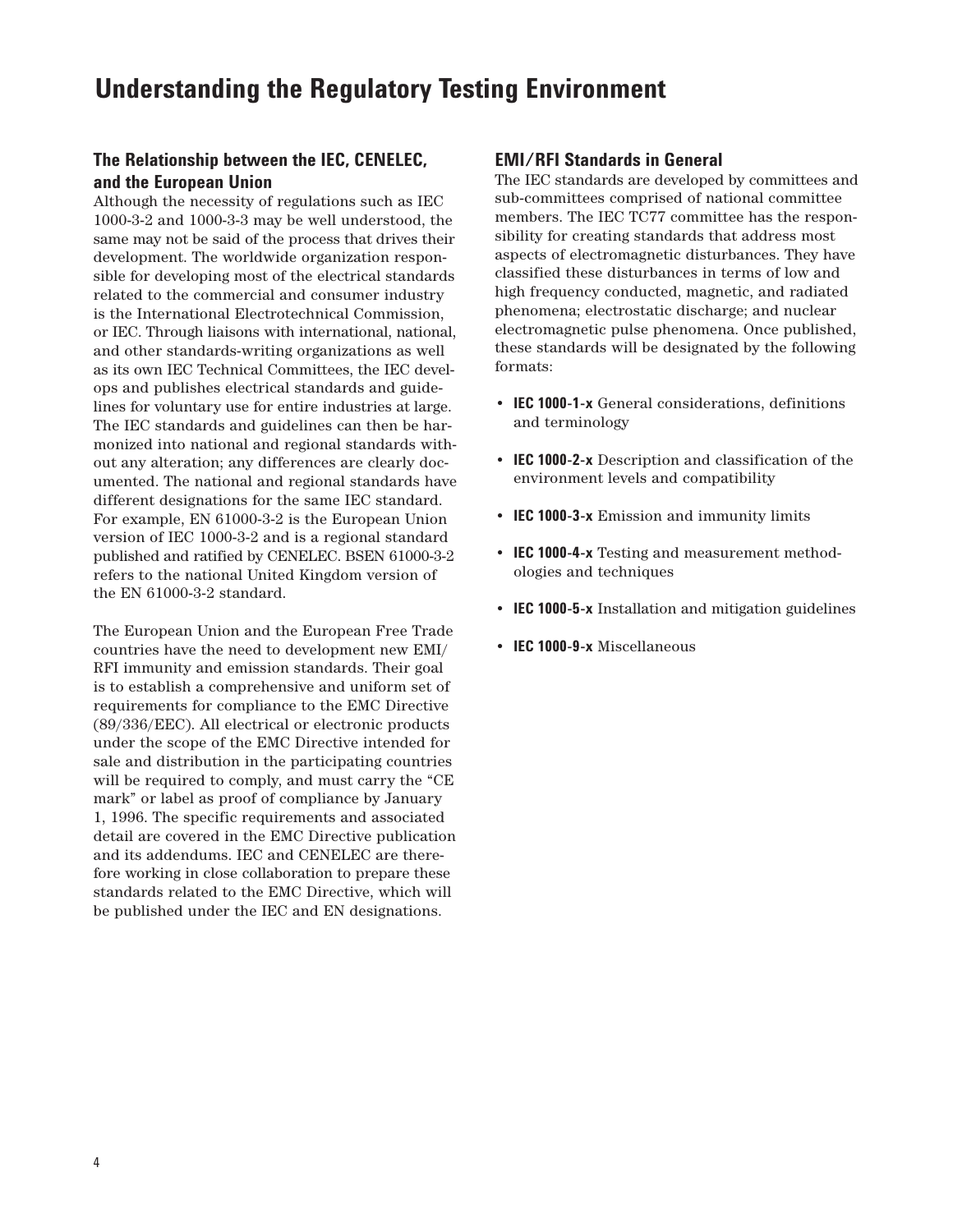### **Low Frequency Emissions**

Sub-committee A of IEC TC77 is responsible for conducted low frequency disturbances including those that pertain to ac power distribution systems. One of the committee's efforts has been the revision of the IEC 555-2 and 555-3 emissions standards, which led to the development of the new IEC 1000- 3-2 and 1000-3-3 standards and the corresponding CENELEC versions (EN 61000-3-2 and 61000-3-3).

## **The Standards Process**

Electrical and electronic equipment manufacturers usually have a critical need to understand when compliance to a standard is required. The process by which a document becomes an IEC standard involves several drafts or revisions, and typically takes anywhere from 4 to 12 years. While in the form of a revision, the "pre-standard" document is identified by an IEC designation and number that reflects the committee preparing the standard and the particular revision cycle. For example, the IEC 1000-3-3 standard prepared by sub-committee TC77A was designated as IEC 77A(CO)38 during its Draft International Standard stage just prior to approval. Compliance to a "pre-standard" document during any stage of the revision process is not required because the potential for change still exists and the committees have not officially approved the document for release.

These documents are released to National Committees solely for the purpose of technical commentary, and are not intended to be used as testing guidelines. It is not until the representative IEC National Committees vote on and approve the document for publication that it becomes an official IEC standard. The IEC 1000-3-2 and 1000-3-3 standards will not become regulations (i.e., a mandatory test requirement) for the European Union until CEN-ELEC harmonizes the documents and the European Commission publishes them in the Official Journal, scheduled for January, 1996. They are now listed with reference to the EMC Directive as the EN 61000-3-2 and 61000-3-3 standards.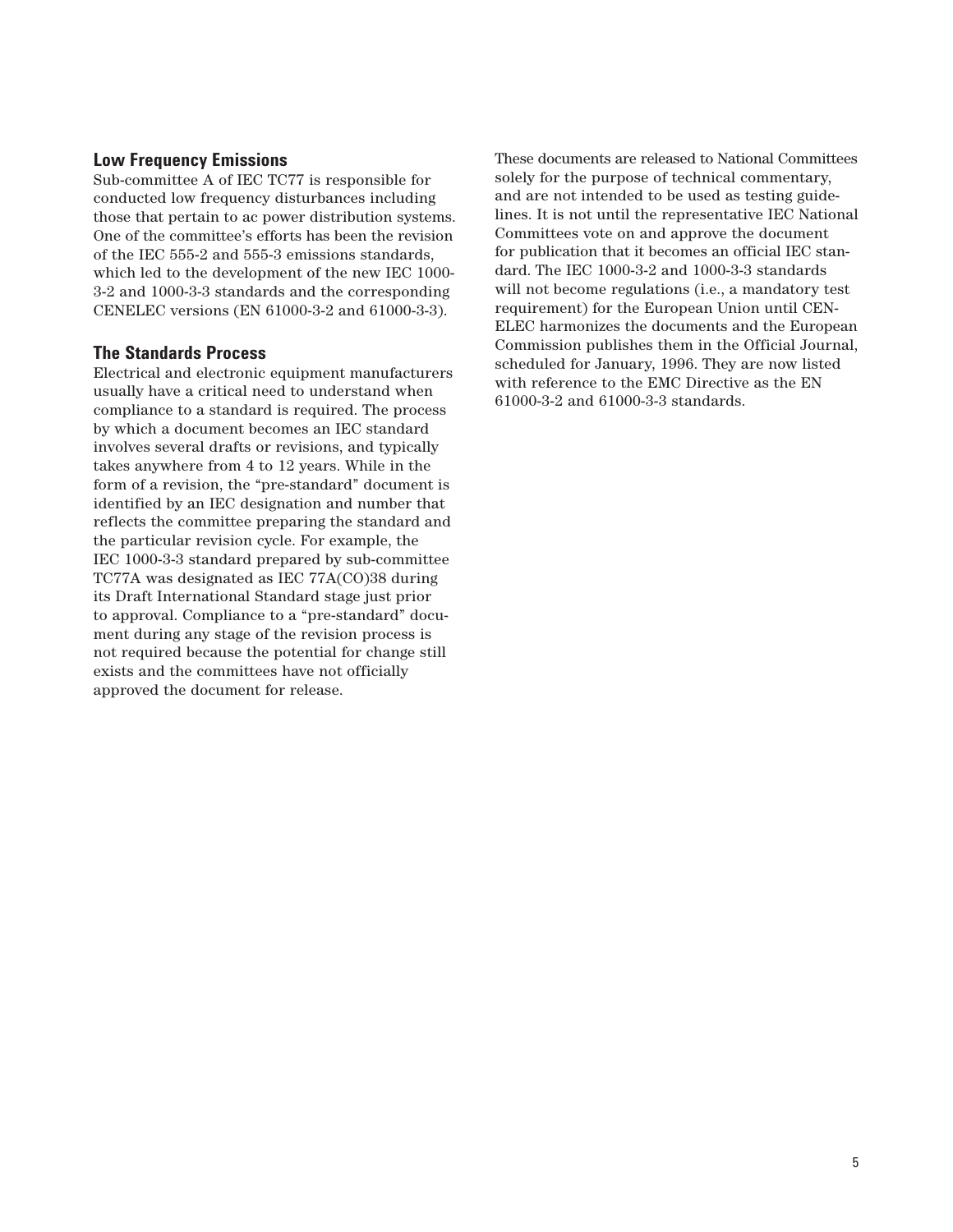## **The Necessity of AC Mains Regulations**

#### **Harmonic Currents**

Up until the last few decades, ac mains harmonic currents were mainly a concern in heavy industrial environments because of the type of loading this equipment placed on the electrical distribution system. Facilities of this type were the main users of electrical equipment with phase-angle controlled and rectified power devices. Most households and commercial environments still used fairly simple inductive and resistive electronic devices or loads such as incandescent lights, motors, and heaters. When connected to the sinusoidal voltage of the ac mains, these loads draw a sinusoidal current waveform which has little or no harmonic content (see Figures 1 and 2).

The proliferation of electronic equipment such as computers, printers, televisions, and audio equipment has expanded the harmonic current problem to households and commercial environments. This equipment has ac input circuitry that draws nonsinusoidal currents (see Figure 3). Typically, this input circuitry consists of a switch-mode power supply with a capacitor-diode rectifier input stage. Devices such as lamp dimmers and electronic ballasts also draw non-sinusoidal currents because of the phase-angle control circuits used to regulate the input power.



**Figure 1. Resistive load**



**Figure 3. Non-sinusoidal currents**



**Figure 2. Inductive load**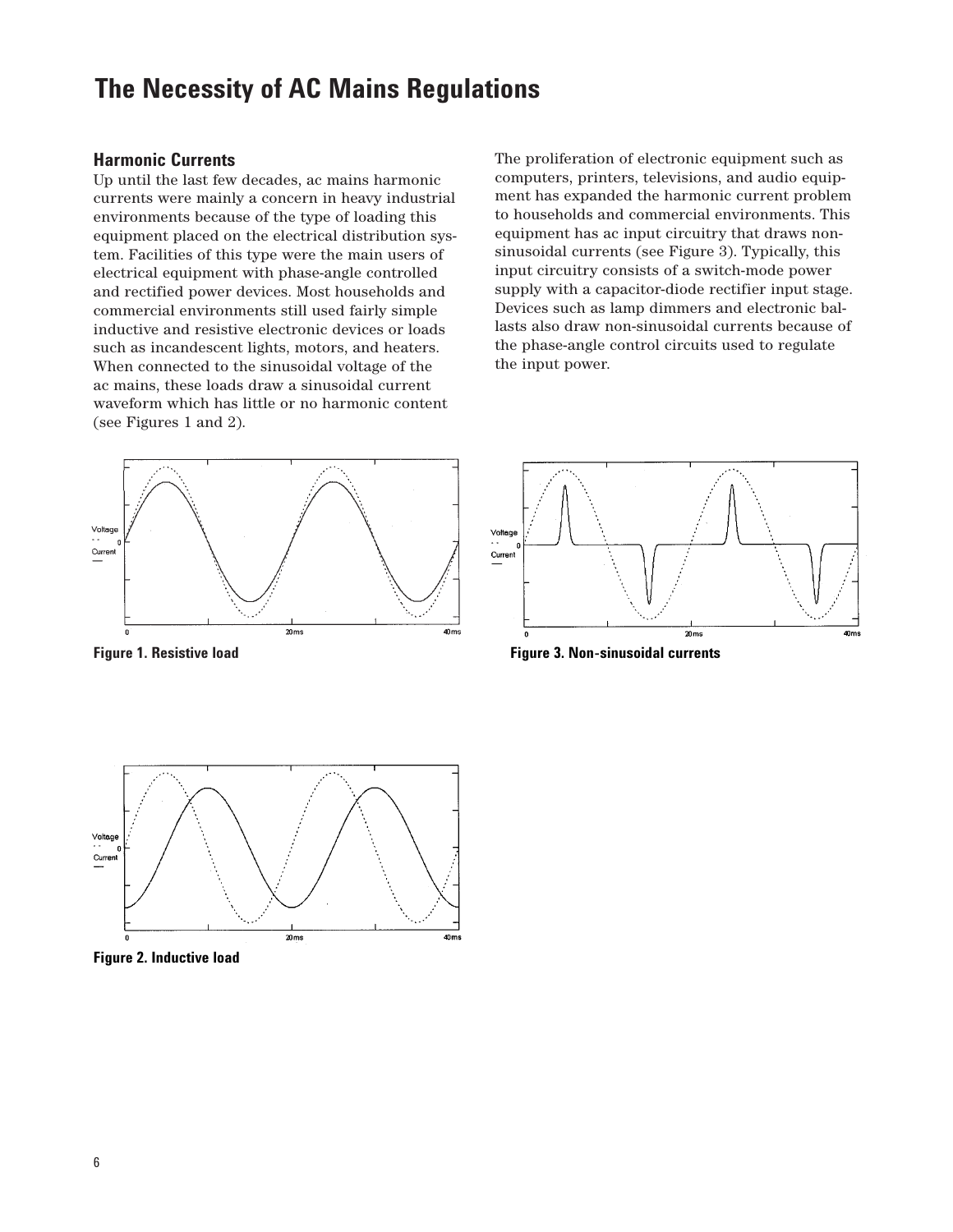## **Why Switch-mode Power Supplies Generate Harmonic Currents**

Although switch-mode power supply technology offers high efficiency in a small size, power supplies using this technology are one example of a generator of ac mains harmonics. Switch-mode power supplies typically have a capacitor-diode rectifier input stage, which creates a high voltage dc source from the ac input voltage (see Figure 4). This dc voltage is then modulated or chopped to provide a regulated voltage to the load. When the ac voltage is first applied, the charging of the capacitor is accompanied by a large inrush of ac current until the capacitor is charged to the peak value of the rectified voltage. Once the inrush conditions subside, the diodes conduct ac current and charge the capacitor only when the ac voltage is greater than the capacitor voltage. AC current flow is blocked by the diodes when the ac voltage is lower than the capacitor voltage (see Figure 5).

The charging of the capacitor at the peak of the ac voltage waveform causes ac current to flow through the capacitor in successive narrow current pulses. This creates a nonlinear ac mains current that is harmonically rich. This current waveform is made up of odd-order harmonics which are integer multiples of the fundamental frequency (see Figure 6).

The current fundamental and odd harmonic amplitudes sum at 90 degrees and 270 degrees of the fundamental, which creates the current pulse waveform. If the fundamental frequency is 50 Hz, the 3rd harmonic is at 150 Hz, the 5th harmonic is at 250 Hz, and so on. This type of current waveform is representative of the Class D equipment with a "special wave shape" as described by IEC 1000-3-2 and EN 61000-3-2.



**Figure 4. Switch-mode power supply circuit**



**Figure 5. Capacitor voltage with rectifier voltage and current waveforms**



**Figure 6. Summing odd harmonic currents**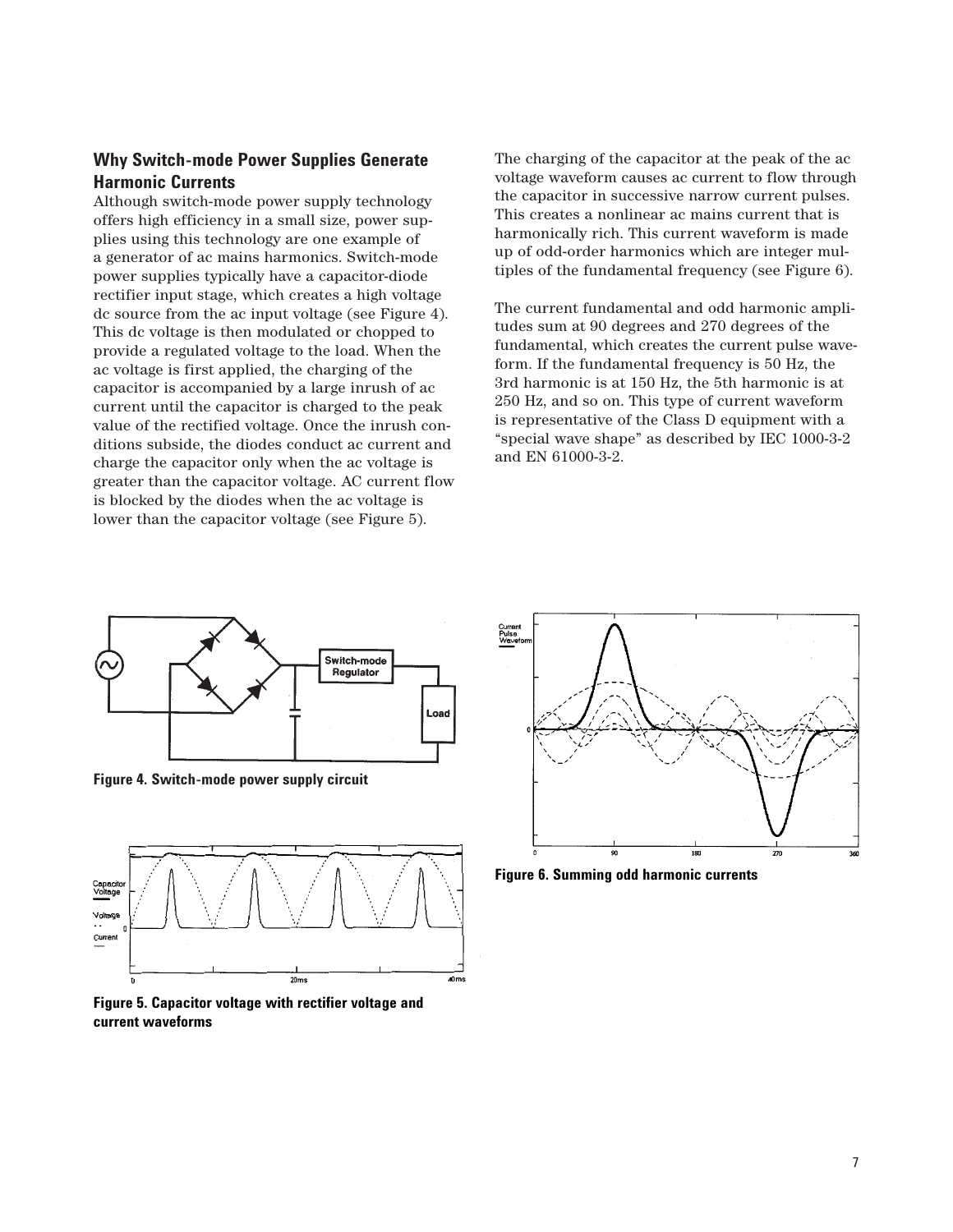#### **Effects of Harmonic Currents**

Electronic equipment and devices that cause nonlinear current waveforms produce many detrimental effects on the ac power distribution. As more of these devices load the ac power distribution system, the following problems can occur:

- Significant current can flow that does not deliver real power and must be supported by the ac distribution system.
- Elevated neutral currents can flow in three-phase wye distribution systems which cause ampacity ratings for wiring and connectors to be exceeded.
- Equipment connected to the same branch circuit can operate improperly due to severe voltage distortion caused by harmonic currents interacting with impedances in the distribution system. For example, suppressed or clipped peak voltage limits the ability of computer power supplies to ride through momentary ac mains sags.

Equipment manufacturers generally use power factor correction (PFC) circuitry to minimize the effects of nonlinear loads and the power inefficiencies they cause. Testing to the harmonic current regulations helps to ensure that these power factor correction circuits are designed and operating properly.

#### **Quasi-stationary and Fluctuating Harmonics**

The harmonic current distortion caused by a nonlinear load on the ac mains can be classified in one of two general categories: quasi-stationary or fluctuating. Quasi-stationary or steady-state harmonic currents are produced by electronic equipment that generates non-varying levels of current distortion, where the amplitude of each harmonic remains constant over time. This equipment appears as an unchanging load on the ac mains (see Figure 7). Examples include test and measurement instrumentation such as oscilloscopes and multimeters, electronic ballasts, and video display equipment.



**Figure 7. Steady-state harmonic currents**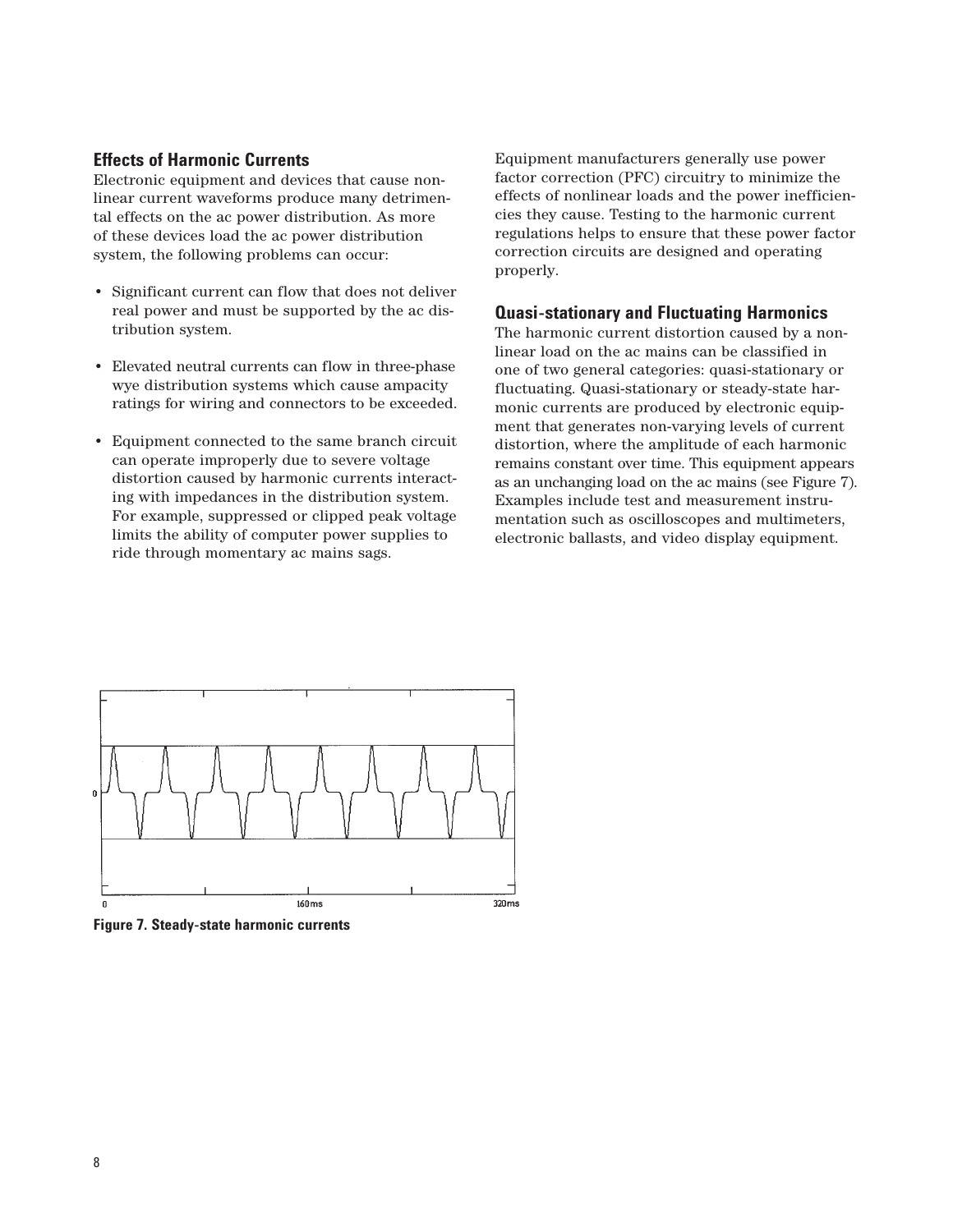In contrast, fluctuating harmonic currents are caused by electronic equipment that represent timevarying loading on the ac mains. This equipment generates varying levels of current consumption or drain where the amplitude of individual harmonics change over time (see Figure 8). Examples include microwave ovens, dishwashers, laser printers, and photocopiers. The IEC 1000-3-2 and EN 61000-3-2 standards address both classes of harmonic currents.

Different measurement considerations and methodologies are used for determining compliance for the two classes, with more stringent testing methods applied to the fluctuating harmonic class. In particular, compliance testing for fluctuating harmonics requires non-stop harmonic analysis over extended periods of time.

#### **Voltage Fluctuations and Flicker**

In addition to loads that cause harmonic currents on the ac mains, there are also loads that have automatic turn on/turn off controls such as thermostats and timers. Kitchen appliances, space heaters, air conditioners, copiers, and other equipment include these type of controls. These loads are frequently resistive in nature, which means that they draw sinusoidal currents and generate no harmonics except during transient events.

When automatic controls cycle on and off, they cause frequent changes of the load to the supply. When the fluctuating load is in a branch circuit with other loads, these changes cause rms voltage fluctuations that affect all of the loads in the branch (see Figure 9). In particular, variations in voltage amplitude cause changes in the light output of any filament lamps in the branch circuit. Because the output of a filament lamp is proportional to the square of the applied voltage, changes in light intensities can be significant even for small changes in voltage.



**Figure 8. Fluctuating harmonic currents**



**Figure 9. Branch circuit loads**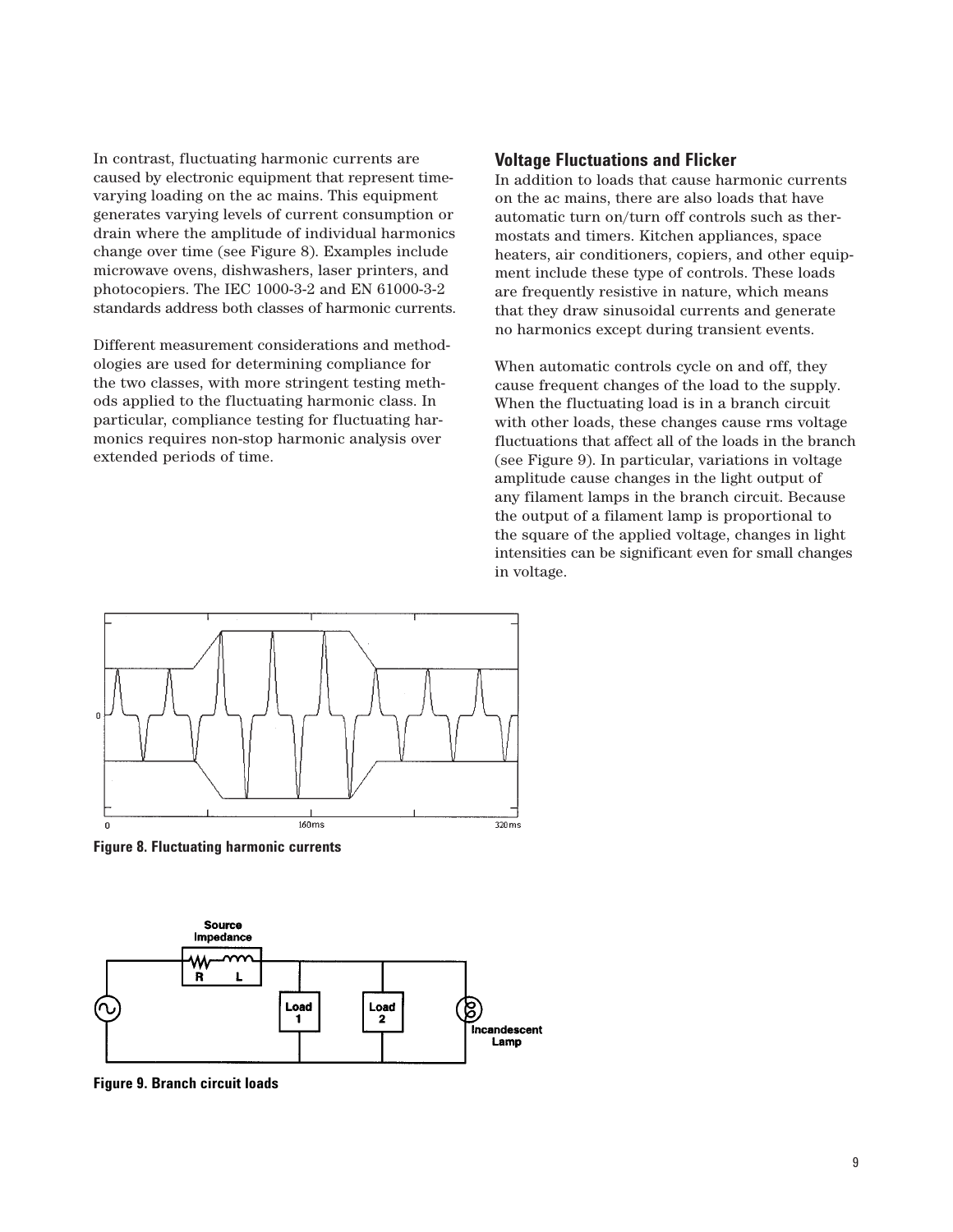This effect of variation in light output as perceived by the human observer is referred to as **flicker**. Because flicker is annoying, and for some individuals presents a health hazard (persons that have epilepsy for example), the standard seeks to regulate flicker generation to an acceptable level. Figure 10 illustrates an rms voltage variation on the ac mains. Figure 11 is from the IEC standard that defines such a voltage change characteristic. The voltage change characteristic defines changes in rms voltage levels, U(t), in terms of percentage of nominal line voltage, Un.

The IEC 1000-3-3 and EN 61000-3-3 standards address voltage fluctuations and flicker. Compliance with these standards ensures that voltage disturbances in the electrical distribution system do not interfere with other equipment connected to the ac mains or cause incandescent lights to visibly flicker in a way that causes an annoyance or health risk to a human observer.



**Figure 10. Variations in voltage amplitude**



**Figure 11. Voltage change characteristic**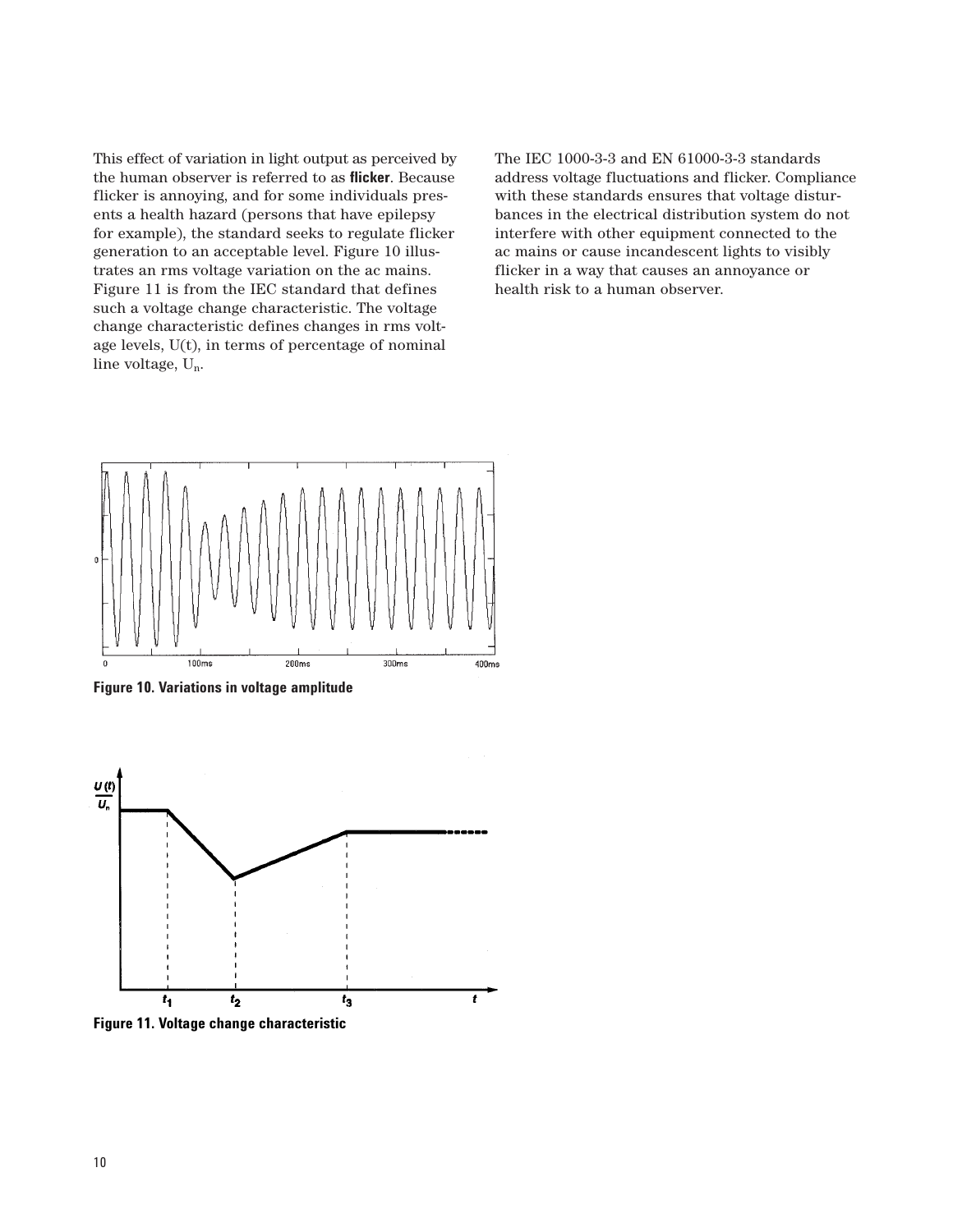# **An Overview of IEC 1000-3-2 (EN 61000-3-2) and IEC 1000-3-3 (EN 61000-3-3) Requirements**

Developed as part of a comprehensive strategy to set guidelines for EMC compliance under the EMC Directive, the recently published standards include the following:

- **IEC 1000-3-2 (1995)/EN 61000-3-2 (1995):** Specifies the limits for harmonic currents created by equipment connected to public low-voltage supply systems. These standards cover both quasi-stationary harmonics and fluctuating harmonics.
- **IEC 1000-3-3 (1994)/EN 61000-3-3 (1995):** Specifies the limits for voltage fluctuations and flicker produced by equipment connected to public low-voltage supply systems.

The specified limits are applicable to distribution systems with nominal voltages of 230 V (singlephase) and 400 V (three-phase) at 50 Hz, and for all electrical and electronic equipment with rated currents up to 16 Amps. The harmonics of interest are the 2nd through the 40th harmonic. Note that IEC 1000-3-2/EN 61000-3-2 also refers to 60 Hz systems, but IEC 1000-3-3/EN 61000-3-3 does not.

There currently appears to be a wealth of confusion regarding the effective dates of these standards and when they will become mandatory for all products shipped into the European Community. Much discussion is being focused on the criteria that constitutes whether or not an electronic product must comply when the standards are published

as part of the EMC Directive guidelines in January 1996, or whether mandatory compliance should be enforced after the official date of withdrawal of the older versions of the standards on January 1997 (for EN 60555 part 2) or June 1998 (for EN 60555 part 3). In addition, there may be temporary certification clauses exempting certain products depending on the date of introduction into the marketplace and whether they conform to the older versions of the standards.

#### **IEC 1000-3-2 and EN 61000-3-2 and Related Standards**

| <b>Published Version</b>                   | <b>Older Version</b>                  | <b>Normative Reference</b> |
|--------------------------------------------|---------------------------------------|----------------------------|
| IEC 1000-3-2 (1995)<br>EN 61000-3-2 (1995) | IEC 555-2 (1982)<br>EN 60555-2 (1987) | IEC 1000-4-7 (1991)        |

#### **IEC 1000-3-3 and EN 61000-3-3 and Related Standards**

| <b>Published Version</b>                   | <b>Older Version</b>                  | <b>Normative References</b>                                       |
|--------------------------------------------|---------------------------------------|-------------------------------------------------------------------|
| IEC 1000-3-3 (1994)<br>EN 61000-3-3 (1995) | IEC 555-3 (1982)<br>EN 60555-3 (1987) | IEC 725 (1981)<br>IEC 868 (1986)<br>IEC 868 Amendment 1<br>(1990) |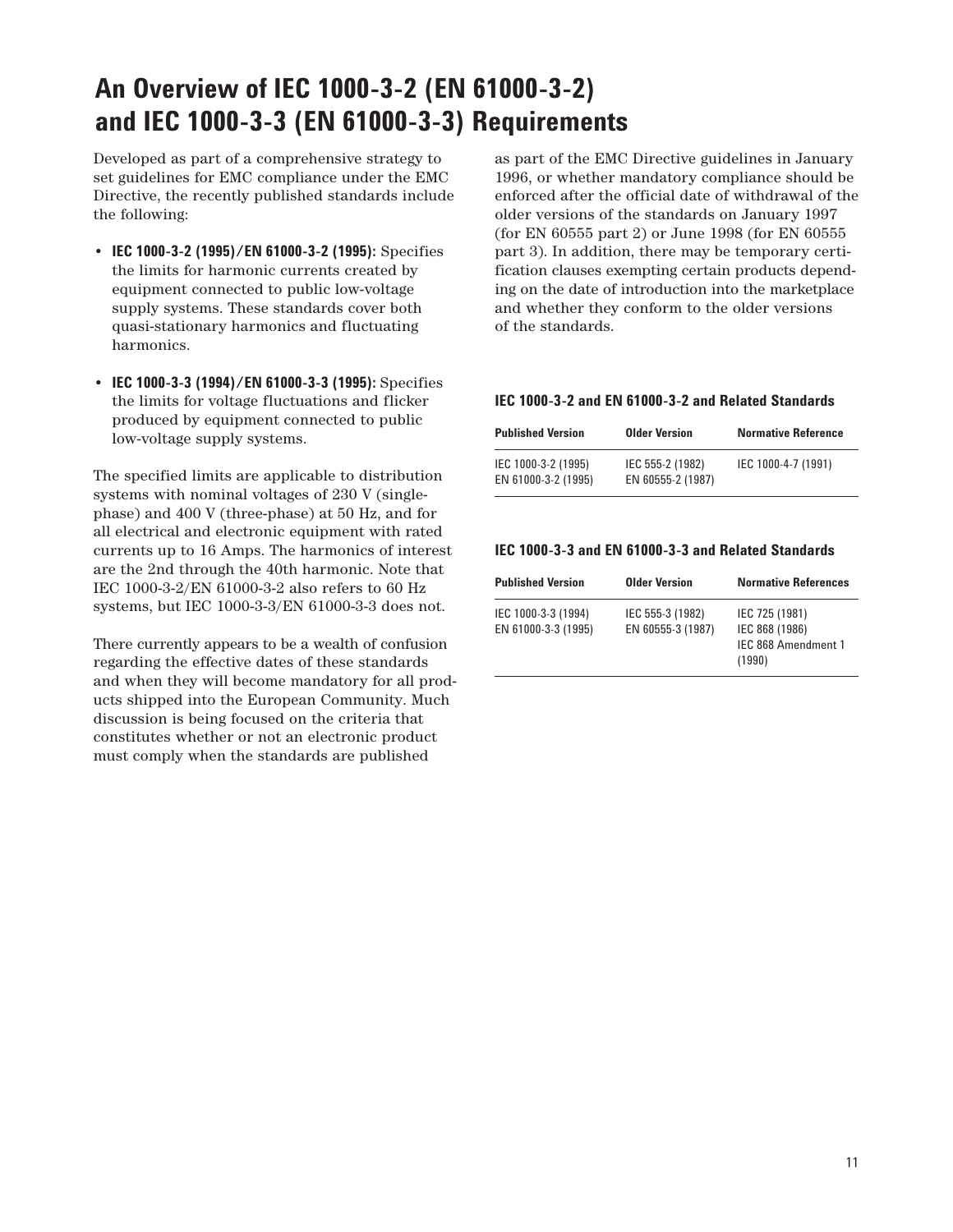## **The Difference Between Precompliance and Compliance Testing**

Testing requirements can differ based on the desired end result. Precompliance testing is traditionally used during product development to provide confidence that the equipment under development can meet the standard prior to full compliance testing at an outside regulatory laboratory. The instrumentation used is typically general purpose equipment found in any well-equipped lab and is often less expensive than that used in compliance testing. Precompliance testing provides a cost-effective means of ensuring that money invested in external testing services will result in the equipment being certified for compliance.

Compliance testing requires instrumentation that has traceable specifications which guarantee performance levels sufficient to certify that equipment meets the required standards. More importantly, this equipment must meet any special performance characteristics defined by the associated normative reference standards. Compliance-level test instrumentation is generally more expensive than that used for precompliance testing. The Agilent 6840 Series Harmonic/Flicker Test System, however, effectively utilizes new technology to provide compliance-level testing at costs significantly below precompliance test instrumentation.

## **Reference Methodologies**

Compliance-level testing often encompasses several possible testing methodologies as defined by the standards. The rating of these methodologies range from "acceptable," which represents the lowest level of test instrumentation performance necessary to meet the compliance-level testing requirements, to the "most preferred" methodologies, which represent the optimum level of test instrumentation performance endorsed by the standards committee. The "most preferred" testing methodologies are called reference methodologies. Equipment utilizing these methodologies meets the most stringent performance requirements and the most preferred test and measurement techniques. For example, IEC 1000-3-3 uses this categorization for instruments that can assess all types of voltage fluctuations by direct measurement using a UIE/IEC flickermeter as defined by IEC 868. The Agilent 6840 Series Harmonic/Flicker Test System utilizes reference-level methodologies both for measuring voltage fluctuations and flicker for IEC 1000-3-3, and for measuring harmonic currents for IEC 1000-3-2.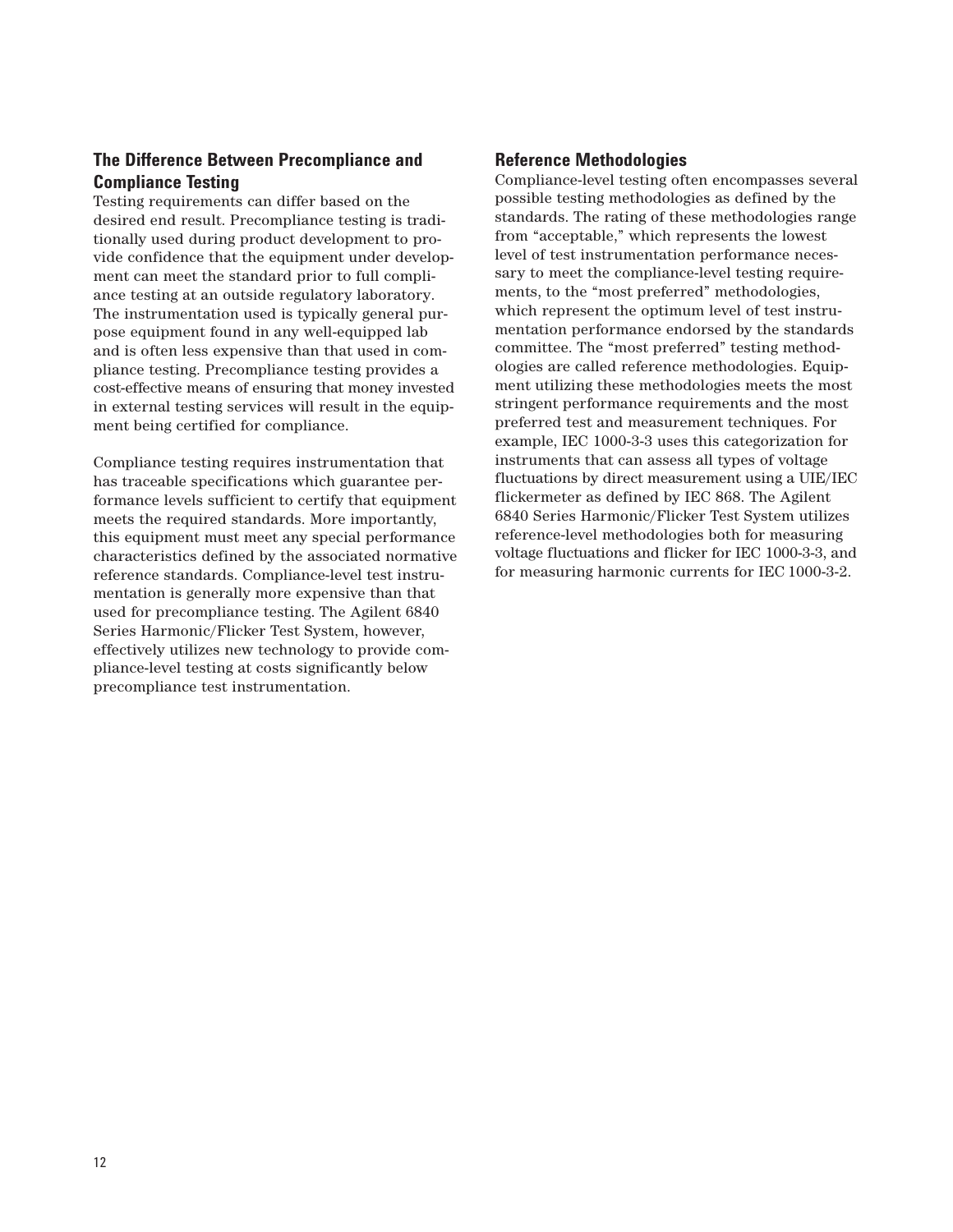## **IEC 1000-3-2 and EN 61000-3-2**

The IEC 1000-3-2 and EN 61000-3-2 standards define measurement requirements, ac power source requirements, and limits for testing the harmonic current emissions of electronic and electrical equipment. Additional harmonic current testing and measurement techniques and instrumentation guidelines for these standards are covered in IEC 1000-4-7. IEC 1000-3-2 and EN 61000-3-2 also provide definitions for commonly used terms used throughout the standards and describe test conditions for particular types of equipment in Annex C.

Compliance to these standards ensures that tested equipment will not generate harmonic currents at levels which cause unacceptable degradation of the mains environment. This directly contributes to meeting compatibility levels established in other EMC standards such as IEC 1000-2-2, which defines compatibility levels for low-frequency conducted disturbances in low-voltage supply systems.

The block diagram in Figure 12 illustrates the equipment functions required to implement tests per the IEC 1000-3-2 and EN 61000-3-2 standards.

#### **Class Definition**

To establish limits for similar types of harmonic current distortion, equipment under test must be categorized in one of four defined classes. Use the flowchart in Figure 13 to determine equipment classification.

**Class A:** Balanced three-phase equipment, and all other equipment except that stated in one of the remaining three classes.

**Class B:** Portable electrical tools, which are hand held during normal operation and used for a short time (a few minutes) only.

**Class C:** Lighting equipment, including dimming devices.

**Class D:** Equipment having an input current with a "special wave shape" (e.g., equipment with off-line capacitor-rectifier ac input circuitry and switchmode power supplies) and an active input power ≤600 W. The active power is defined as Watts. For the Class D mA/W limits to apply, the active power must also be greater than 75 W. This lower limit will be reduced to 50 W within 4 years of the implementation of IEC 1000-3-2. Note that the standard is ambiguous as to whether or not the maximum permissible harmonic current limits of the standard (see Table 3, page 15) apply to devices with active power below these thresholds.



**Figure 12. Equipment diagram for testing harmonic current emissions**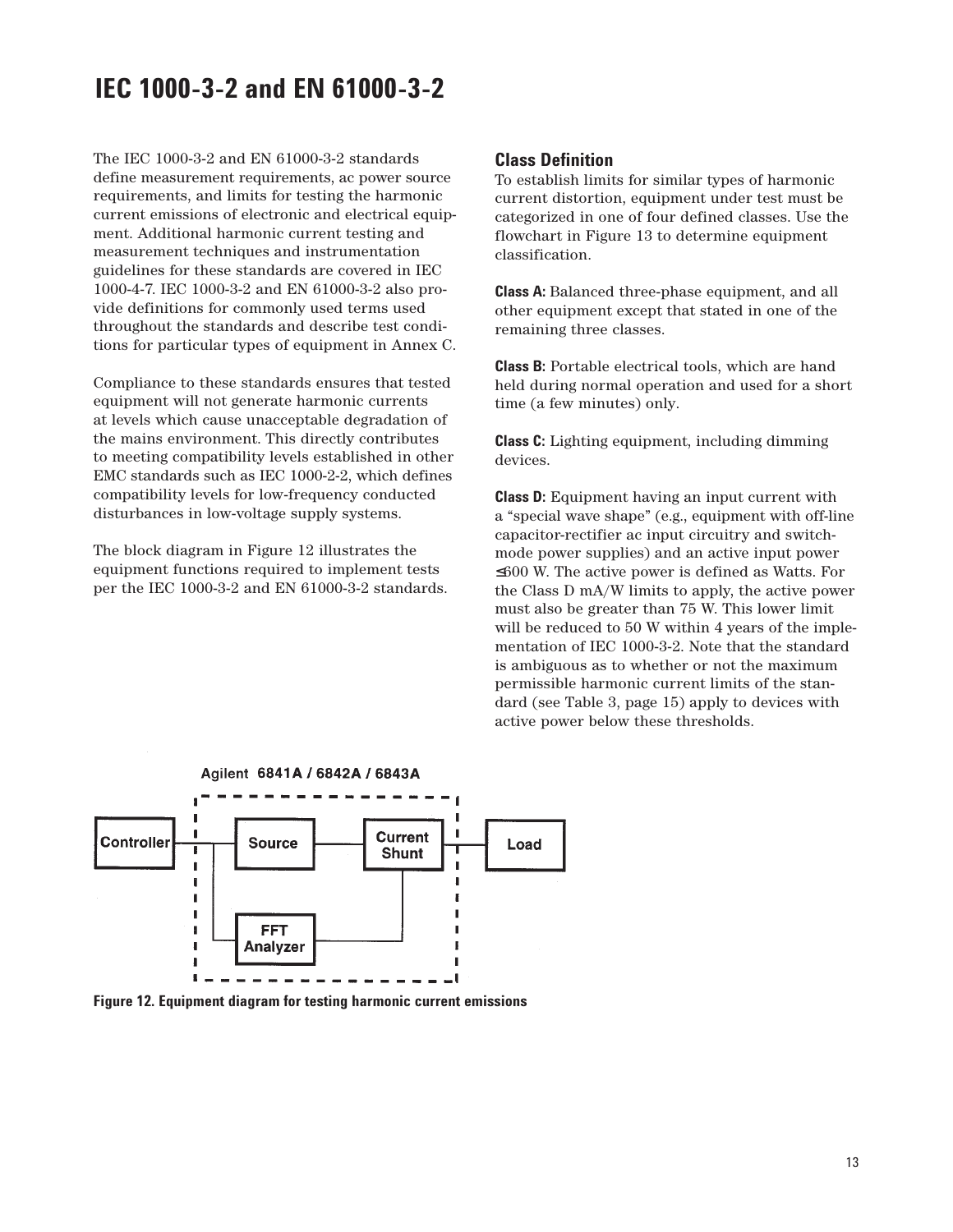

**Figure 13. Flowchart for class determination**

## **Class D Equipment**

For electronic equipment to be classified as Class D, two requirements must be met, assuming the equipment does not meet the definition of the other three classes. The first requirement, as previously discussed, is that the active input power of the equipment must be ≤600 W. The second requirement according to IEC 1000-3-2 states that:

*"equipment shall be deemed to be Class D if under the test conditions given in Annex C, the input current waveshape of each half-period—referred to its peak value ipk—is within the envelope shown in the following figure for at least 95% of the duration of each half period; this implies that waveforms having small peaks outside the envelope are considered to fall within the envelope. The center line M, coincides with the peak value of the input current."*



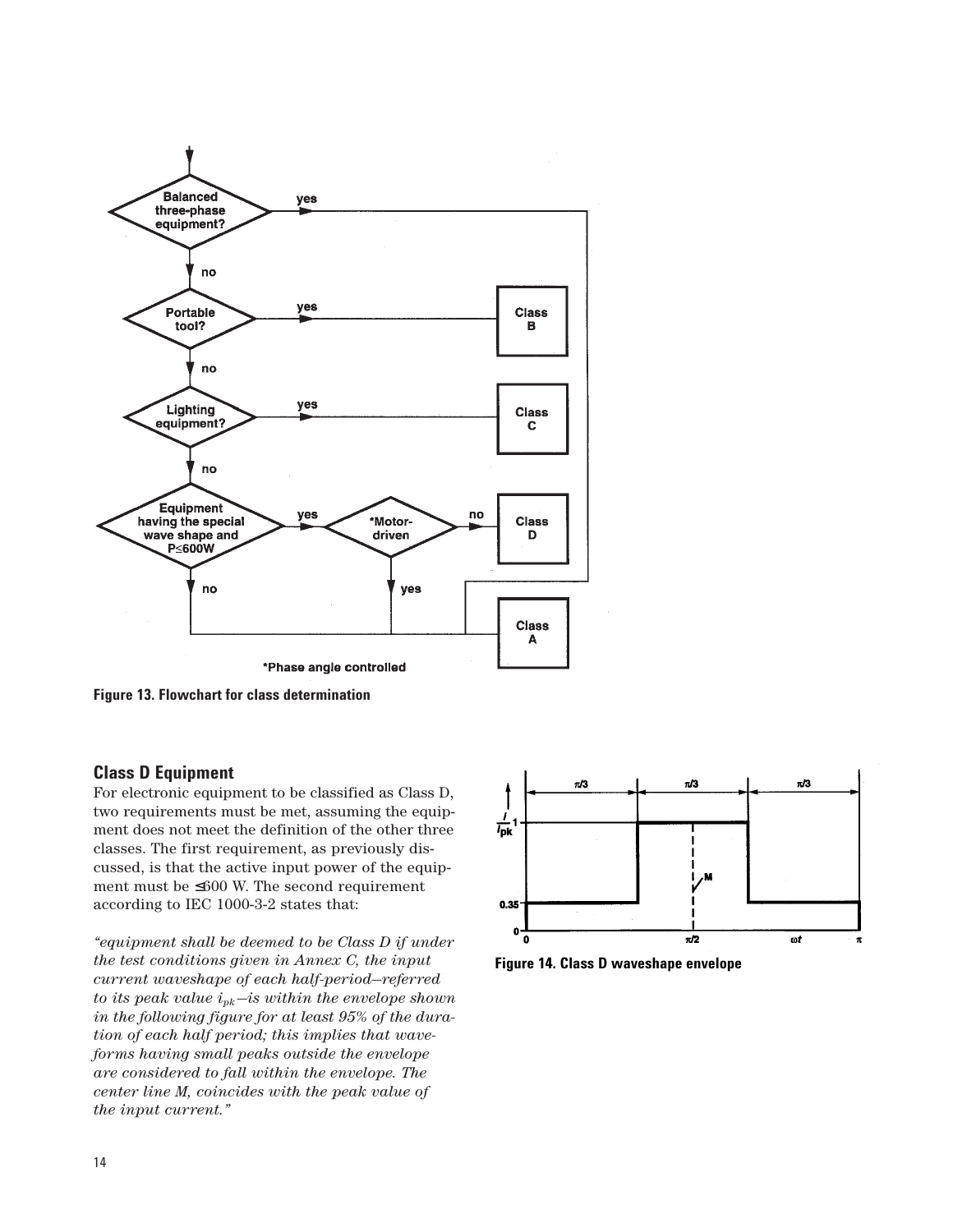#### **Test Limits**

The following tables describe the test limits for harmonic currents according to class. Harmonic current limits are noted for Class A, C, and D equipment in Tables 1, 2, and 3, respectively. The limits for Class B equipment are 1.5 times those for Class A.

#### **Table 1. Limits for Class A Equipment**

| <b>Harmonic order</b><br>(n) | Maximum permissible harmonic current<br>(A) |
|------------------------------|---------------------------------------------|
| <b>Odd Harmonics</b>         |                                             |
| 3                            | 2,30                                        |
| 5                            | 1,44                                        |
| 7                            | 0,77                                        |
| 9                            | 0,40                                        |
| 11                           | 0,33                                        |
| 13                           | 0,21                                        |
| $15 \le n \le 39$            | $0.15 \times 15/n$                          |
| <b>Even Harmonics</b>        |                                             |
| $\overline{2}$               | 1,08                                        |
| 4                            | 0,43                                        |
| 6                            | 0,30                                        |
| $8 \le n \le 40$             | $0.23 \times 8/n$                           |

#### **Table 2. Limits for Class C Equipment**

| <b>Harmonic order</b><br>(n)              | <b>Maximum permissible harmonic current</b><br>expressed as a percent of the input current<br>at the fundamental frequency<br>(%) |
|-------------------------------------------|-----------------------------------------------------------------------------------------------------------------------------------|
|                                           | 2                                                                                                                                 |
| 3                                         | $30 \cdot \lambda^*$                                                                                                              |
| 5                                         | 10                                                                                                                                |
|                                           |                                                                                                                                   |
| 9                                         | 5                                                                                                                                 |
| $11 \le n \le 39$<br>(odd harmonics only) | 3                                                                                                                                 |

 $*$   $\lambda$  is the circuit power factor.

### **Table 3. Limits for Class D Equipment**

| <b>Harmonic order</b><br>(n) | <b>Maximum permissible</b><br>harmonic current per watt harmonic current<br>(mA/W) | <b>Maximum permissible</b><br>(A) |
|------------------------------|------------------------------------------------------------------------------------|-----------------------------------|
| 3                            | 3,4                                                                                | 2.30                              |
| 5                            | 1.9                                                                                | 1.14                              |
| 7                            | 1.0                                                                                | 0.77                              |
| 9                            | 0.5                                                                                | 0.40                              |
| 11                           | 0.35                                                                               | 0.33                              |
| $13 \le n \le 39$            | 3.85/n                                                                             | See Table 1                       |
| (odd harmonics only)         |                                                                                    |                                   |

The general harmonic test limits are as follows:

- Harmonic currents <0.6% of the input current or less than 5 mA are disregarded.
- If the envelope of the spectrum of harmonics 20 through 40 decrease monotonically, only harmonic 2 through 19 need to be measured.
- For fluctuating (or transitory) even harmonics from 2 through 10 and odd harmonics from 3 through 19, harmonic amplitudes can be 1.5 times the limits for 15 seconds of any 2.5 minute period.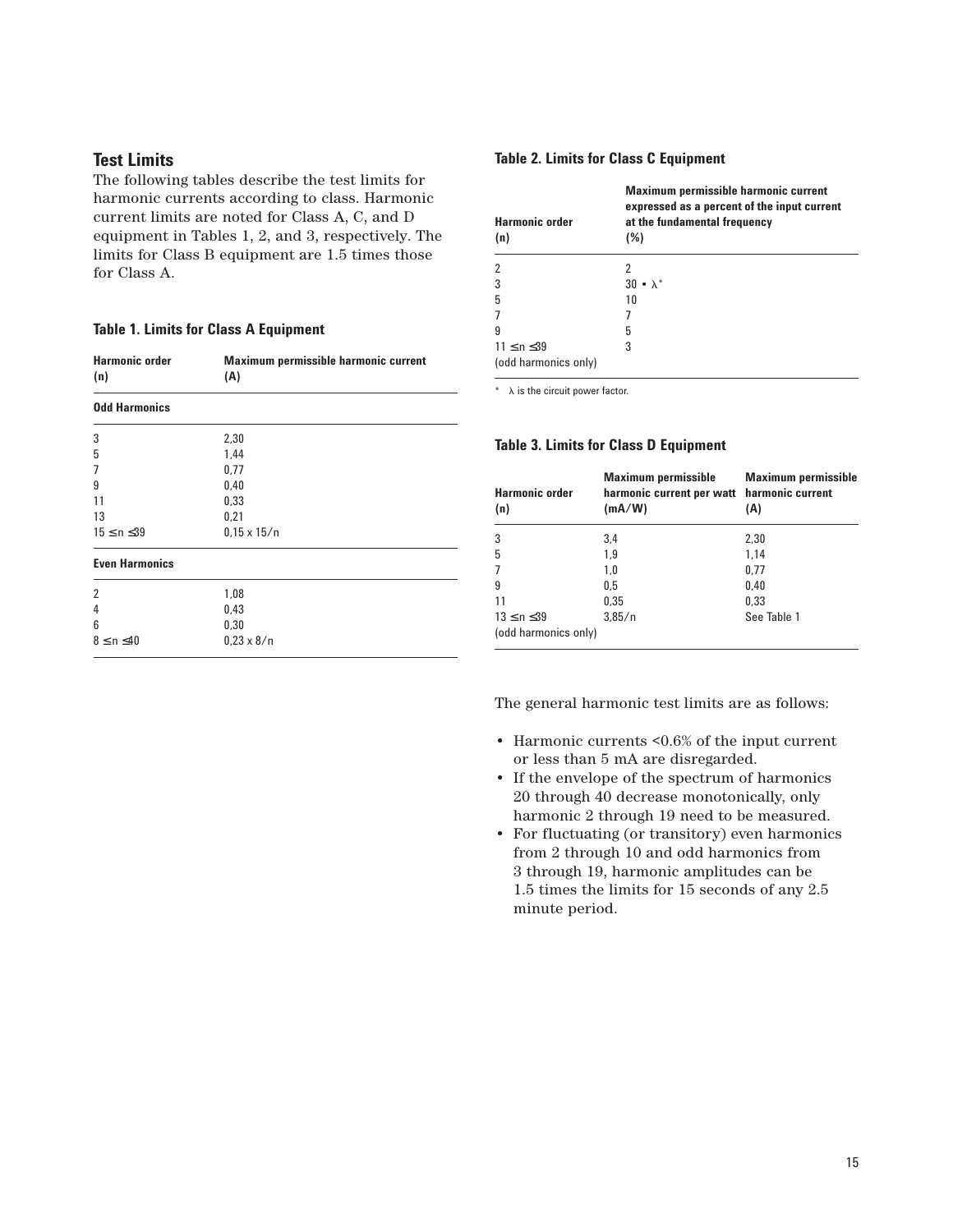The IEC 1000-3-2 and EN 61000-3-2 standards describe harmonic measurement test conditions only for some types of equipment. The objective is to test all applicable equipment under conditions that produce the maximum harmonic amplitudes under normal operating conditions for each harmonic component. A critical element for successful compliance testing is the quality of the ac power source and harmonic measurement instrumentation.

## **AC Power Source Requirements**

In general, the ac power source used for testing equipment to the harmonic current emissions limits must have low output impedance to minimize output voltage distortion, sufficient output voltage ratings to supply the appropriate test voltages, peak current ratings sufficient to power the equipment under test without clipping, and the ability to sufficiently regulate the output voltage, frequency, and phase relationship (for three phase testing). The specific requirements are:

| <b>Output voltage ratings:</b>                                                                                     | 230 Vrms (single-phase)<br>400 Vrms (three-phase)                                                                                                                       |
|--------------------------------------------------------------------------------------------------------------------|-------------------------------------------------------------------------------------------------------------------------------------------------------------------------|
| <b>Voltage and frequency</b><br>accuracy:<br>Phase angle accuracy:                                                 | 230 Vrms $\pm 2\%$ , 50 Hz $\pm 0.5\%$<br>$120^{\circ}$ +1.5 $^{\circ}$ between the funda-<br>mental voltage of each phase                                              |
| <b>Harmonic content of</b><br>the output voltage<br>$(% \mathcal{L}_{\text{2}})$ (% of $V_{\text{fundamental}}$ ): | $0.9\%$ (3rd harmonic)<br>0.4% (5th harmonic)<br>0.3% (7th harmonic)<br>0.2% (9th harmonic)<br>0.1% (even harmonics from 2 to 10)<br>0.1% (all harmonics from 11 to 40) |
| Peak output voltage<br>value:                                                                                      | 1.40 to 1.42 times the rms value<br>reached within 87° to 93° after<br>the zero crossing                                                                                |

### **Harmonic Current Measurement Requirements**

The scope of the harmonic emissions standards include measurement requirements for both quasistationary (steady-state) and fluctuating harmonics. The methodology and limits used to measure harmonic levels for compliance is dependent upon which type of harmonics are generated by the equipment under test. Annex B of IEC 1000-3-2 and IEC 1000-4-7 jointly describe a number of requirements for instrumentation used to measure harmonic currents in ac mains circuits. Sections B.1, B.2, and B.4 are applicable to the FFT implementation used in Agilent's 6840 Series Harmonic/ Flicker Test System. Figures 15 and 16 illustrate the measurement circuits for single-phase and three-phase equipment according to IEC 1000-3-2 and EN 61000-3-2 (Annex A).

The IEC 1000-4-7 standard defines harmonic current measurement instrumentation in terms of accuracy class (A or B) and signal characteristics of the measured parameter (quasi-stationary or fluctuating). Class A accuracy levels are required for compliance-level harmonic current measurements.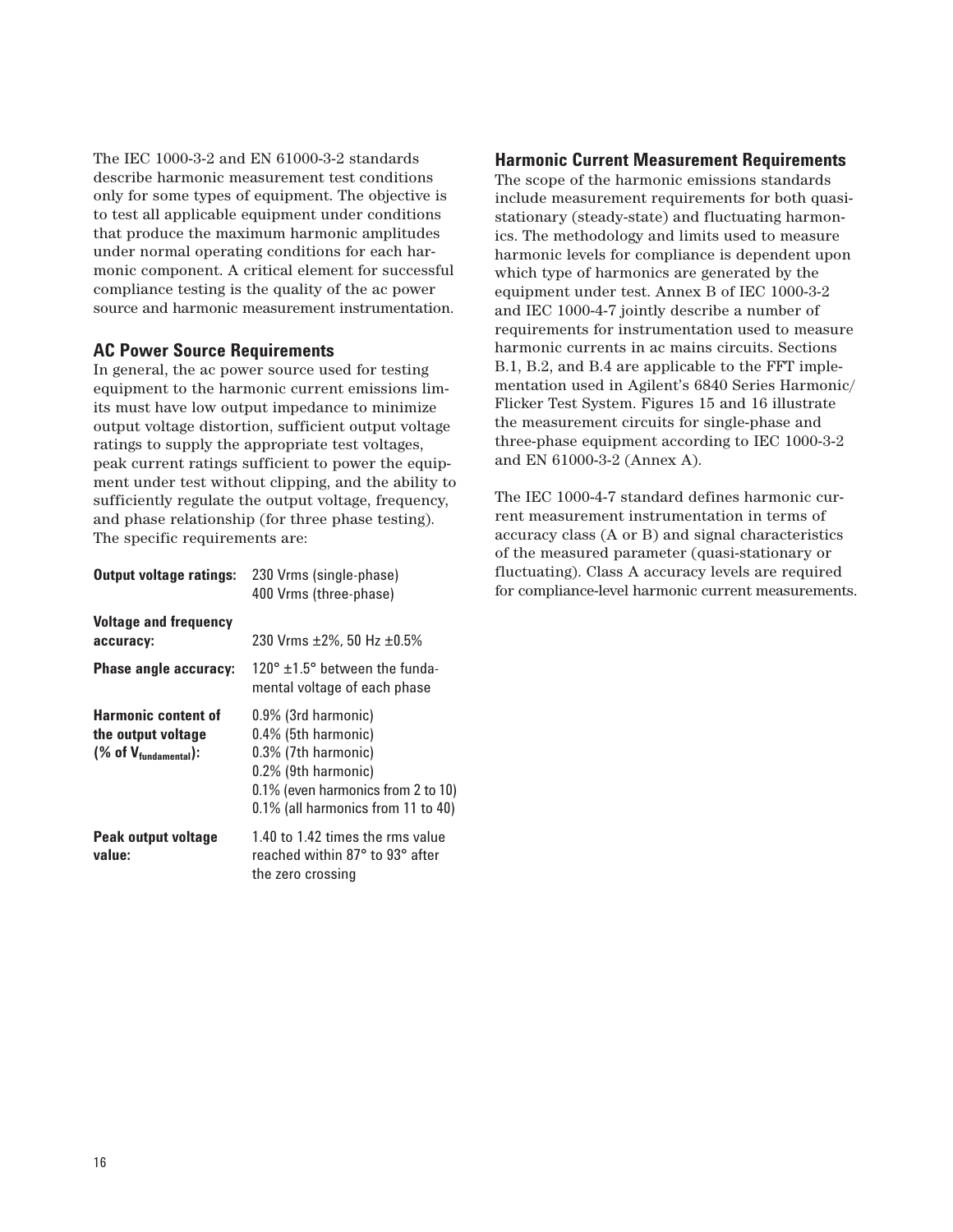General measurement guidelines are specified for the test conditions defined in Annex C of the standards or user-defined test conditions that generate worst case harmonic levels (either quasistationary or fluctuating harmonics). The objective of IEC 1000-3-2 and EN 61000-3-2 is to test equipment under normal operation, and therefore current inrush conditions that typically occur when equipment is first powered up or powered down are disregarded. A wait period of ≤10 seconds is specifically called out in the fluctuating (transitory) harmonic measurement requirements. General harmonic measurement requirements are as follows:



**Figure 15. Single-phase measurement circuit**



**Figure 16. Three-phase measurement circuit**

- The total measurement error for steady-state harmonics shall not exceed 5% of the permissible limits or 0.2% or the rated current of the EUT.
- The input impedance of the measuring instrument (e.g., a current shunt) shall be such that the voltage drop across the input circuit shall not exceed 0.15 Volts peak.
- In the case of fluctuating harmonics, a smoothing filter having a response equivalent to a first order lowpass filter with a time constant of 1.5 seconds ±10% shall be applied to the DFT outputs.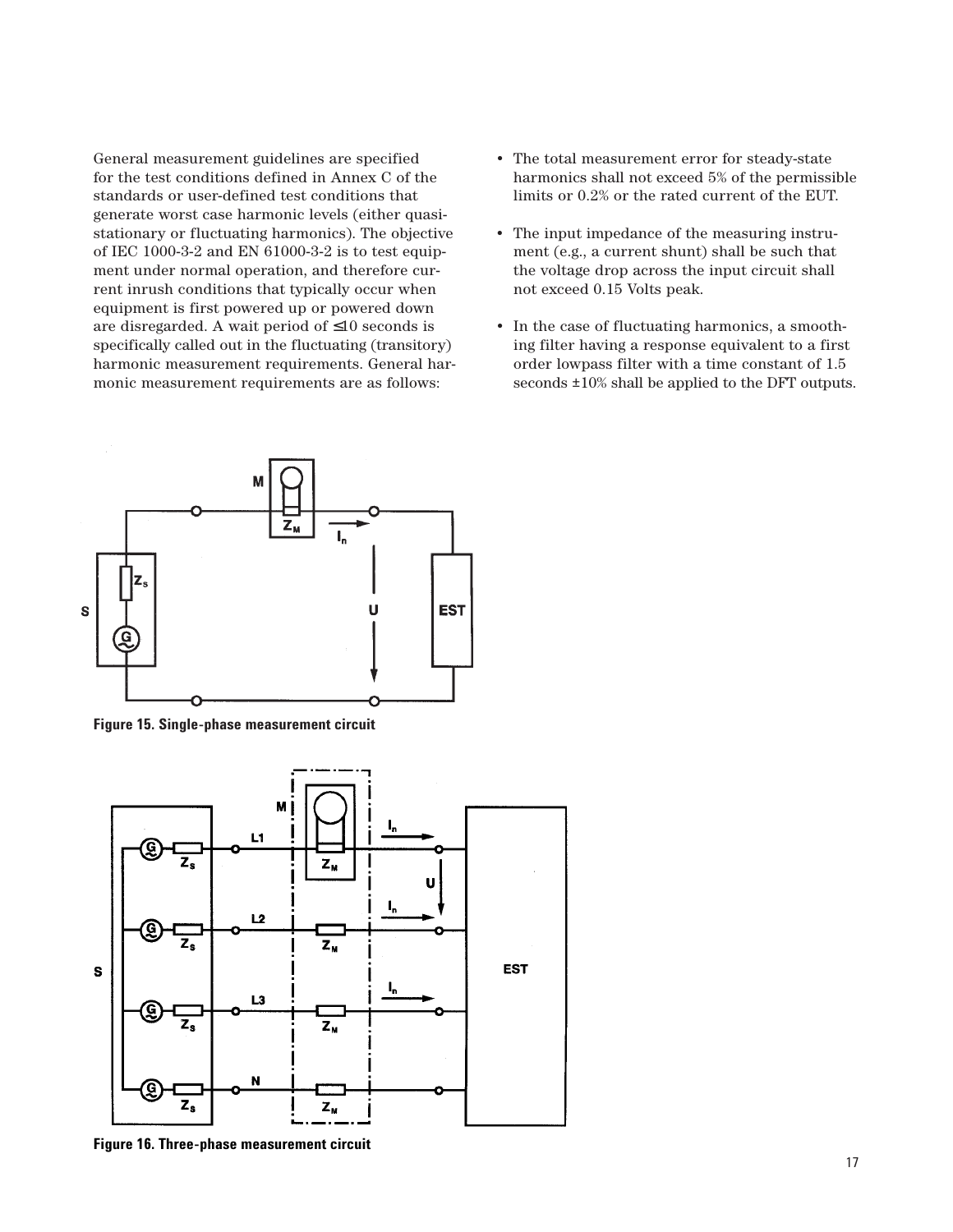## **IEC 1000-3-3 and EN 61000-3-3**

The IEC 1000-3-3 and EN 61000-3-3 standards define the measurement requirements, ac power source requirements, line impedance requirements, and voltage fluctuation and flicker limits for assessing electronic and electrical equipment's propensity to cause voltage disturbances on the ac mains. Compliance with these standards ensures that voltage fluctuations do not interfere with other equipment connected to the ac mains or cause incandescent lights to visibly *flicker* in a way that causes an annoyance or health risk to a human observer.

The amplitude and frequency of occurrence of these voltage fluctuations directly determine the level of flicker perceived by the human observer. Figure 17 is a representative curve showing the

relationship between relative amplitude changes,  $U(t)/U_n$ , versus frequency of occurrence for a constant level of flicker irritability, or Pst. The flicker measurement requirement of these standards, therefore, quantifies the annoyance a typical human would experience due to voltage fluctuations in terms of amplitude and frequency. Common sources of flicker are equipment that produce time-varying loading conditions. Some specific examples are hot plates, microwave ovens, and laser printers.

The block diagram in Figure 18 illustrates the equipment functions required to implement the IEC 1000-3-3 and EN 61000-3-3 standards.



**Figure 17. Representative Pst = 1 curve**

Agilent 6841A / 6842A / 6843A



**Figure 18. Equipment diagram for testing voltage fluctuations and flicker**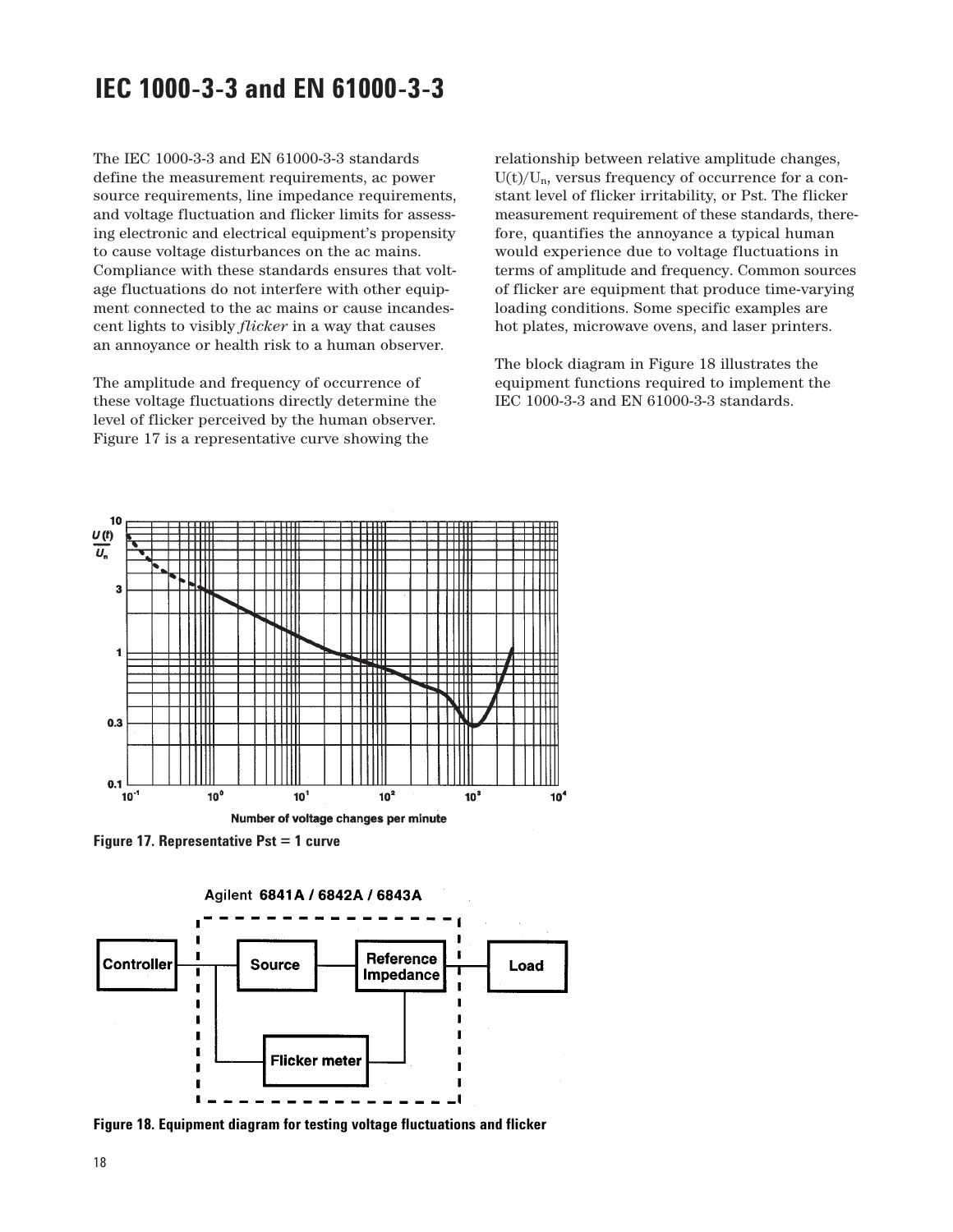#### **Test Limits**

Compliance is determined if the following test parameters are within the following defined limits:

**Short-term Flicker (Pst):** The flicker severity evaluated over a short period of time (10 minutes). Pst = 1 is the conventional threshold of irritability, and therefore the limit.

**Long-term Flicker (Plt):** The flicker severity evaluated over a long period (typically 2 hours) using successive Pst values. Plt = 0.65 is the conventional threshold of irritability, and therefore the limit.

For voltage changes that are caused by manual switching of equipment or that occur less frequently than once per hour, Pst and Plt are not applicable. However, the following voltage change ("D") parameters are applicable, with the limits multiplied by 1.33.

**Relative Steady-state Voltage Change (Dc):** The difference between two adjacent steady-state voltages relative to the nominal voltage. Dc must be  $\leq 3\%$ .

**Relative Voltage Change Characteristic (D(t)):** The change in rms voltage, relative to the nominal voltage, as a function of time and between periods when the voltage is in a steady-state condition for at least 1 second. D(t) must not be >3% for more than 200 milliseconds continuously during a voltage change event.

**Maximum Relative Voltage Change (Dmax):** The difference between maximum and minimum rms values of the voltage change characteristic relative to the nominal voltage. Dmax must be ≤4%.

#### **AC Power Source Requirements**

Since flicker is determined by monitoring voltage changes, requirements for these standards include making measurements when the equipment under test is powered through a specified line or reference impedance. This reference impedance is defined according to IEC 725. For 230 V/50 Hz power distribution systems, the reference value is  $0.4 + j 0.25 \Omega$ (phase to neutral).

Traditionally, this reference impedance (series Resistor and Inductor) is provided as a separate box that is connected between the ac source and the equipment under test as shown in Figure 19. Some ac source equipment has built-in source impedance control, but only the Agilent 6840 Series Harmonic/Flicker Test System has the accuracy to provide a true compliance-level reference impedance.



**Figure 19. Source with additional R and L (LIN) and load**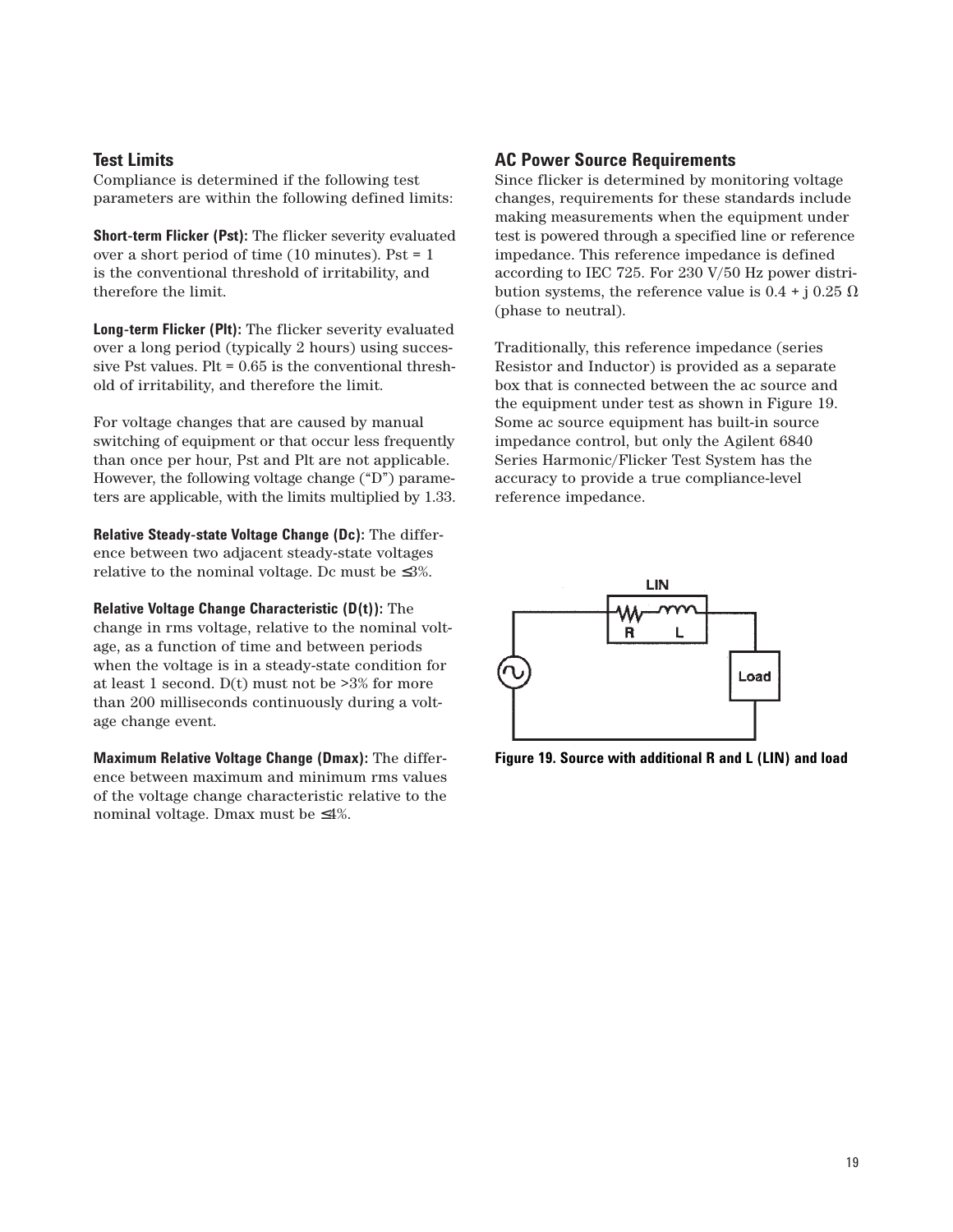Other ac power source requirements are:

| <b>Output voltage ratings:</b>                         | 230 Vrms (single-phase)<br>400 Vrms (three-phase) |
|--------------------------------------------------------|---------------------------------------------------|
| <b>Voltage and frequency</b><br>accuracy:              | 230 Vrms $\pm 2\%$ , 50 Hz $\pm 0.5\%$            |
| <b>Voltage THD:</b>                                    | 3%                                                |
| <b>Maximum source</b><br>short-term flicker (Pst): 0.4 |                                                   |

## **Voltage Fluctuations/Flicker Measurement Requirements**

The measurement of the rms voltage fluctuations on the ac mains caused by the equipment under test is the basis for flicker measurements. There are different methods of evaluating flicker severity (Pst) that range from direct measurement via a device called a UIE/IEC flickermeter to the use of mathematical analysis or a Pst graph provided by the standard. The direct method using the UIE/IEC flickermeter is the reference method for true compliance-level testing. This instrument must comply

with the specifications given in the IEC 868 reference standard. This is the method used in Agilent's implementation. A detailed discussion of Agilent's implementation of the UIE/IEC flickermeter is covered under "Implementation of IEC 1000-3-3 and EN 61000-3-3 Standards."

Measurement of voltage fluctuations is also a critical part of determining if electrical equipment causes excessive voltage disturbances on the ac mains. While flicker measurements provide an accurate assessment of the effect of continuous voltage changes, the voltage fluctuation measurements provide a better indication of the effect of sudden large voltage changes. Both can be visibly annoying and detrimental to other loads connected to the same branch circuit. The relative voltage changes must be measured with a total accuracy better than ±8%.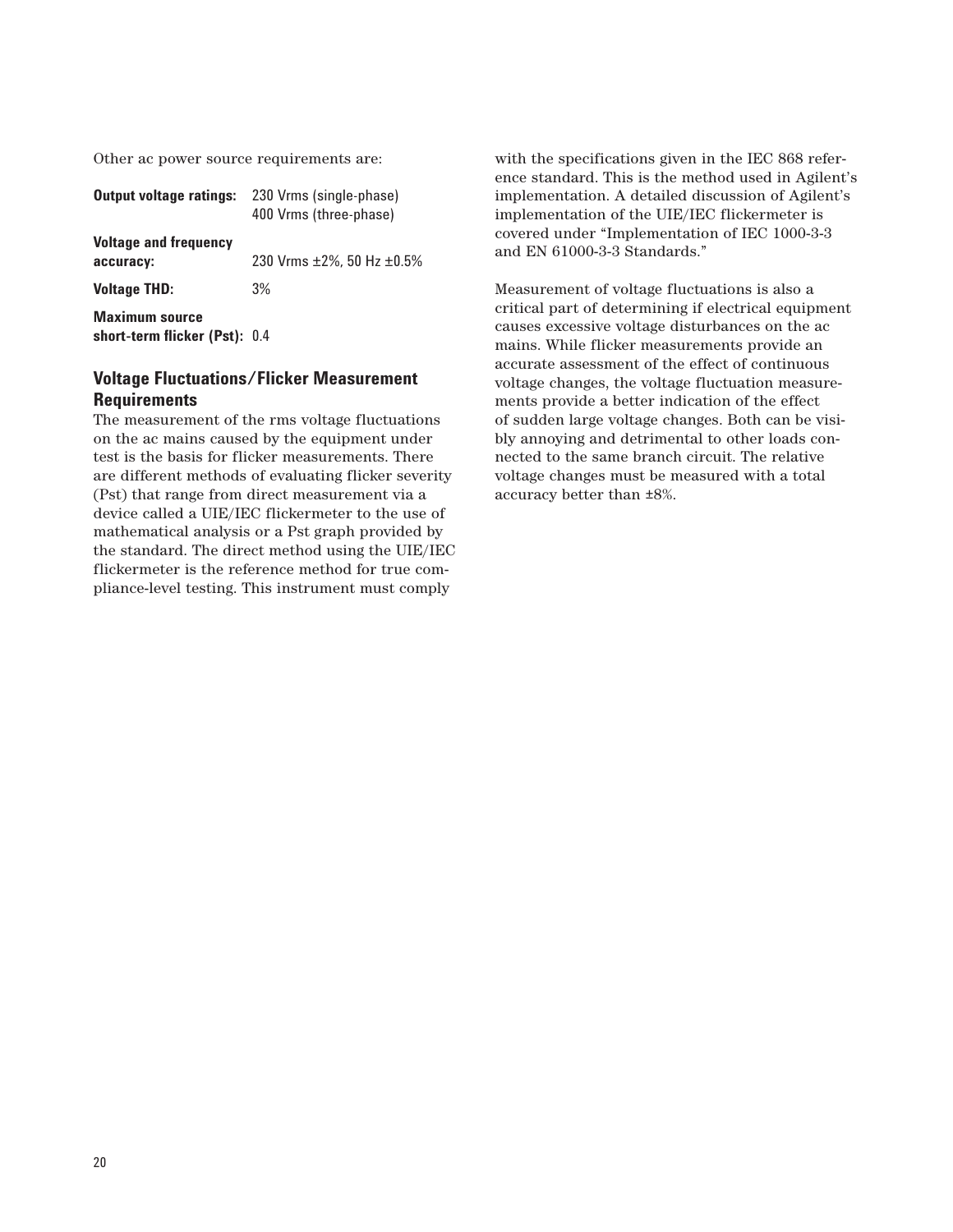## **The Agilent 6840 Series Harmonic/Flicker Test System Solution**

Finding a testing solution that truly meets the requirements of the IEC 10003-2 and 1000-3-3 standards can be a time-consuming and costly process. This process requires full understanding of the standards, the evaluation of multiple test instruments for compliance to the performance and implementation criteria, hardware system integration, and software development. An additional complicating factor can be unclear specifications and poor or misleading documentation from test equipment vendors. The alternative turnkey test systems are often very costly. They typically include the instruments from multiple vendors, some of which would fail to withstand technical scrutiny if evaluated as individual components. These problems have inspired Agilent Technologies to introduce a revolutionary testing solution specifically designed for testing to the new ac mains emission standards called the 6840 Series Harmonic/ Flicker Test System.

Procuring a solution is now simple and affordable with the 6840 Series Harmonic/Flicker Test System. Three single phase models are available, the 6841A, 6842A, and 6843A. Power levels range from 750 VA up to 4800 VA, the maximum required by the standards (230 Vrms, 16 Arms). These complete solutions are backed by proven Agilent expertise in power generation, precision measurement, and high quality products.

The Agilent 6840 Series Harmonic/Flicker Test System provides compliance-level testing using reference methodologies for the following ac mains harmonic current, voltage fluctuation, and flicker regulatory standards.

- IEC 1000-3-2 (1995) and IEC 555-2 (1982)
- IEC 1000-3-3 (1994) and IEC 555-3 (1982)
- EN 61000-3-2 (1995) and EN 60555-2 (1987)
- EN 61000-3-3 (1995) and EN 60555-3 (1987)

Test equipment evaluation, system integration time, and equipment cost is greatly reduced with these "One-Box" test systems. Each model is a complete solution with hardware and software, eliminating the need for a separate ac source, line impedance network (LIN), power analyzer, and flickermeter. This saves you the time it takes to specify, rack mount, cable, and develop software for separate instruments. System costs are greatly reduced since you don't have to purchase expensive instruments, upgrades to the required performance levels, or costly preconfigured multiple box test systems.

Low distortion power generation, low and programmable output impedance, and an accurate measurement system assure compliance-level performance. The 6841A, 6842A, and 6843A were designed according to the reference methodologies outlined in the standards for voltage and harmonic current measurement techniques (IEC 1000-3-2 and IEC 1000-4-7), flicker measurements (IEC 868), and reference impedance requirements (IEC 725). This eliminates the need to spend time and effort comprehending the complexities of the standards and allows you to spend more time testing your equipment.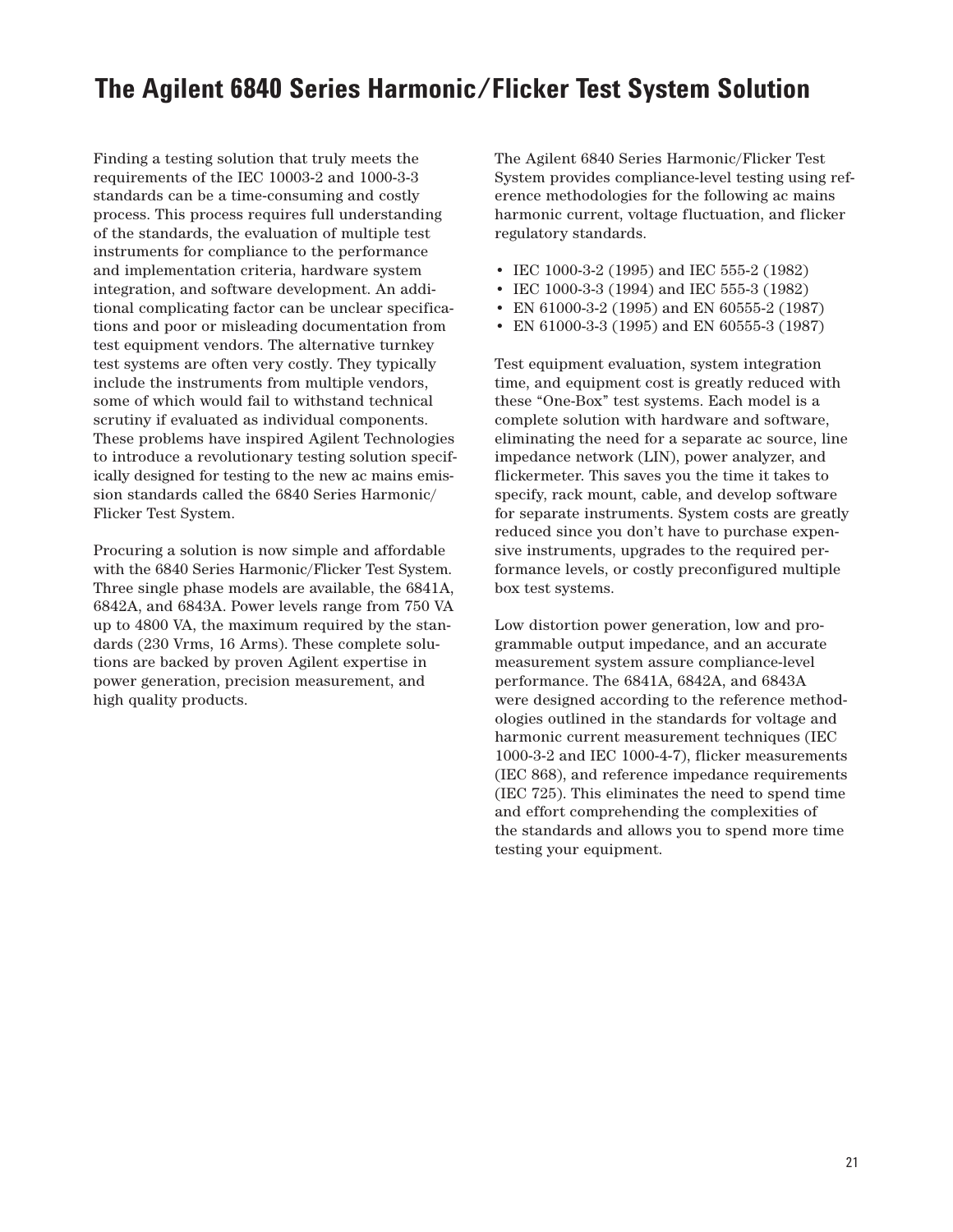Each 6840 Series Harmonic/Flicker Test System is shipped with Harmonic/Flicker Test System (HFTS) software for Windows, providing a fast and easy way to access the IEC testing capabilities. The HFTS software provides the following capabilities:

- Test set-up and execution
- Pre-test for EUT (equipment under test) class determination (IEC 1000-3-2)
- Real-time test data display (graphical and tabular)
- On-line/off-line test data review with userspecified search criteria
- Test termination under user-defined conditions
- Pass/Fail indication
- Diagnosis of test results via advanced features
- Report generation

#### **Basic Measurement Definitions**

The Agilent 6840 Series Harmonic/Flicker Test System relies on simultaneous digitization of output voltage and current waveforms with subsequent digital processing as the basis for all measurement functions. Voltage and current waveforms are digitized at a 38.4 kHz rate with the digitized samples accumulated into 4K data buffers.

Sampling A/D converters with 16-bit resolution are used to provide superior measurement resolution and tight synchronization between the voltage and current data records. Synchronization is maintained to within a few nanoseconds. Synchronization of measurement windows to the input waveforms is also carefully controlled, as described later in this document. In IEC measurement mode, processing of voltage and current buffers involves the use of FIR (finite impulse response) implemented multirate filters to lower sampling rates to frequencies compatible with specific IEC requirements for harmonic and flicker measurements. Options for selecting Rectangular or Hanning windows are provided.

The computational algorithms used for basic voltage, current, and power measurement functions and for the windowing functions are as follows:

$$
V_{rms} = \sqrt{\frac{1}{4096} \times \sum_{i=0}^{4095} (v_i)^2 \times w_i}
$$
  
\n
$$
I_{rms} = \sqrt{\frac{1}{4096} \times \sum_{i=0}^{4095} (i_i)^2 \times w_i}
$$
  
\n
$$
Watts = \frac{1}{4096} \times \sum_{i=0}^{4095} v_i \times i_i \times w_i
$$
  
\n
$$
VA = V_{rms} \times I_{rms}
$$
  
\n
$$
p_E = Watts
$$

 $w_i = 1$  for Rectangular windows

VA

$$
w_i = \cos\left(\frac{i}{4096}\pi - \frac{\pi}{2}\right)^2
$$
 for Hanning windows.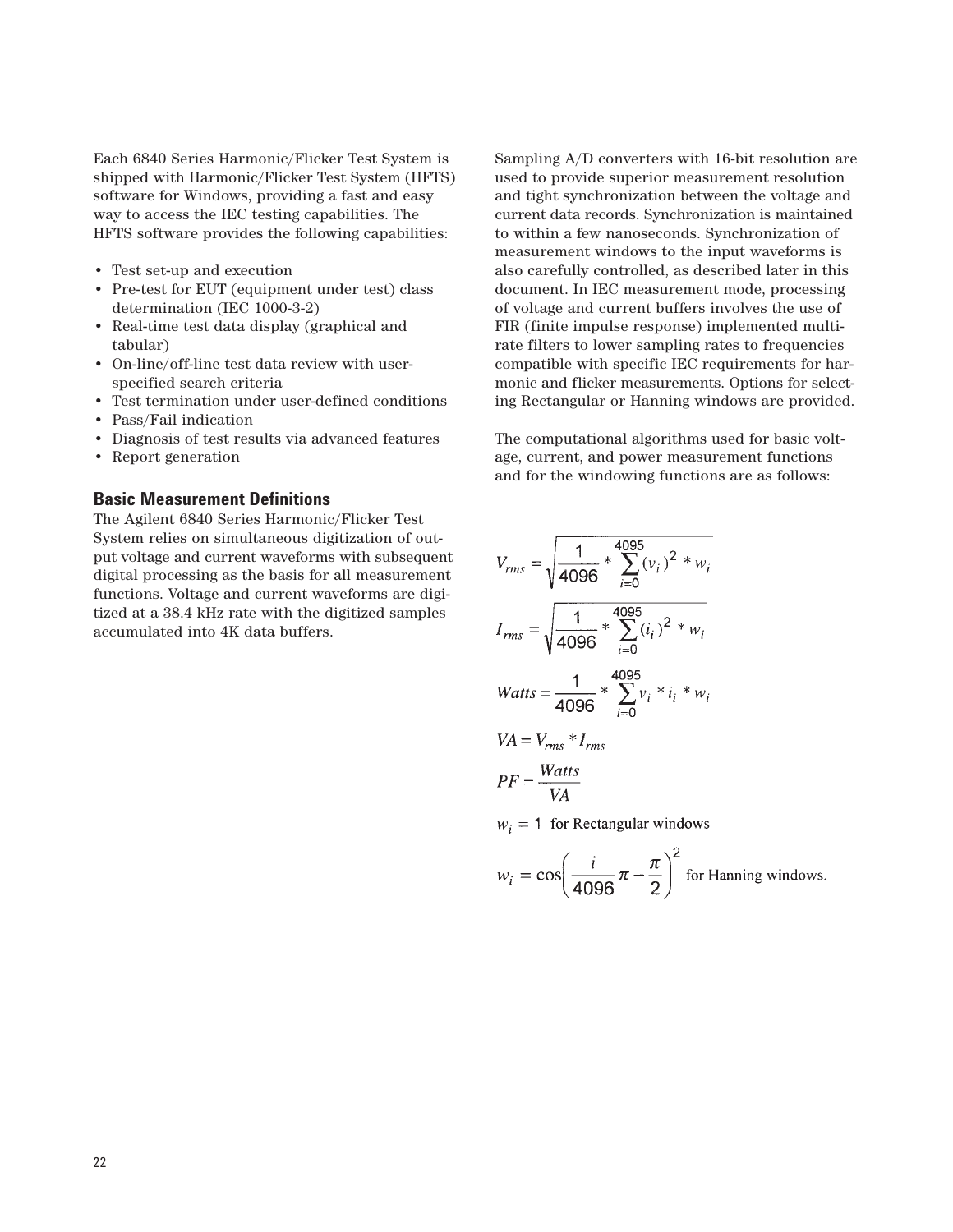# **Interpretive Issues for Test Solutions Vendors and Equipment Manufacturers**

Regulatory testing presents unique challenges that are equally troublesome for vendors of test solutions as they are for equipment manufacturers seeking to certify their products for sale into markets where demonstration of compliance is required. Not only are standards such as IEC 1000-3-2 and IEC 1000-3-3 difficult to understand, but careful reading reveals that what is not said is frequently as important as what is said. In addition, the standards sometimes impose apparently contradictory requirements, and in some cases contain errors, despite the best efforts of competent, dedicated people serving on the standards committees.

Fortunately for equipment manufacturers, most of the interpretive burden falls upon the solutions vendor. Equipment manufacturers need to be aware of the issues and the tradeoffs that have been made, but generally do not need to trouble themselves with discovering and proving that a particular interpretation results in an implementation that cannot be made to work. This section describes the issues in a general way, with examples that apply to both standards. More detailed discussions of issues specific to each standard and Agilent's solutions for these issues may be found under the appropriate standard as discussed later in this document.

### **Normative References and Their Scope**

As previously stated, IEC 1000-4-7 is one of the normative references for IEC 1000-3-2, while IEC 725 and IEC 868 are normative references for IEC 1000-3-3. A normative reference may refer to another standard or it may be a self-contained annex. The "normative" designation means that the reference includes requirements that must be met for compliance. The other possible designation for a reference is "informative," which means that the reference contains useful information related to the standard, but that the material is not a compliance requirement.

When interpreting the impact and scope of normative references, a general rule that may be applied is that the most specific standard carries the greatest weight when evaluating the applicability of requirements in normative references, particularly if any of the requirements appear to conflict with the more specific standard.

As an example of how this rule applies, consider the following: IEC 1000-4-7 is a general reference that documents requirements for instrumentation and measurement techniques to be used for assessing mains circuit harmonic and interharmonic signals. Interharmonics are signals occurring at frequencies other than integer multiples of the mains frequency. Since voltage and current measurements are both described, a plausible interpretation is to conclude that instrumentation used to provide compliance testing for a standard that references IEC 1000-4-7 must comply with all of the requirements documented in IEC 1000-4-7. However, Section 4 of JEC 1000-4-7 clearly states otherwise:

*"The instrumentation may be constructed either to cover a particular need and application (e.g., steady-state harmonics on the supply voltage) or to comply with the requirements for several cases (e.g., voltage and current measurements, harmonics and interharmonics)."*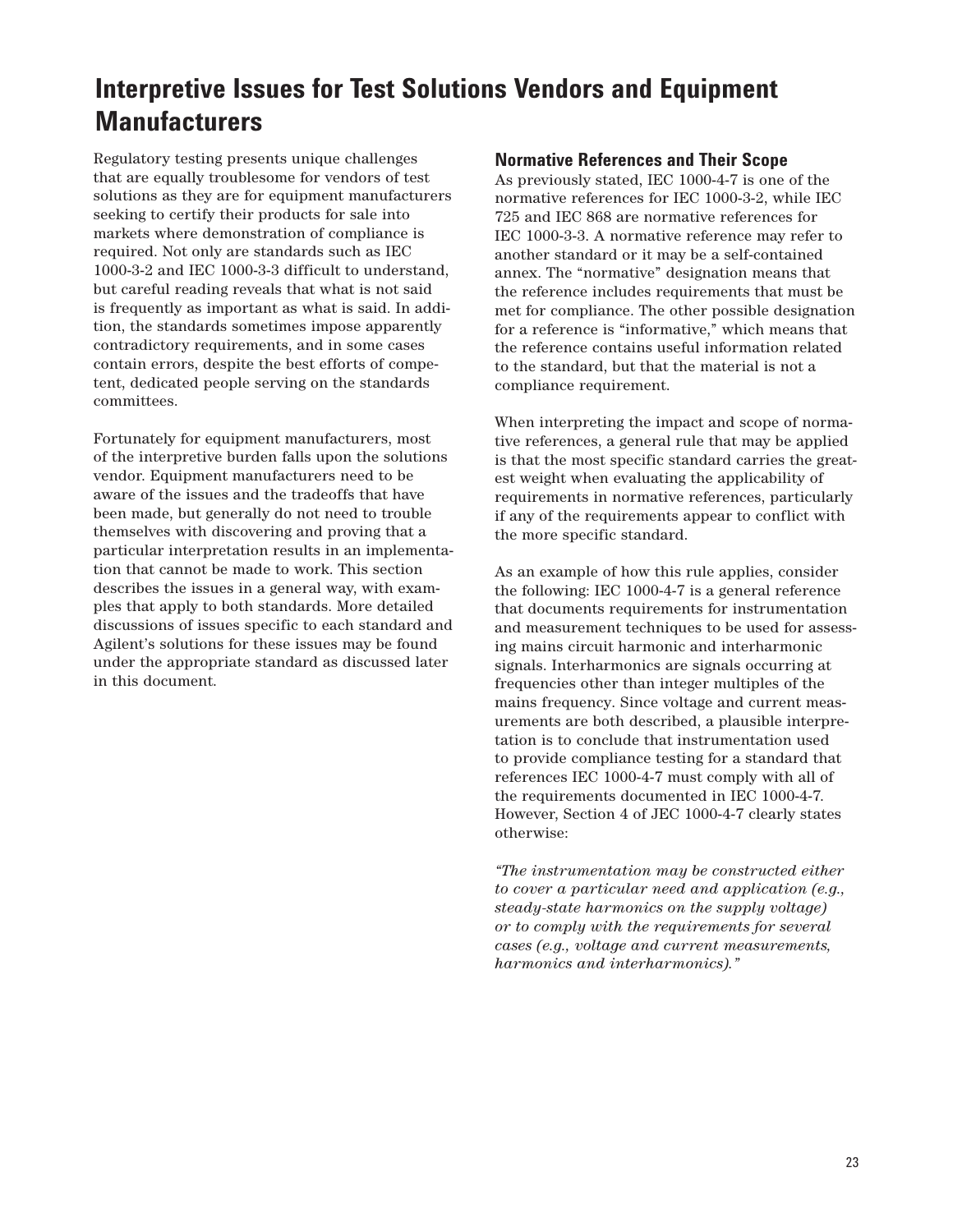IEC 1000-3-2 describes limits for harmonic currents only; **voltage harmonics are not regulated by the standard nor is there any discussion or regulation of interharmonics.** Using the rule that the most specific standard is given greatest weight, an instrument that meets just those IEC 1000-4-7 requirements that apply to harmonic current measurement provides a fully compliant test solution for IEC 1000-3-2, assuming that it also meets all of the requirements of JEC 1000-3-2 itself. This latter point is important. Normative Annexes A and B to IEC 1000-3-2 impose, respectively, requirements for the measurement circuit and supply source and for the measurement equipment. These additional requirements must be met, and in cases where differences exist with respect to requirements described in IEC 1000-4-7, the requirements in the annexes take precedence.

#### **Stated, Implied, and Inferred Requirements**

A related set of issues involves recognition of the distinctions between stated, implied, and inferred requirements. Consider the example of voltage distortion monitoring for IEC 1000-3-2.

Section A.2 from Annex A of IEC 1000-3-2 documents a set of requirements for the quality of the mains source to be used during tests which include: accuracy specifications for mains voltage amplitude and frequency, permissible harmonic content of the mains source voltage on a harmonicby-harmonic basis, and the crest-factor of the voltage waveform. The standard also states that these conditions must be met *"with the EUT connected as in normal operation."* (EUT stands for equipment under test.) These are the **stated** requirements.

Even though it is not explicitly stated, the language described above clearly **implies** that the specified voltage distortion should be maintained throughout the test, and this is indeed the widely accepted interpretation. In other words, the accepted interpretation is that the standard **implies a requirement** that the specified voltage distortion be maintained throughout the test and that some evidence that this condition is met should be provided.

The next interpretive step is to **infer** that the standard requires continuous monitoring of voltage harmonics throughout the test. This is absolutely not stated, and the inference is not valid. While at first glance it may seem desirable to have this capability, this view does not necessarily withstand scrutiny, particularly if the function adds significant cost or complexity to the test equipment or process without adding any real value. Such an interpretation on the part of the solutions vendor may also entail design tradeoffs that compromise performance for the task immediately at hand by diverting instrument resources towards activities that are not required. If a test scenario can be devised that can guarantee worst-case equipmentunder-test behavior, such a scenario would be repeatable, in which case **simultaneous monitoring of voltage and current throughout** the test is clearly not needed to prove that the voltage distortion specification is met. Separate test runs will also provide the necessary proof, and the resulting efficiencies may help optimize the value of the solution.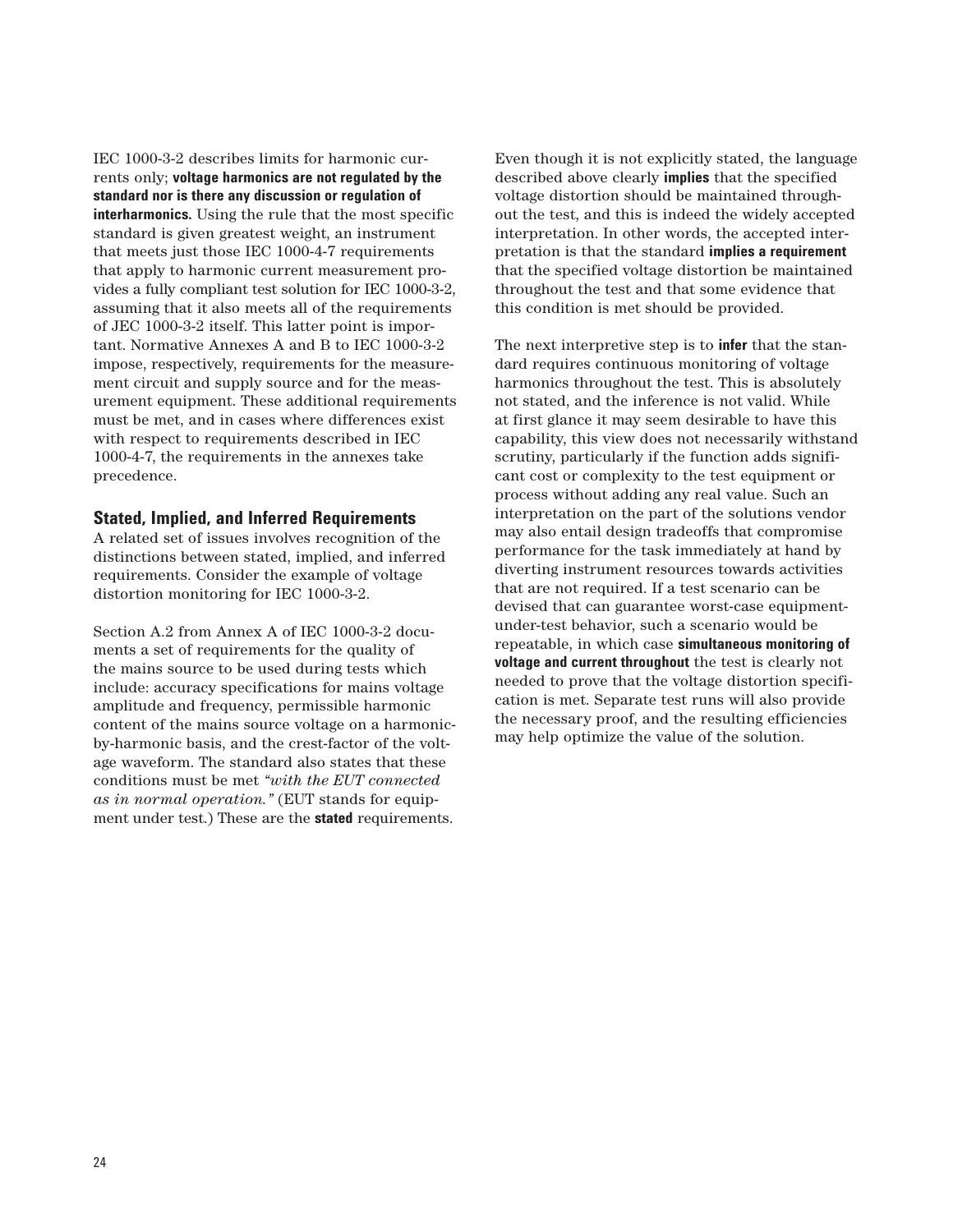It is worth noting at this point that the perspectives of IEC solutions vendors and that of equipment manufacturers seeking to demonstrate compliance may differ considerably on **inferred** requirements. From the perspective of the solutions vendor, some requirement overkill may be desirable, particularly if there is any serious doubt about the nature of a valid interpretation. Less positively, overkill may also be desirable by letting a solutions vendor introduce a "lockout" specification that confers a competitive advantage or justifies a high price for the solution.

From the perspective of the equipment manufacturer, the entire compliance process is a cost, with the minimization of cost being the goal. This is not to say that the manufacturer does not recognize the appropriateness of the standard and its value in promoting a quality mains environment. Competent manufacturers seek to improve efficiencies and minimize costs wherever possible as a normal part of conducting business wisely. Opportunities to minimize the cost of compliance testing include controlling the cost of capital expenditures for test equipment, the cost associated with maintaining test labs and staff, and the hourly cost of conducting the tests themselves.

As both a manufacturer of a broad range of equipment that must comply with EMI/RFI standards such as IEC 1000-3-2 and IEC 1000-3-3, and as a vendor of test solutions for demonstrating compliance, Agilent is uniquely positioned to appreciate the perspective of the equipment manufacturer as well as that of the solutions vendor. By keeping the equipment manufacturers perspective foremost in mind, it is Agilent's belief that the interests of the broadest range of actual and potential customers for EMI/RFI solutions will be best met. This means carefully controlling the impulse to infer requirements that do not actually exist.

#### **Appropriateness of Requirements**

Issues of appropriateness constitute another general concern that frequently arises when interpreting standards such as IEC 1000-3-2 and IEC 1000-3-3. Although not limited to this area alone, many appropriateness issues are related to performance of the mains source. This situation is in part due to the history of mains testing. It is only a recent development that power amplifiers have been substituted for use of the local utility (perhaps conditioned by impedance networks and/or crude regulators). The standards still reflect the earlier environment where external disturbances to utility power had to be monitored during a test to ensure that the results were valid. Typically there was little or no ability to correct improper source behavior and the test was simply repeated if the source was shown to be out of specification during the test.

The language in Section 6.3 of IEC 1000-3-3 provides a good example of appropriateness related to the performance of the mains source:

*"Fluctuations of the test supply voltage during a test may be neglected if the Pst value is less than 0.4. This condition shall be verified before and after each test."* (Pst is short-term flicker severity.)

This requirement is interesting in several respects. First, it does not provide for continuous monitoring of the source during the test, a fact that has already been discussed earlier under "Stated, Implied, and Inferred Requirements." Secondly, the statement implies that source voltage fluctuations should be expected. This is an artifact of the history of using utility power as the source. Third, since other language in the same section makes reference to the *"open circuit voltage,"* some solutions vendors have inferred that source flicker must be verified on the source side of the reference impedance. It is not clear that this is the only valid interpretation.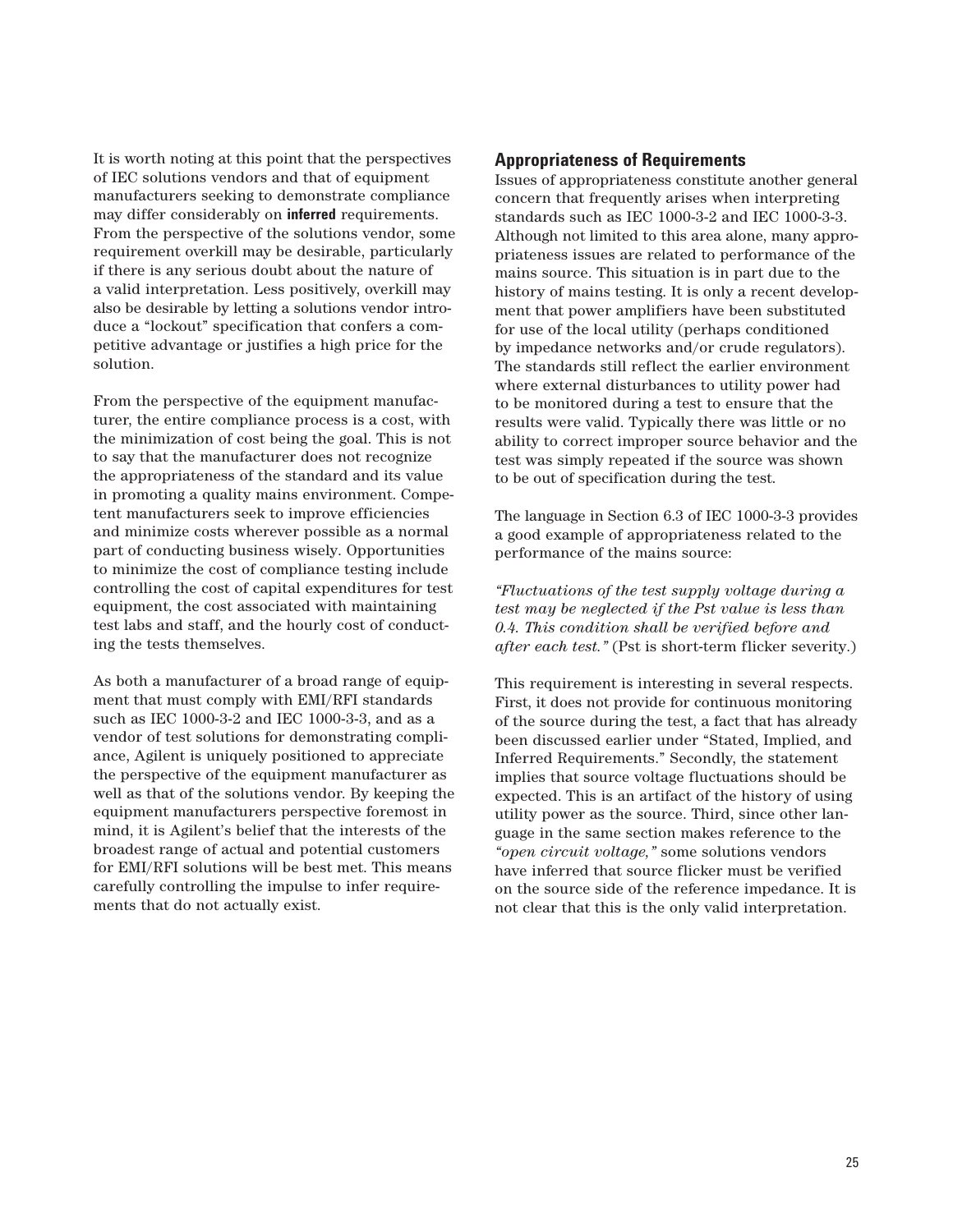When the test solution includes a high performance source such as is provided in Agilent's 6840A Series Harmonic/Flicker Test System, all of the conditions described in Section 6.3 may easily be guaranteed by design. In this situation, the requirement for verifying Pst <0.4 before and after each test is unnecessary. In fact, not only is verification unnecessary, but the performance of the source guarantees that the conditions will always be met throughout the entire test, something that is not guaranteed by pre- and post-test verification.

Verification may still be performed, however. Since the reference impedance of the 6840 Series Harmonic/Flicker Test System is loop implemented (i.e., there is no physical inductor or resistor), verification may be performed by disconnecting the equipment under test, which provides verification on the load side of the reference impedance. As an alternative, the reference impedance may be programmed to its minimum value  $(0.0 + j 0.0063$  ohms) with the equipment under test still connected, thus providing verification on the source side of the reference impedance. Note that this latter technique is very conservative since there is no impedance to limit the current drain of the equipment under test and thus the source is potentially subjected to higher currents than otherwise would be the case.

In either case, tests conducted by Agilent show that typical source Pst values of 0.07 are obtained with equipment under test exhibiting failing Pst values well above the Pst limit of 1.0. The results are similar regardless of which verification method is used. The equipment under test used for this test was a 5 V, 100 A switch-mode power supply without power factor correction that was subjected to a 0 to 100

ampere DC load chopped at 9 Hz. Under these conditions, the test unit draws 1640 VA and 800 Watts with a mains peak current of 27 amperes at 230 VAC. The 1750 VA model 6842A Harmonic/Flicker Test System was used to conduct the test. The amplifier within the 6842A maintained source voltage THD at 0.41 % under these loading conditions.

In the immediate future, verification may be routinely performed in order to meet the letter of the standard, but the requirement is clearly inappropriate when a properly designed high performance source is used in place of utility power. The user may wish to consider appropriateness when planning verification tests and may reasonably expect that this requirement will be eliminated at some time in the future as the use of high performance sources becomes commonplace.

#### **Technical Errors**

One of the most difficult aspects of correctly interpreting IEC 1000-3-2 and IEC 1000-3-3 involves the presence of technical errors. The entire burden of identifying errors and documenting them for the benefit of users properly falls upon the solutions vendor. This is a key part of the value that a competent solutions vendor provides. A number of these issues as they specifically relate to the IEC 1000-3-2 and IEC 1000-3-3 standards are documented in this application note under the appropriate standard. Again, there is a need to point out that the existence of errors is natural given the complexity of the standards and the manner in which they have evolved; there is no implied criticism of the IEC committees. The following example of sliding mean filters should help illustrate the subtle nature of technical errors in the IEC standards.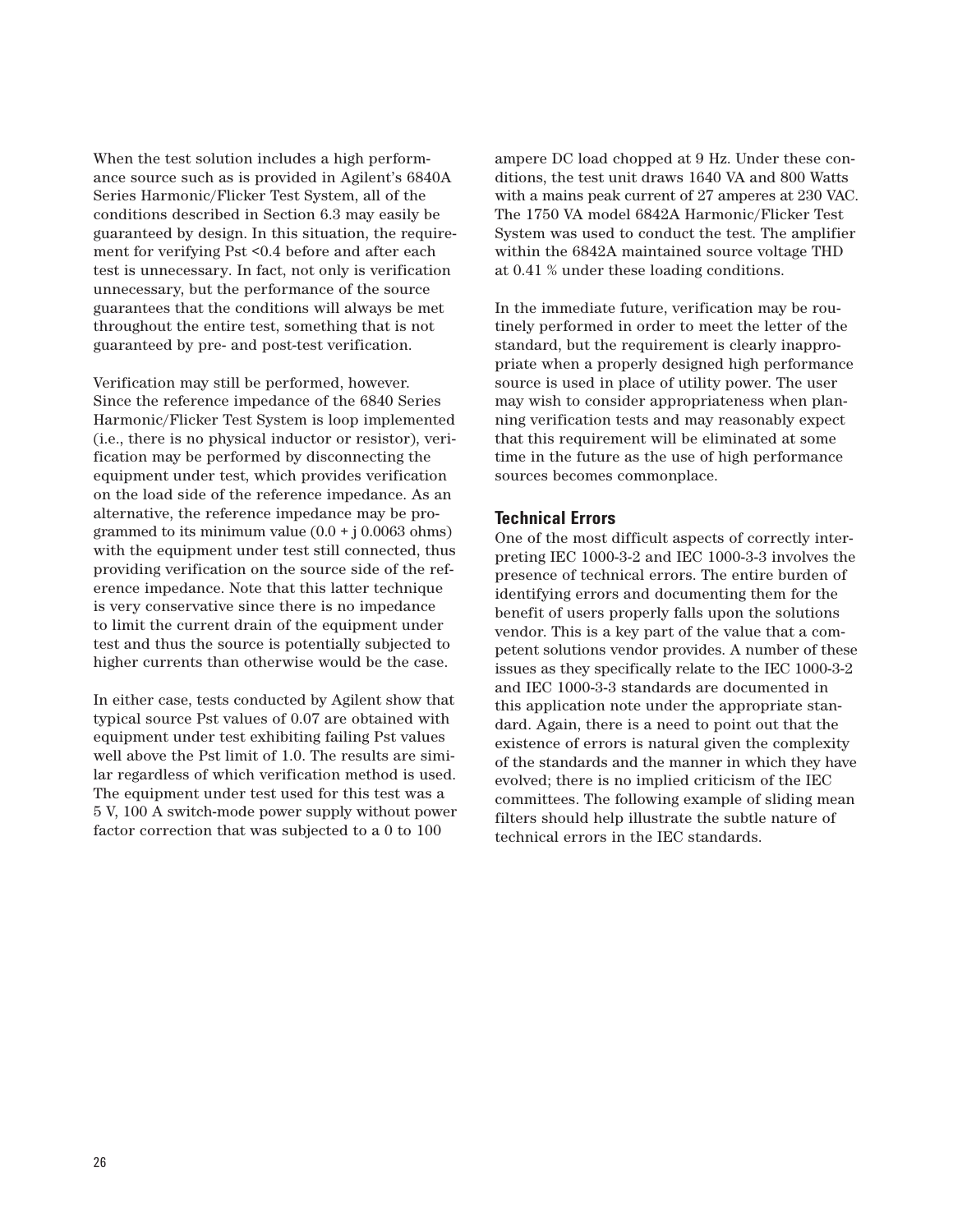Sliding mean filters are mentioned in both IEC 868, which describes requirements for flickermeters, and in working documents from SC 77A/WG01/TF02, which is an IEC committee developing future revisions to IEC 1000-4-7. In both cases, the language used tends to treat "first order lowpass," "sliding mean," and "moving average" as interchangeable terms. The language in Section 3.9 of IEC 868 is particularly explicit about this interchangeability in specifying the smoothing filter located at the input to the statistical classifier block (Block 5) of the IEC/UIE flickermeter.

#### *"The sliding mean operator shall have the transfer function of a first order low-pass resistance/ capacitance filter with a time constant of 300 ms."*

Figure 20, which displays the frequency response characteristics of an IIR (Infinite Impulse Response) implementation of a first order RC lowpass and a sliding mean filter tuned to the same 3 dB frequency, shows why this language is especially troublesome.

For frequencies at or below the 3 dB point, the two filters exhibit very similar although not identical behavior. At higher frequencies, however, the sliding mean filter shows a series of null responses at frequencies having periods equal to 1/N times the filter's period of 838 ms where N is an integer. Note that a period of 838 ms "tunes" the sliding mean filter for a 3 dB corner frequency equivalent to that provided by the 0.3 second time constant specified for the RC filter. The null responses provide essentially "perfect" filtering of AC signals at these frequencies.

The statistical processing that follows the smoothing filter in a UIE flickermeter makes it difficult to achieve an intuitive understanding of how null responses exhibited by the sliding mean filter impact instrument performance. Tests conducted during the development of the 6840 Series Harmonic/ Flicker Test System showed that test frequencies close to the null frequencies yielded improper responses with a sliding mean filter implementation, but not with an equivalent IIR lowpass design.



**Figure 20. Frequency response of IIR filters versus sliding mean filters**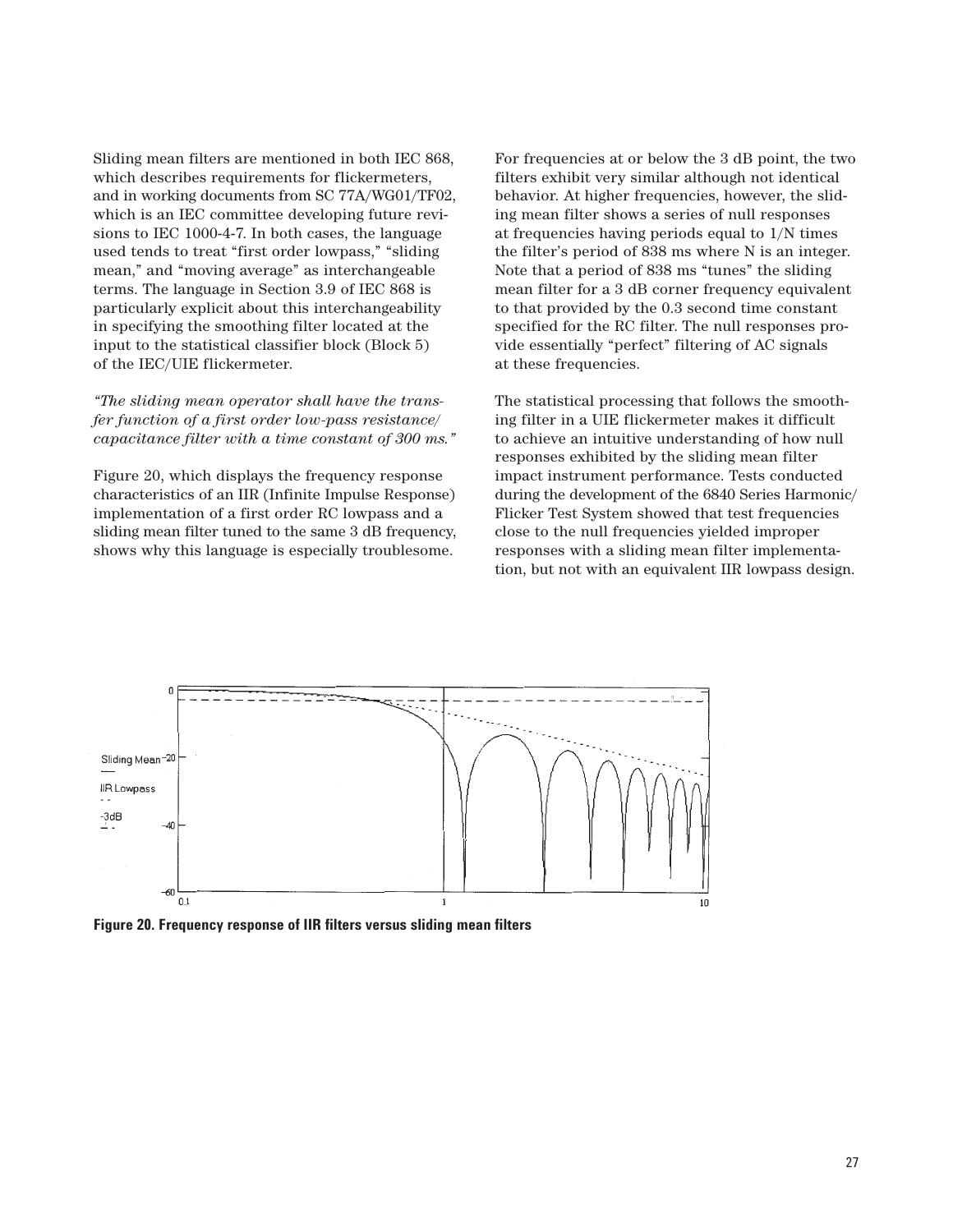For harmonic testing, the relative behavior of the two filter implementations is as follows: The filter in question here is the 1.5 second smoothing filter used to lowpass filter DFT outputs for fluctuating harmonics prior to comparison with the test limits. Consider a load that exhibits one or more fluctuating harmonics with a 50% duty cycle (i.e., a load with squarewave modulation). Assume also that the load fluctuates between 20% and 160% of the specified limit for a given harmonic at a frequency exactly equal to one of the null frequencies exhibited by the sliding mean filter. The null response will average these fluctuations to a non-fluctuating level corresponding to 90% of the specified limit. Under these conditions the equipment under test will pass, but with a slightly different modulating frequency it will fail the 2.5 minute window criteria for fluctuating harmonics, both because individual measurements will exceed 150% of specification and because greater than 10% of the measurements will exceed 100% of the limit. The test could also be misinterpreted as showing quasi-stationary behavior and a false "pass" would still occur. Other scenarios may be devised to produce similar results.

Agilent believes that the IEC committee somehow overlooked this aspect of sliding mean filter performance. For the solutions vendor, the choice is to deviate from a literal interpretation of the standard in favor of a focus on "intent" which clearly dictates use of an IIR implementation. In the case of IEC 868, this decision is made easier by the confusing language quoted above that would appear to make either implementation compliant. If future revisions to IEC 1000-4-7 or IEC 868 specify a "moving average" filter, a more difficult interpretive decision may be required.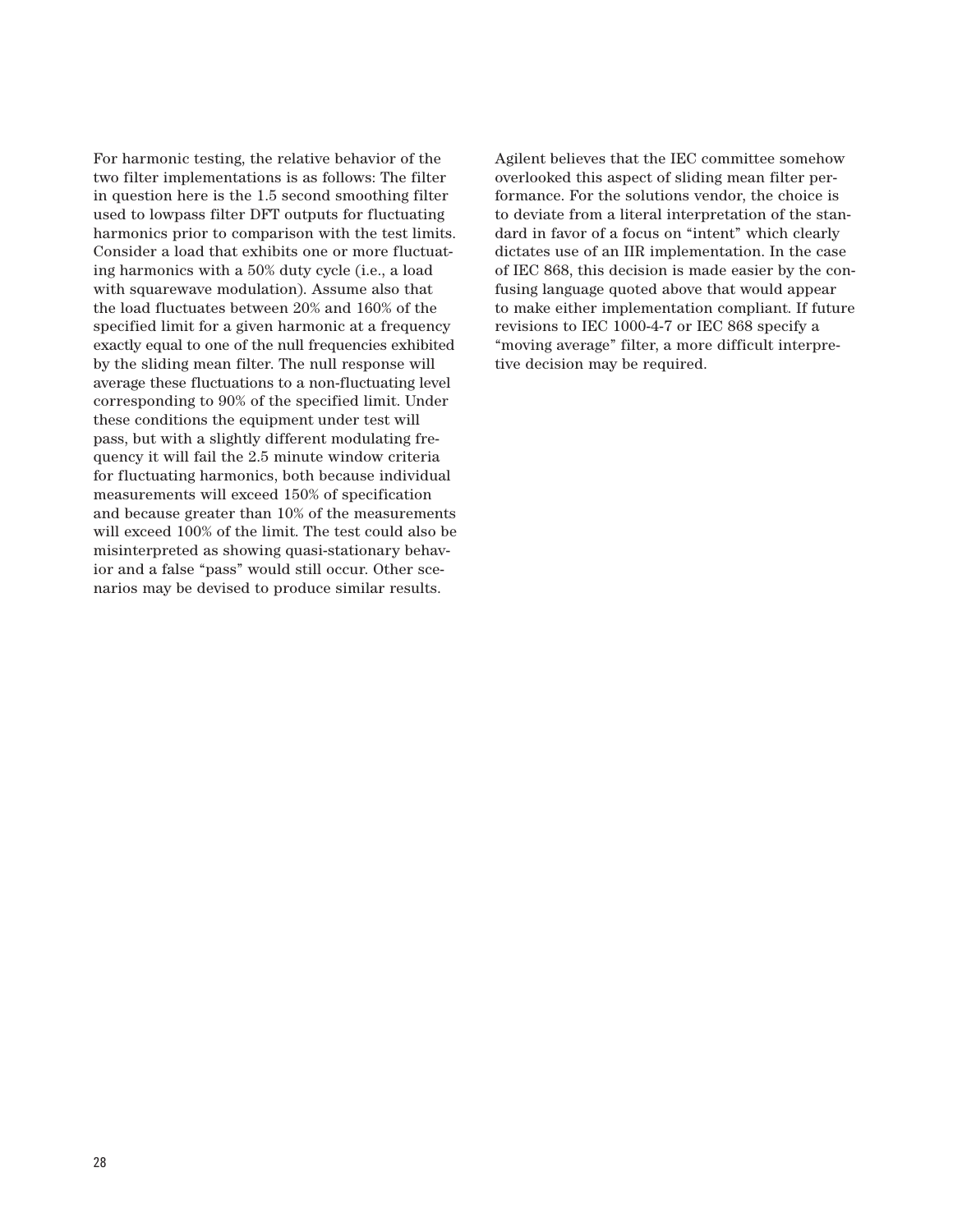## **Implementation of IEC 1000-3-2 and EN 61000-3-2 Standards**

## **Harmonic Current Measurements**

Annex B of IEC 1000-3-2 and IEC 1000-4-7 jointly describe a number of requirements for instrumentation used to measure harmonic currents in ac mains circuits. Sections B.1, B.2, and B.4 are applicable to the FFT implementation used in Agilent's 6840A Series Harmonic/Flicker test systems.

There is language in IEC 1000-4-7 that implies that certain parts of Section B.3, which describes requirements for frequency domain instruments (i.e., wave analyzers), may also be applicable since it is the intent of the standards that time and frequency domain techniques produce equivalent results. In particular, measurement bandwidth and attenuation of adjacent signals in the frequency domain are defined by language in Section B.3. It turns out that using the reference grade methodologies described in Section B.4 for fluctuating harmonics (i.e., rectangular windows without overlap and 16 cycles of the fundamental within the measurement window) meets the bandwidth and attenuation requirements of Section B.3. The key requirements for harmonic current measurement are summarized as follows:

- The total measurement error for steady-state harmonics shall not exceed 5% of the permissible limits or 0.2% of the rated current of the EUT.
- For steady-state (i.e., quasi-stationary) harmonics the width of the measuring window shall be between 4 and 30 cycles of the fundamental.
- For steady-state harmonics, either Hanning or Rectangular windows may be used. There is no specification for gaps or overlaps.
- For fluctuating harmonics, either Hanning or Rectangular windows may be used. The use of Rectangular windows requires no gaps or overlaps, while the use of Hanning windows requires 50% overlap.
- In either case, use of Rectangular windows requires synchronization of the measuring window to the mains frequency to 0.03% or better.
- When test limits are exceeded *(i.e., when the test results are close to the limits),* either a Rectangular window or a Hanning window may be used with the additional requirement that 16 (Rectangular) or 20-25 (Hanning) cycles of the fundamental shall appear in the measuring window.
- The input impedance of the measuring instrument (e.g., a current shunt) shall be such that the voltage drop across the input circuit shall not exceed 0.15 Volts peak.
- In the case of fluctuating harmonics, a smoothing filter having a response equivalent to a first order lowpass filter with a time constant of 1.5 seconds ±10% shall be applied to the DFT outputs.

Additionally from Section B.3:

• When test limits are exceeded *(i.e., when the test results are close to the limits),* an instrument shall be used with a bandwidth of  $3$  Hz  $\pm 0.5$  Hz.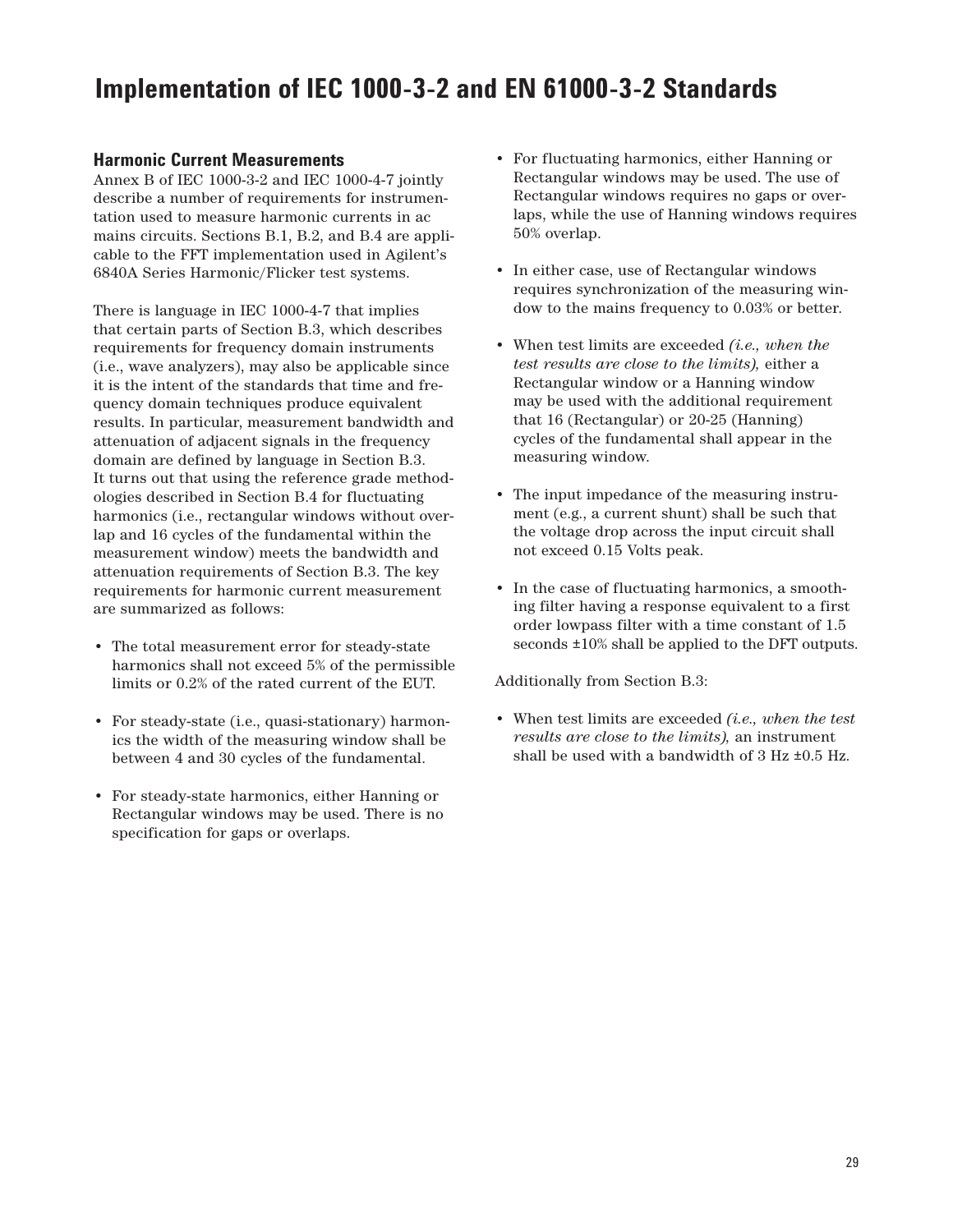### **Agilent 6840 Series Measurement Accuracy**

The harmonic current measurement accuracy for the 6840 Series Harmonic/Flicker Test System is summarized in the following table:

|                                   | 6841A                          | 6842A                          | 6843A                          |
|-----------------------------------|--------------------------------|--------------------------------|--------------------------------|
| <b>Fundamental (Low Range)</b>    | $0.03\% + 1.5$ mA              | $0.03% + 1.5$ mA               | $0.03% + 3 mA$                 |
| <b>Harmonics 2-40 (Low Range)</b> | $0.03\% + 1$ mA + 0.2%/kHz     | $0.03\% + 1$ mA + $0.2\%$ /kHz | $0.03\% + 2$ mA + $0.2\%$ /kHz |
| <b>Fundamental (High Range)</b>   | $0.05% + 5 \text{ mA}$         | $0.05% + 5 \text{ mA}$         | $0.05% + 6$ mA                 |
| Harmonics 2-40 (High Range)       | $0.05\% + 3$ mA + $0.2\%$ /kHz | $0.05\% + 3$ mA + 0.2%/kHz     | $0.05\% + 3$ mA + 0.2%/kHz     |

The 6840 Series Harmonic/Flicker Test System uses a base digitization rate of 38.4 kHz for all combinations of mains frequency and window type. FIR (Finite Impulse Response) implemented multirate digital filtering techniques are used to lower the sampling rates to frequencies compatible with acquisition of 4K data buffers having measurement windows (i.e., acquisition windows) consistent with stated requirements for the number of fundamental cycles to be contained within the measurement window.

Note that the need to perform this sample rate reduction in order to meet the requirements of the standard completely negates claims made by some solutions vendors that 100K+ sample/second digitization rates are required to perform IEC 1000-3-2 tests. What is required is careful design of antialiasing filters to ensure that adequate rejection of signals past the Nyquist limit is obtained without compromising measurement accuracy in the dc-to-2 kHz passband.

A 4K FFT (Fast Fourier Transform) is performed regardless of the selection of mains frequency and window type. Note that an FFT technique is used to obtain harmonic data and that this technique is fully compatible with requirements for use of a DFT (Discrete Fourier Transform) despite some confusing of this issue by other solutions vendors. An FFT is simply an algorithm for rapidly computing a DFT that meets certain constraints; the calculation is still a DFT. The relationships between selection of mains frequency and window type and the dependent variables of sampling rate, decimation rate, measurement (acquisition) window period, overlap, record (data) rate, fundamental bin number, bin spacing, and 3 dB bin bandwidth are summarized in the tables below.

| <b>Mains</b><br><b>Frequency</b> | Window<br>Type        | <b>Sample</b><br>Rate | <b>Decimation</b><br>Rate | <b>Acquisition</b><br><b>Window</b> | <b>Overlap</b>           |
|----------------------------------|-----------------------|-----------------------|---------------------------|-------------------------------------|--------------------------|
| 50 Hz                            | <b>RECTangular</b>    | 12.800 kHz            | 3X                        | 320 ms                              | None                     |
| 50 Hz                            | <b>HANNing</b>        | 8.533 kHz             | 4.5X                      | $480$ ms                            | 50%                      |
| 60 Hz                            | RECTangular           | 15.360 kHz            | 2.5X                      | $266.7$ ms                          | None                     |
| 60 Hz                            | <b>HANNing</b>        | 7.680 kHz             | 5Χ                        | 533.3 ms                            | 50%                      |
| <b>Mains</b><br><b>Frequency</b> | Window<br><b>Type</b> | <b>Record</b><br>Rate | <b>Bin Number</b><br>(F1) | Bin<br><b>Spacing</b>               | 3 dB<br><b>Bandwidth</b> |
| 50 Hz                            | <b>RECTangular</b>    | 320 ms                | 16 at 50 Hz               | $3.125$ Hz                          | $2.8$ Hz                 |
| 50 Hz                            | <b>HANNing</b>        | 240 ms                | 24 at 50 Hz               | 2.083 Hz                            | $3.0$ Hz                 |
| 60 Hz                            | <b>RECTangular</b>    | $266.7$ ms            | 16 at 60 Hz               | 3.750 Hz                            | $3.3$ Hz                 |
| 60 Hz                            | <b>HANNing</b>        | 266.7 ms              | 32 at 60 Hz               | 1.875 Hz                            | $2.7$ Hz                 |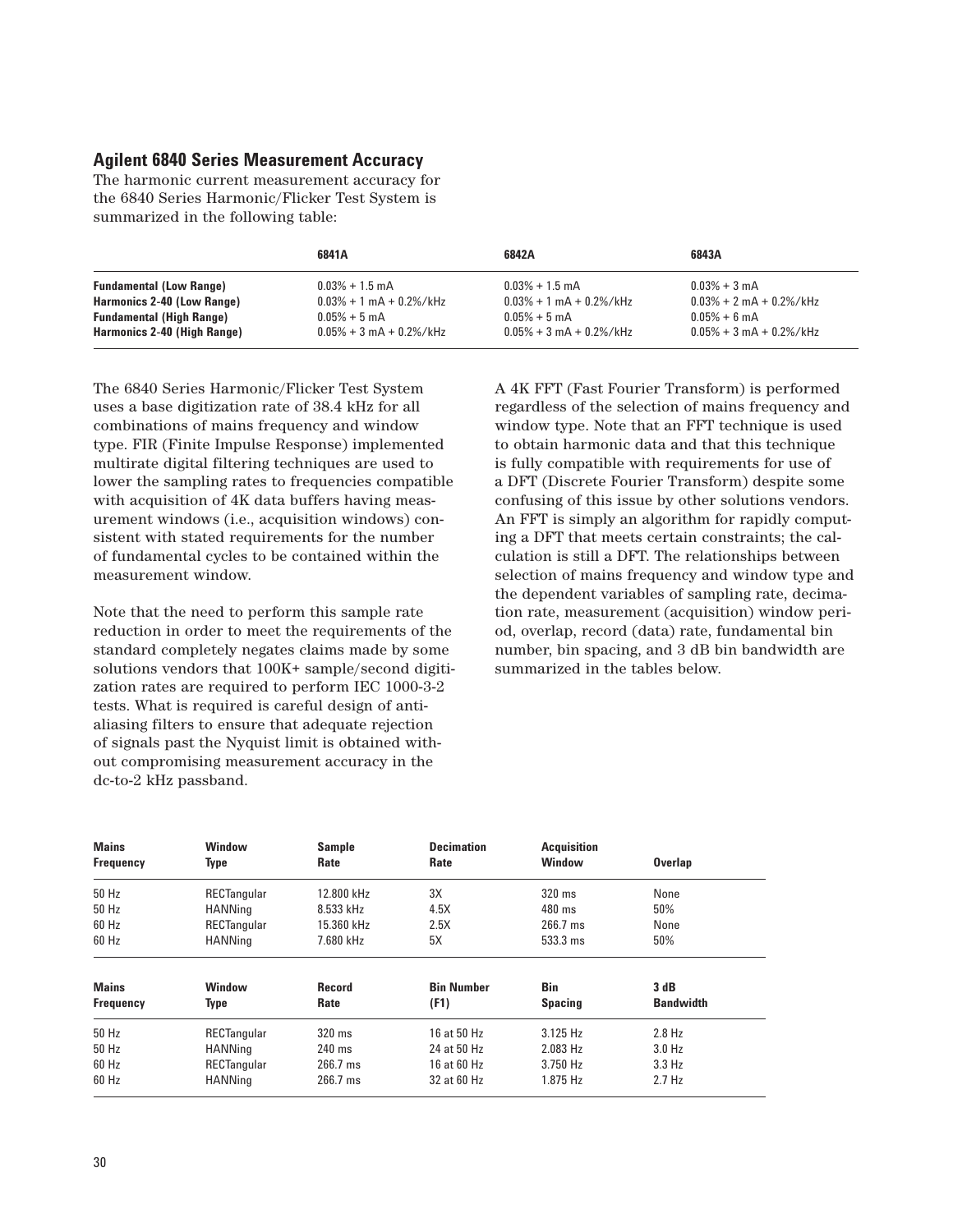The bin number for the fundamental is the same as the number of cycles of the fundamental frequency contained within the measuring (acquisition) window. Note that for 60 Hz with a Hanning window, the number of fundamental cycles within the window is 32, which would appear to be a violation of the requirements of the standard to have 20 to 25 cycles within the acquisition window when using a Hanning window. In Agilent's view, this is either a minor technical error within the standard or a reflection of the IEC committee's focus on 50 Hz systems. The possible integer range for fundamental cycles consistent with a 3 Hz ±0.5 Hz bandwidth (as described in Section B.3 of IEC 1000-3-2) at a mains frequency of 60 Hz is 25 to 34. A very difficult implementation decision would have been required to provide a 25 cycle window and this would have produced a bandwidth of 3.46 Hz, which would have been at the upper limit of the stated range for bandwidth. Given this situation, a decision was made to select 32 cycles with a resulting bandwidth of 2.7 Hz. Agilent's design objective was to use reference level methodologies in all cases. The Rectangular window with 16 cycles is an option if literal compliance is demanded. This would in any case be the proper and recommended choice for those situations where measured values are close to the specified limits.

## **Measurement Synchronization Using Rectangular Windows**

One of the unique performance advantages provided by Agilent's fully integrated solution is elimination of concern about synchronization when using Rectangular windows. Because the output waveform generation and the measurement systems share a common clock, synchronization to better than 0.25 ppm, or 0.000025%, is maintained continuously. In addition, the transient events caused by the response time of the phase- or frequency-locked loops used by alternative solutions can never occur.

Although the technique just described completely solves the synchronization issue for quasi-stationary harmonic tests, neither it nor any other synchronization method completely solves the problems brought about by fluctuating harmonic signals.

Synchronization is a concern when Rectangular windows are used because the extremely poor sidelobe suppression provided by the window permits spectral leakage from nearby bins that can severely corrupt magnitude measurements. This effect is completely eliminated if perfect synchronization is maintained, which is another way of saying that all frequencies present must be harmonics of a base frequency that has an exact integer number of cycles within the measurement window. Normally this base frequency has exactly one cycle within the acquisition window and is equal to  $1/T_w$  where  $T_W$  is the width of the measurement window. These frequencies correspond to the bin spacing and are shown in the previous tables. The requirement for 16 cycles of the fundamental within the measurement window for IEC 1000-3-2 measurements modifies, but does not undo, the logic of this constraint. Unfortunately, fluctuating harmonics are virtually guaranteed to produce many nonharmonically related frequency components which do not meet this criterion.

The requirement for use of either Rectangular or Hanning windows, with an apparent preference for Rectangular windows, may reflect the IEC committee's awareness that both of these windows, when used with the overlap specified for reference grade measurements, provide unity weighting for each input sample. Despite this unique characteristic (the Triangular window is the only other commonly described window with similar properties), it is generally accepted that other windows offer superior performance for spectral estimation. Requirements for use of Rectangular windows in the presence of fluctuating harmonics may thus be seen as a fundamental technical issue that impacts the performance of any IEC 1000-32 test solution.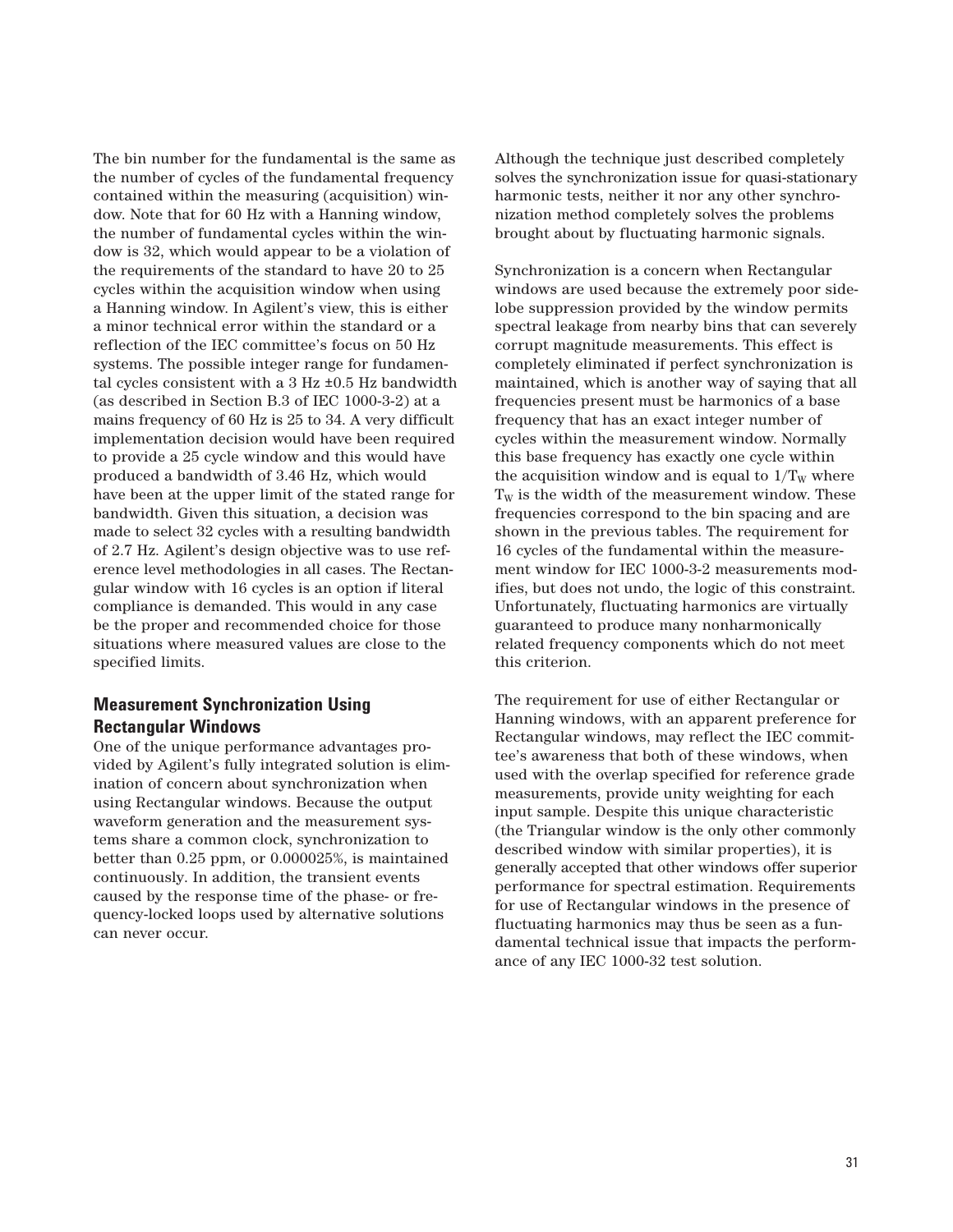The following three figures illustrate the differences in sidelobe performance between Rectangular, Hanning, and KBessel windows.

The IEC committees have been advised of these concerns, and recommendations have been made to the committees for use of other windows that exhibit superior sidelobe performance. Unless the committee concurs and elects to modify the window requirements, solutions vendors have little choice other than meeting the letter of the standard.



**Figure 21. Sidelobe performance for Rectangular windows**



**Figure 22. Sidelobe performance for Hanning windows**



**Figure 23. Sidelobe performance for KBessel windows**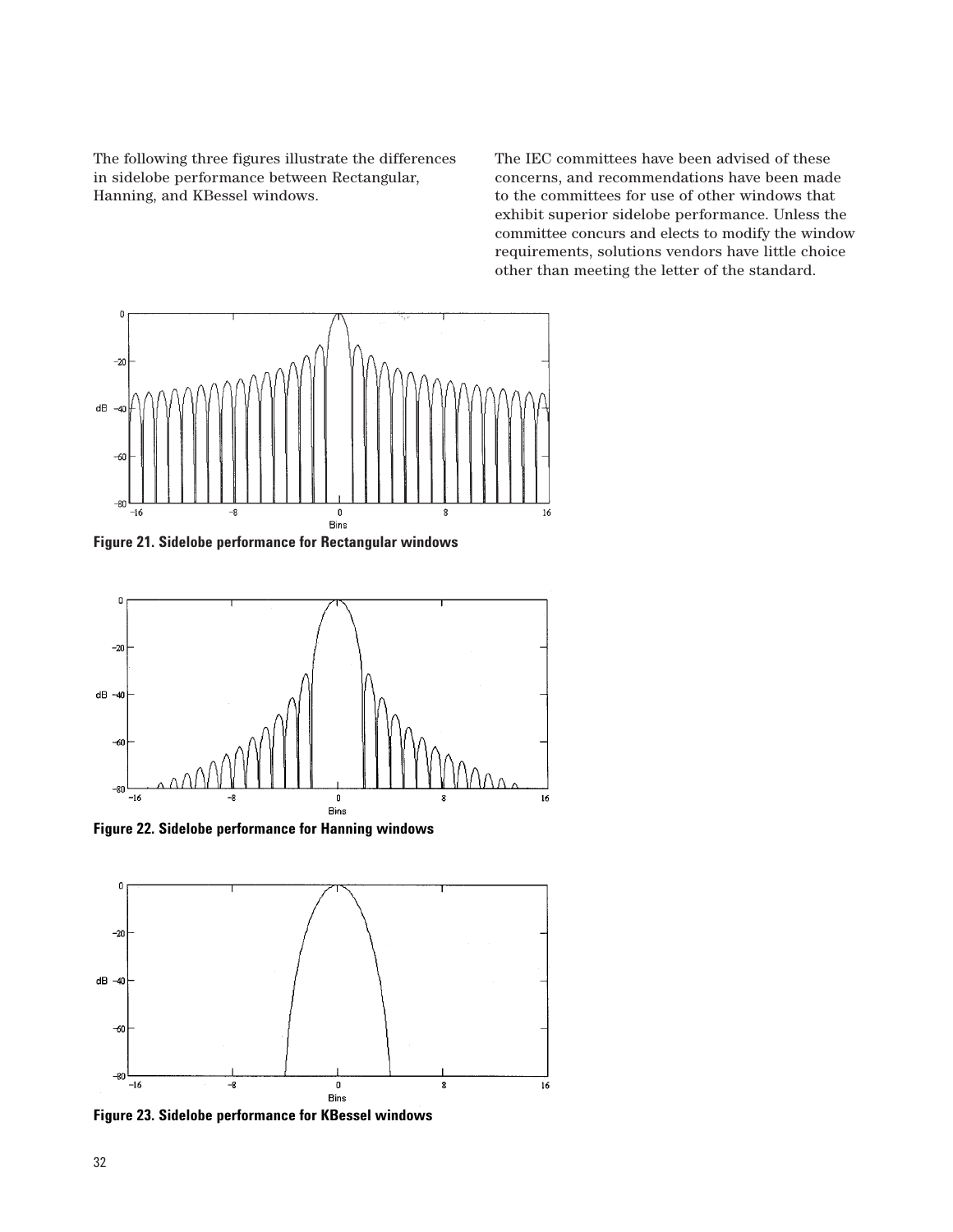#### **Shunt Burden**

The voltage drop across the measuring instrument input is 0.0 volts for the Agilent 6840 Series Harmonic/Flicker Test System because the regulating loop for the source amplifier senses voltage at the load and thus corrects for any drop across the internal measuring shunt.

#### **1.5 Second Smoothing Filter**

An IIR type lowpass filter with a time constant of 1.5 seconds is used to smooth outputs whenever fluctuating harmonic measurements are selected. The time constant for this filter is controlled to better than 0.1%. It may be noted at this point that sliding mean filters, in addition to exhibiting null responses at certain frequencies as previously discussed under "Technical Errors," also suffer the drawback of having coarse tuning resolution relative to IIR implementations in digital systems when the filter corner frequencies and sampling frequencies are close to one another. This is the case for filtering DFT outputs from IEC 1000-3-2 tests. The effect occurs because the length of the filter becomes shorter as the comer frequency approaches the sample rate. This in turn means that integer steps in filter length have a relatively large impact on tuning. Please note that "close" in this case means ratios of 1:30, not close in the sense that the Nyquist limit is approached.

#### **Source Impedance**

Users should be aware that source impedance can dramatically affect the magnitudes of harmonic currents. This situation is sometimes used to an advantage where a marginally passing EUT can be made to pass solidly by slightly increasing the source impedance. More commonly, source impedance variations from one source to another cause measurement correlation problems when different test systems are used. This variability can be particularly frustrating when a marginal EUT unexpectedly fails a test it was thought to pass.

Several things should be kept in mind regarding source impedance. First, users frequently question the accuracy of the measuring equipment when source impedance variability is the real culprit. Secondly, it is unreasonable to expect exact correlation between test systems, particularly if different mains sources are used; lower source impedance will produce higher harmonic currents. Third, source impedance is a function of frequency. This means that identical results may be obtained for some harmonics, even with different sources, but other harmonics may vary considerably. This will be especially true for higher harmonics. Fourth, high source impedance will cause voltage distortion. A harmonic current working against the source impedance will produce a corresponding harmonic voltage. IEC 1000-3-2 indirectly controls source impedance by limiting the permissible levels of output voltage harmonics as documented in Annex A of the standard.

Lastly, IEC 1000-3 -2 contains in Figure A.1, the vague statement that source impedance  $Z<sub>S</sub>$  is not specified, but must be *"sufficiently low to suit the test requirements."* There is growing recognition that the near-ideal source impedances provided by high performance sources do not accurately replicate typical mains environments. There has been some discussion of adding a requirement for a LIN (Line Impedance Network) that would insert a known source impedance into the measurement circuit. To date no official action has been taken on this issue in Europe although some countries, notably Japan, have added LIN requirements for harmonic current testing.

Presently, Agilent's design decision is to set the output impedance to the lowest possible level during harmonic tests, but because output impedance is a programmable loop-based implementation in the 6840 Series Harmonic/Flicker Test System, future changes may be easily accommodated via upgrades to the software package included with the system.

Readers interested in this issue may wish to consult IEC 725, which contains the results of a study of mains impedances in most European countries. This study formed the basis for selection of the values used for the reference impedance that is required for flicker testing and may be used as well for justifying inclusion of a LIN for harmonic current testing.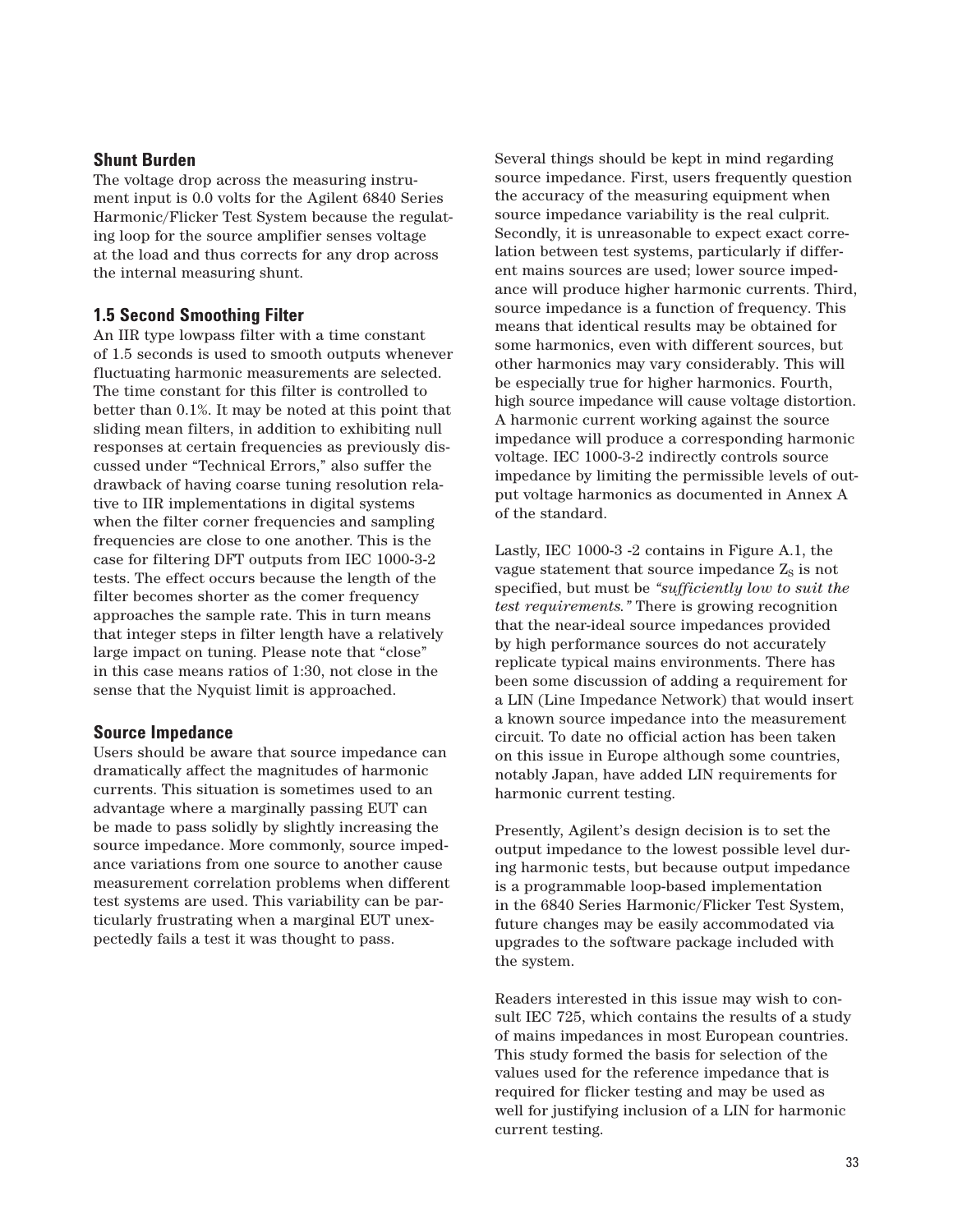#### **The Pre-Test Window for Class Determination**

Agilent's HFTS software application, which is part of the 6840 Series Harmonic/Flicker Test System solution, provides a Pre-Test window that contains controls and displays to facilitate determination of EUT class as well as providing other useful information about EUT and system performance. Frequent references will be made to functions provided in this window. The following figure shows the Pre-Test window, included here to help the reader visualize how these functions may be used as part of a compliance test. As its name implies, the Pre-Test window centralizes functions that, following test setup, need to be performed prior to running an actual test. This includes running preliminary tests to measure quantities that are subsequently used to set test limits for Class C and Class D devices.

Test limits for Class C devices are a function of the power factor (PF) and fundamental current drawn by the EUT, while for Class D devices limits are a function of active power (i.e., Watts) drawn by the EUT. Agilent's general design philosophy has been to provide flexible tools in the Pre-Test and Set-up

windows that simplify measurement of the necessary parameters, confirm user setup decisions, and permit overriding of pre-test results if required. The basic assumption is that users will perform these tasks prior to running the actual compliance test in order to establish uniform test limits for use throughout the subsequent test.

Agilent has taken this position rather than an inferred requirement that for Class D testing in particular, the current waveform must be evaluated continuously for each measurement window during a harmonic current test, with class determination and test limits calculated simultaneously and uniquely for each measurement window. While it may indeed be possible to assemble instrumentation and analysis software to support such an interpretation of the standard, it is difficult to know exactly what value a mass of test data with constantly varying pass/fail limits would be to users. This is particularly true for those attempting to develop a diagnostic perspective on a failed test so that corrective modifications to the EUT might be made.



**Figure 24. Pre-test window**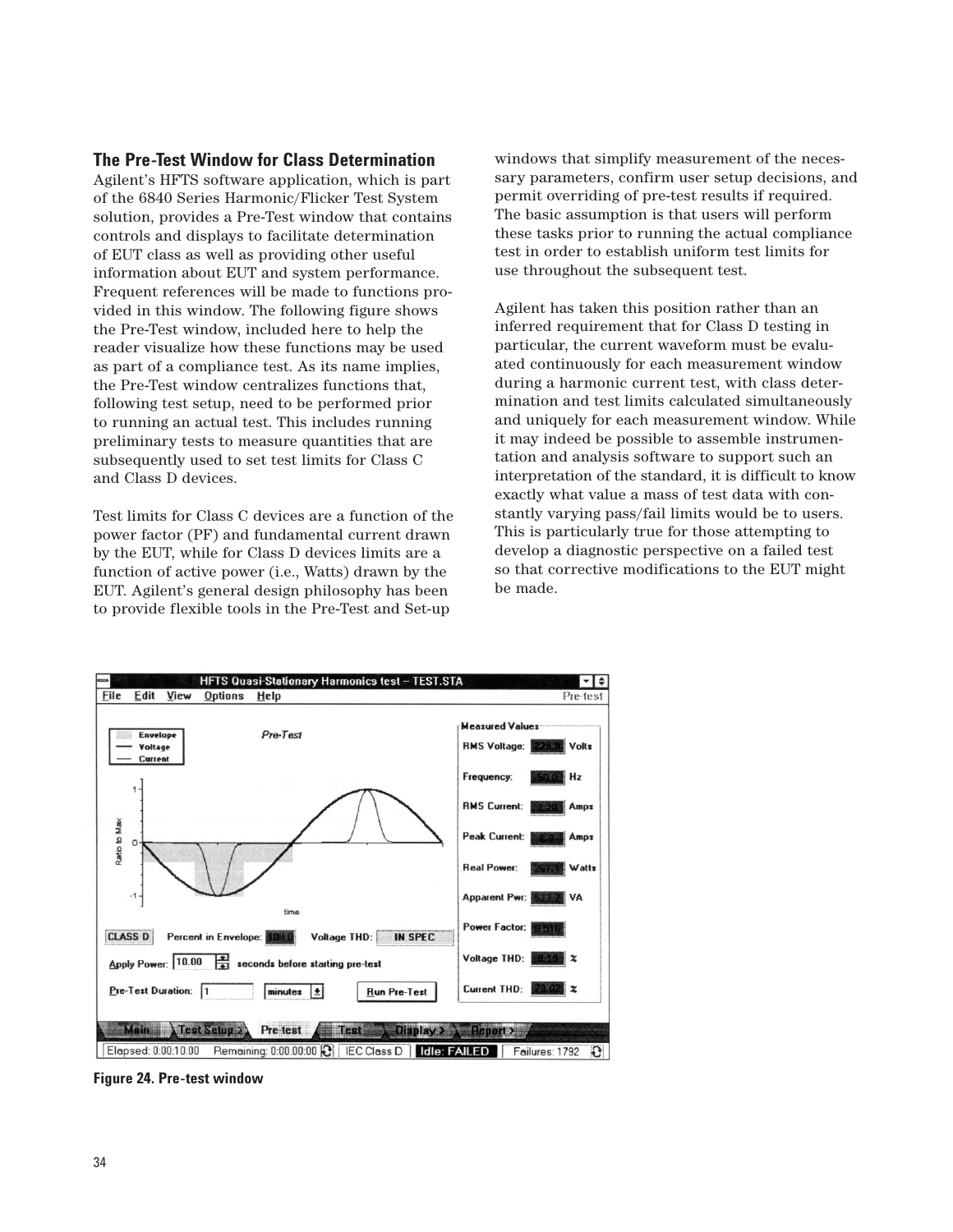It is appropriate to ask, what benefit does an extreme and costly interpretation of the standards provide to equipment manufacturers seeking product certification, to solutions vendors seeking to profit by providing test solutions for the equipment manufacturers, or to governmental and quasi-governmental bodies seeking to regulate the mains environment? Equipment manufacturers clearly do not benefit from extreme interpretations that complicate the job of getting products over the regulatory hurdles. Solutions vendors may in some cases find more extreme interpretations to be in their interest, but as the resulting requirements become ever more onerous and the pursuit of "lockout" specifications becomes more obvious, the motives of these solutions vendors become suspect. Regulatory agencies and quasi-governmental bodies such as the power utilities, the drivers behind the standards, seek to promote a "clean" mains environment that minimizes interactions between their customers' loads. They also wish to promote public safety and transmission efficiencies by discouraging low power factor loads. It is not at all in the interest of these agencies to promote standards that are so stringent that industry either ignores the standards or is aroused to lobby against them.

## **Class D Active Power Tests and the Special Waveshape Requirement**

Certain devices, particularly switch-mode power supplies using off-line conversion technologies, may draw high peak current through a small conduction angle near the peak of the mains voltage waveform. If this characteristic is sufficiently pronounced, IEC 1000-3-2 requires that the EUT be tested as Class D device. Harmonic current limits for Class D devices are a function of the active power drawn from the mains circuit (i.e., Watts), and generally will be lower than those provided for Class A devices. The more stringent requirements

for Class D reflects the higher harmonic content of the current waveform typical for these devices and a corresponding desire on the part of regulatory bodies to control these emissions. Note that all EUT's that are not portable tools (Class B) or lighting devices (Class C) must be either Class A or Class D devices.

The following criteria must be met before the EUT is classified as a Class D device:

- 1. The input current waveform must have the "special shape" defined in Figure 1 of IEC1000-3-2.
- 2. The EUT must not be *"... motor driven equipment with phase angle control ..."*
- 3. The active input power must ≤600 W.
- 4. For the Class D mA/W limits to apply, the active power must also be greater than 75 W. This lower limit will be reduced to 50 W within four years of the implementation of IEC1000-3-2. As noted earlier, the standard is ambiguous as to whether or not the *"maximum permissible harmonic current"* limits given in Table 3 of the standard apply to devices with active power below these thresholds. Agilent takes the position that these maximum limits do apply, but the user is free to interpret the standard as not requiring a test if this condition is met.

The requirements, while appearing straightforward, actually require some interpretation and considerable care on the part of the test engineer during test setup.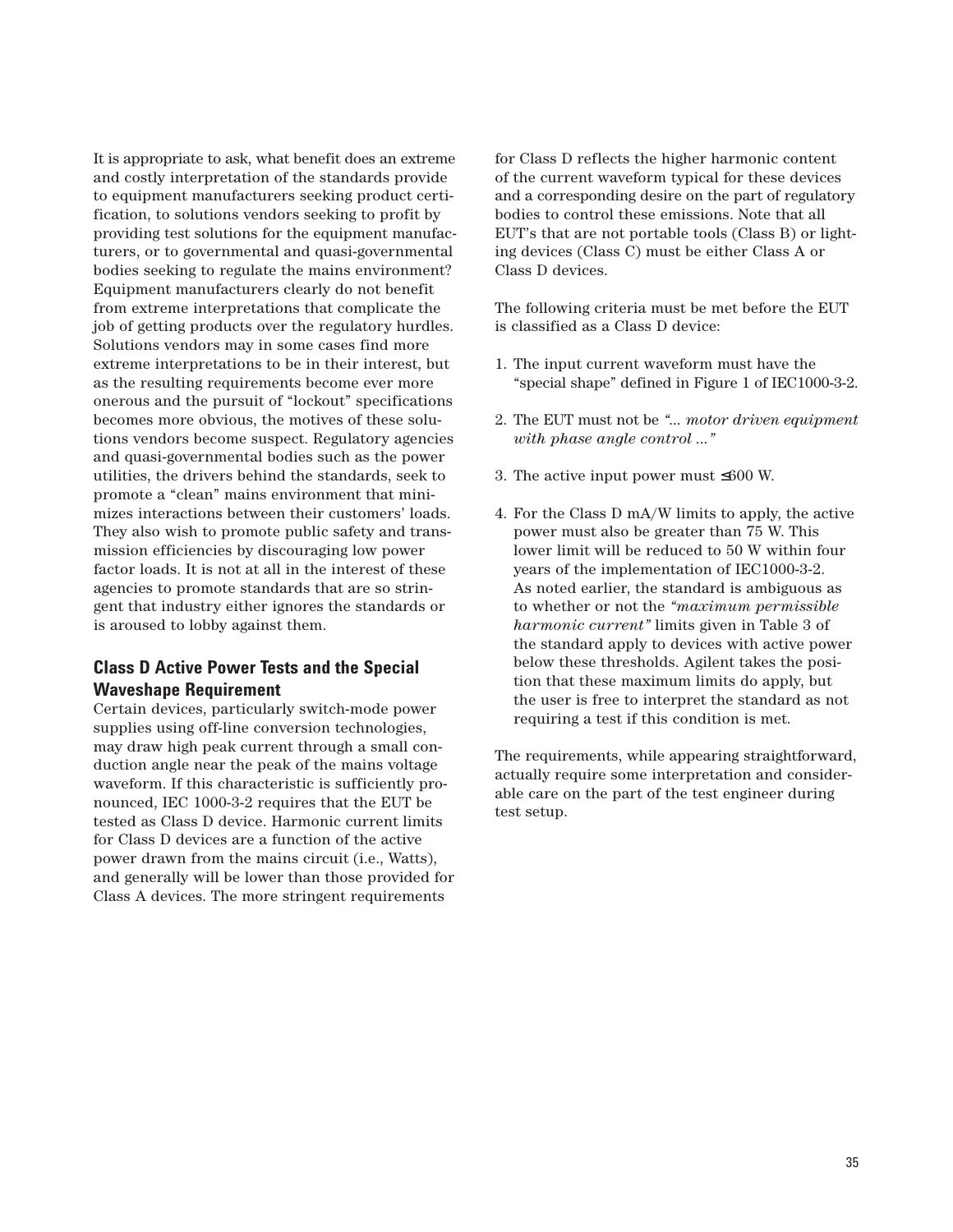Note that Figure 1 from IEC 1000-3-2, which is duplicated in Figure 14, contains an ambiguity that requires interpretation. The vertical axis is in units of  $i/i_{nk}$ , which normalizes the waveform to the peak value and takes the absolute value of the waveform as long as i and  $i_{nk}$  are equal in sign. So far, so good! If, however, a small DC component due either to EUT behavior or to offsets in the measurement circuit causes a significant portion of the waveform, typically in the first or last third of the half-cycle, to be opposite in sign to the peak value in the corresponding half-cycle, the requirement that at least 95% of waveform fall within the window will not be met even though the waveform has characteristics that otherwise qualifies the EUT for Class D treatment. This does not seem to be a valid interpretation and Agilent's implementation instead takes the absolute value of the ratio of i to  $i_{nk}$ .

The current waveform peak is required to be centered in the Class D envelope for proper evaluation of the 95% criterion. Fitting the current waveform to the Class D envelope may be problematic if a noisy and relatively flat-topped current waveform becomes sufficiently offset in time relative to the envelope to cause misinterpretation. Agilent's implementation makes use of several filtering algorithms to assist in proper location of the peak within the waveform record which is then analyzed without filtering. As a final check, the waveform is actually displayed at high resolution in the Pre-Test window along with the Class D envelope. This enables the operator to visually detect and reject a false test result should one occur.

A second issue, once a Class D determination has been made and confirmed, is the requirement to measure active power in order to set the test limits. The definitions section of IEC1000-3-2 defines active power as: *"The mean value, taken over one period, of the instantaneous power."*

Agilent takes this definition as a statement describing a mathematical relationship between instantaneous values and the range of integration for a meaningful integral of those values, not as a literal statement that ranges of integration must only be one mains period.

Agilent's view is that a tool that integrates power over a user-selected interval of time provides the most appropriate means for measuring active power. This permits the user to adjust the test based on knowledge of the EUT's behavior in manner that best captures its performance under typical usage scenarios. The Pre-Test window provides just such a tool. A "Pre-Test Duration" control permits the user to select pre-test durations ranging from 100 ms to 7 days. Power is averaged for an integer number of mains cycles equal to the duration of the pre-test. This technique provides the user with an accurate measure of the behavior of the load integrated over a period of his choosing. Rms voltage and current are also integrated over this same period, again for an exact integer number of mains cycles. Various calculations for derived parameters such as VA, power factor, etc. are then made and all of this information is displayed for the user.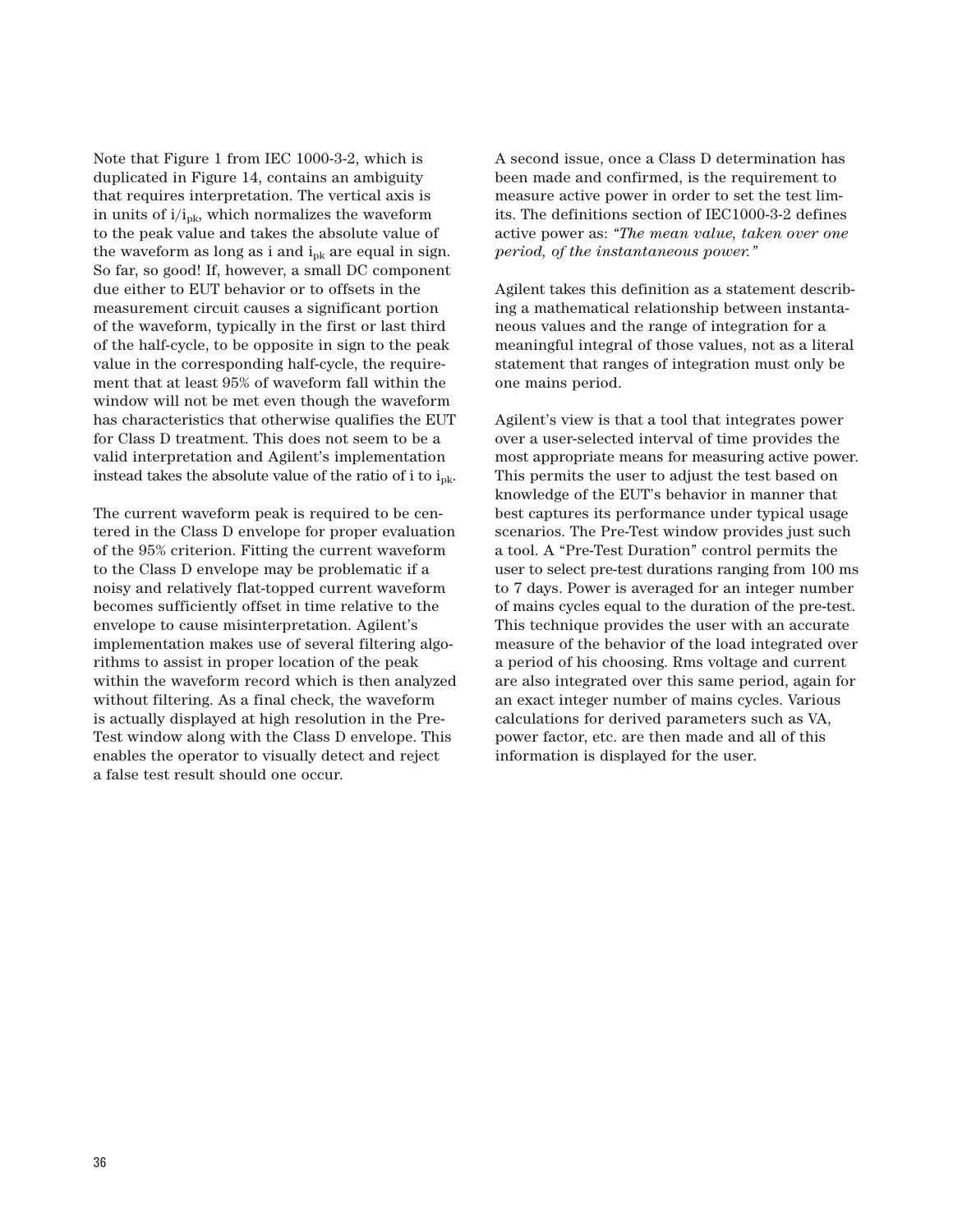At the end of the pre-test interval, the current waveform is digitized, filtered, analyzed, and presented against the Class D envelope. A calculation for percent within the envelope is made and the results displayed. The user's tentative class selection made previously in the test setup screens is checked against the results of this calculation and measured active power. The user's selection is then verified within a window that displays the actual class with a green background indicating a confirmed choice and a red background indicating an invalid choice.

Finally, the user is given one additional control in the advanced setup options screen where, at the user's discretion, a choice can be made to override the default mode of automatic Class D limit setting based on the measured active power and instead manually enter the active power to be used in setting limits. Use of this control gives an indication that the test is potentially invalid, but gives the user an additional level of control that may aid diagnostic activities or ease testing of an otherwise problematic EUT.

Laser printers are frequently mentioned as "problem" EUT's. This occurs because these devices typically exhibit both Class A and Class D behavior depending upon their operating mode. When the fuser heater is on, or in some instances when the device is in print mode, Class A waveshapes are present, but in standby mode Class D behavior is usually observed. A case has been made by some observers that this behavior means that laser printers cannot be tested unless instantaneous class changes are permitted during the test. Agilent believes that careful use of the long-term integration tool provided in the Pre-Test window in the context of a Class D test will provide a test that is both reasonable and compliant. Note that the objection that momentary Class A behavior will cause certain failures given the tighter limits imposed by Class D testing does not hold up; the currents drawn during these periods are primarily fundamental currents and **there is no limit specified** for fundamental current in any class.

## **Class C Power Factor and Fundamental Current Measurement**

The controls and displays provided in the Pre-Test window may also be used to set limits for Class C devices. As mentioned previously during the discussion of Class D devices, rms voltage, rms current, and active power (Watts) are integrated over the entire duration of the pre-test. Since VA and PF are derived parameters that are calculated from these three basic parameters, the same benefits of user-controlled, long-term integration of device behavior are provided. In addition, a control permitting the test engineer to override automatic use of measured power factor in setting test limits is provided in the advanced options setup window.

### **Class B Harmonic Current Limits**

As noted above, Tables 1, 2, and 3 in IEC 1000-3-2 provide limits for permissible harmonic currents respectively for Class A, Class C, and Class D devices. Section 7.2 of IEC 1000-3-2 contains the following language:

*"For Class B equipment, the harmonics of the input current shall not exceed the maximum permissible values given in Table 1 multiplied by a factor of 1.5."*

In addition, Section 6.2.2 of IEC 1000-3-2 contains the following language regarding transitory harmonic currents:

*"a) harmonic currents lasting for not more than 10 s when a piece of equipment is brought into operation or is taken out of operation, manually or automatically, are disregarded.*

*b) the limits in Tables 1 to 3 are applicable to all other transitory harmonic currents occurring during the testing of equipment or parts of equipment, in accordance with Annex C.*

*However, for transitory even harmonic currents of order from 2 to 10 and transitory odd harmonic currents of order from 3 to 19, values up to 1.5 times the limits in Tables 1 to 3 are allowed for each harmonic during a maximum of 10% of any observation period of 2.5 min."*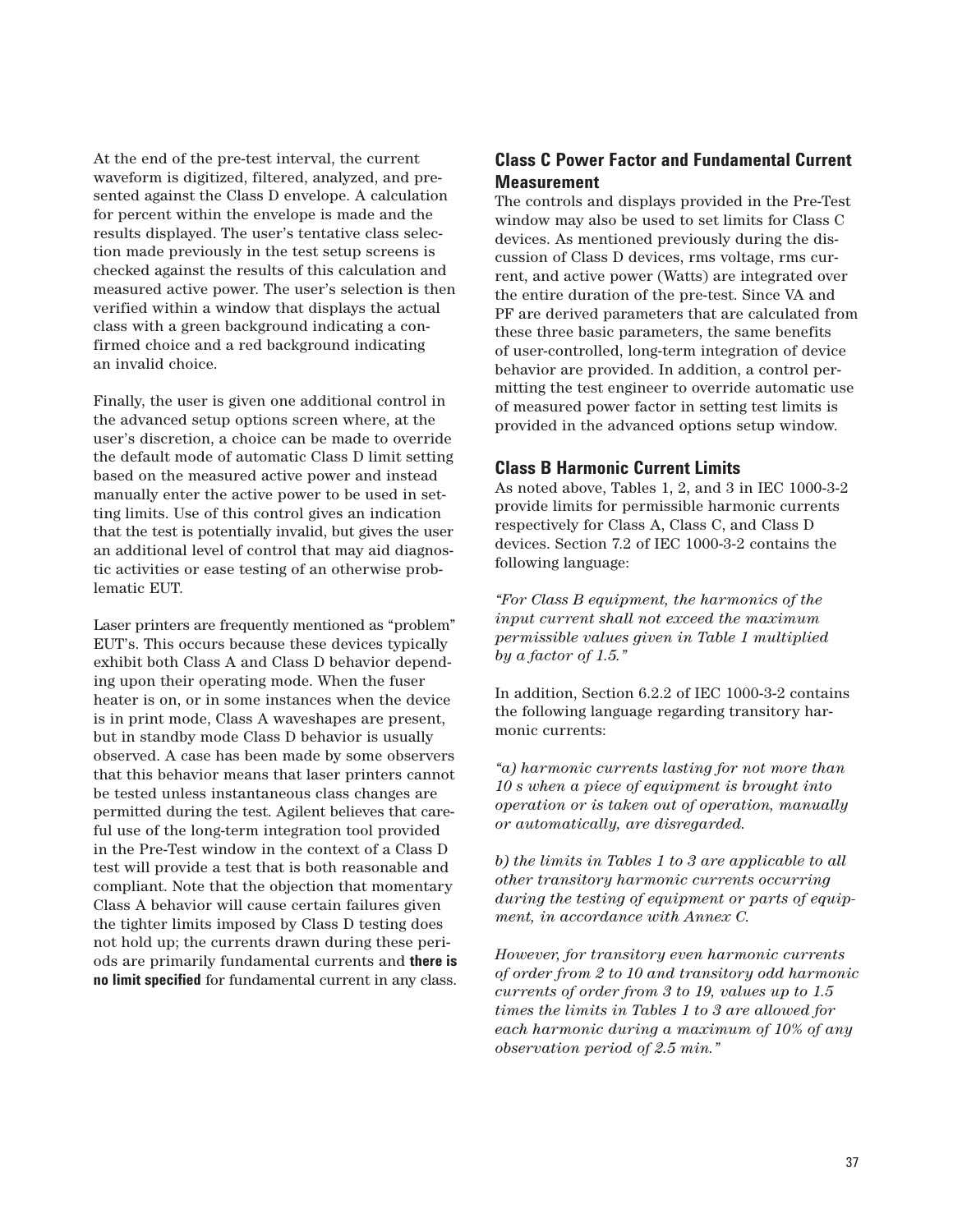One solutions vendor has interpreted the standard to exclude use of the 1.5 multiplier for fluctuating harmonics when testing Class B equipment. Agilent does not find justification for this interpretation in the language, and has therefore elected to provide the multiplier for Class B equipment.

#### **Voltage Distortion Measurement**

A discussion about the issues surrounding measurement of voltage distortion during harmonic current tests was provided under "Stated, Implied, and Inferred Requirements." As previously noted, neither IEC 1000-3-2 nor IEC 1000-4-7 contains any explicit statement that provisions for monitoring voltage distortion must be included in the instrumentation intended for IEC 1000-3-2 testing. If inferences about measurement of source performance are to be made, the most logical inference is to conclude that the use of a mains source with performance guaranteed by design, as is the case with Agilent's 6840 Series Harmonic/Flicker Test System, is the preferred approach and would eliminate the necessity for source distortion monitoring. This point notwithstanding, Agilent's implementation **does** include the means for monitoring voltage distortion, but in the interests of cost-effectiveness does not conduct these tests simultaneously with harmonic current measurements.

During the pre-test, voltage distortion is continuously monitored on a harmonic-by-harmonic basis with the highest measured values subsequently compared to the limits given in Annex A of IEC 1000-3-2 for voltage harmonics. An indicator control labeled "Voltage THD" directly beneath the current waveform display shows either "IN SPEC" or "OUT OF SPEC" depending on the outcome of this comparison. Note that there is also a "Voltage THD" meter display near the bottom right comer of the Pre-Test window. This control displays measured Total Harmonic Distortion, but does not reflect the harmonic-by-harmonic comparison that drives the other display.

Agilent's recommended procedure is to conduct a pre-test of sufficient duration to include all anticipated EUT behavior. This method ensures that voltage distortion performance is continuously verified under actual test conditions, and provides at the same time the integrated measurements used to establish test limits as described above for Class C and Class D devices. Note also that pre-test results may be copied to new filenames. This permits a single pre-test to serve an entire sequence of main tests, a procedure that is both valid and efficient when running a series of tests on a single EUT.

#### **Delay to Start of Test**

Section 6.2.2 of IEC 1000-3-2 contains language that states:

*"... harmonic currents lasting for not more than 10 s (seconds) when a piece of equipment is brought into operation or is taken out of operation, manually or automatically, are disregarded; ..."*

This language is advantageous to most equipment manufacturers because it permits the "inrush" currents that typically occur when a piece of equipment is first powered-up to be excluded from the test. Agilent's solution includes a control in the advanced setup screen that sets the delay from application of mains power to the EUT to the beginning of measurement. The default value for this delay is 10 seconds, but it may be set anywhere within of range of 0 to 10,000 seconds. Users should be aware that settings greater than 10 seconds make the test noncompliant, but this additional flexibility may be desirable in diagnostic situations.

A similar control is provided in the Pre-Test window to set equivalent delays for pre-tests.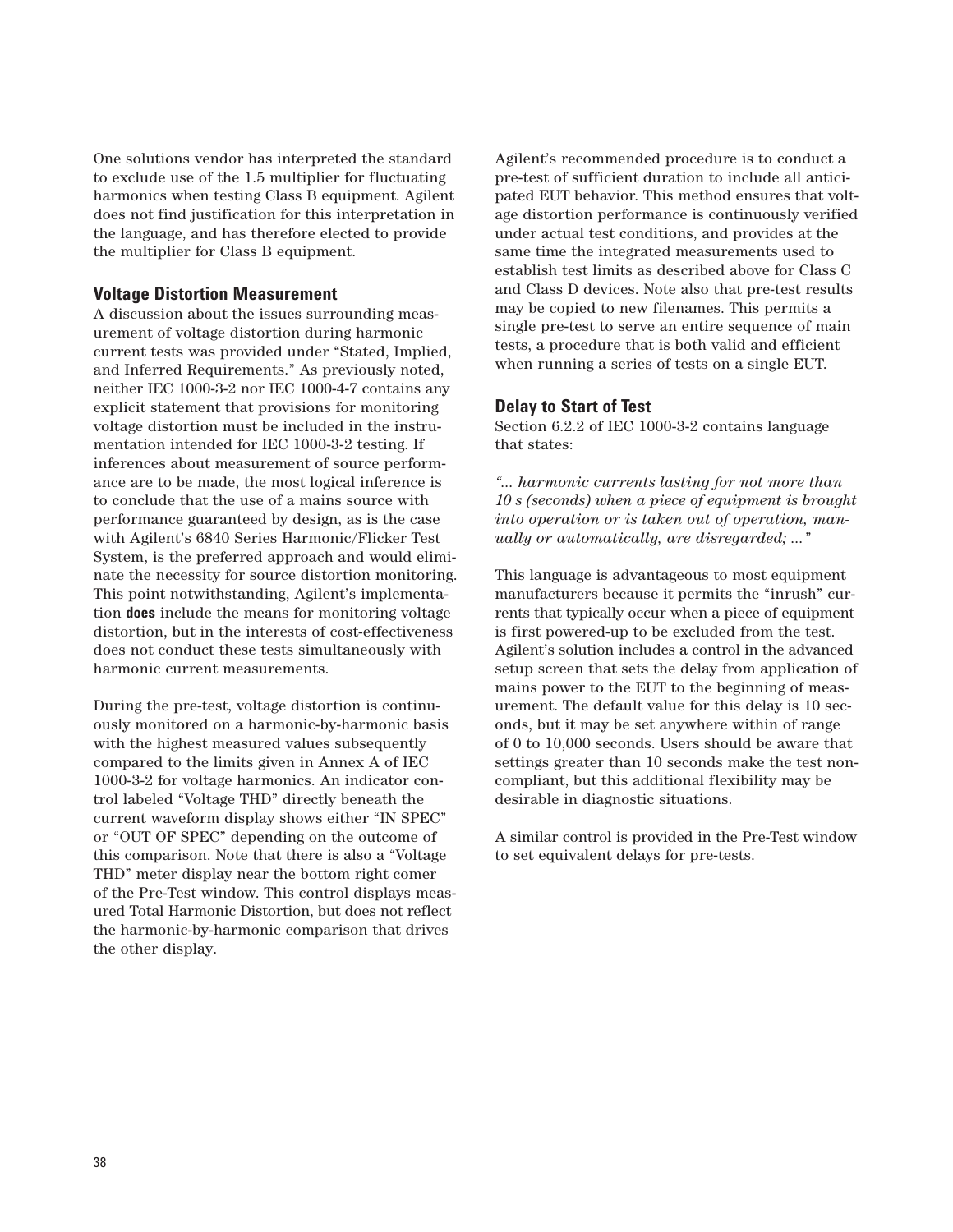### **Programmable Current Limits**

The "inrush" current phenomenon previously described can create "protection faults" if the peak current levels are high enough to trigger protection circuits contained within the source portions of the 6840 Series Harmonic/Flicker Test System. Some of these circuits provide "latching" operation that must be explicitly "cleared" and which consequently will abort test runs.

All high power solid state sources must include protection circuitry to prevent self-destruction in the presence of uncontrolled load behavior. Proper use of additional controls provided in the Agilent solution can guarantee orderly start-up of EUT's and avoid protection induced test aborts. Note that this type of load behavior will normally not be seen with compliant EUT devices because inrush current is regulated directly by the Dmax specification in IEC 1000-33, as well as indirectly by IEC 1000-3-2, and thus should not occur at levels capable of generating protection faults.

The "delay to start of test" or measurement delay controls described in the section above may be used in conjunction with current limit controls provided in the advanced setup options screen to control inrush current to levels below those at which triggering of latching protection circuits will occur. Current limiting normally generates detectable errors that invalidate compliance tests since voltage regulation is overridden when current limiting occurs. During the "delay to start of test" portion of both pre-tests and main tests, current limiting events are ignored. However, once the actual acquisition of measurement data begins, current limit events are again treated as errors that invalidate the test. Since high inrush currents usually occur only during the first few mains cycles following application of mains voltage, a properly set current limit threshold will not be crossed once the "delay to start of test" period has ended. This constructive interaction between the test system and EUT permits the test engineer to limit load currents without invalidating test results.

Both "rms" and "peak" current limits are provided for the Agilent 6841A and 6842A models. The 4800 VA 6843A model provides "rms" current limiting only, in part due to use of a different circuit topology that inherently limits susceptibility to damage from excessive peak currents. The "peak" current limit provides the most useful control for limiting inrush currents since this loop has wide bandwidth. The "rms" limit controls may be used to provide protection to the EUT in the event that it experiences a circuit failure during a test, but care should be taken to pick a setting that provides sufficient margin to avoid unintended limiting during tests. These events will be detected should they occur, but as previously noted, they will also invalidate tests. Default values for all current limit controls are automatically set to the system's maximum ratings unless overridden by the test engineer.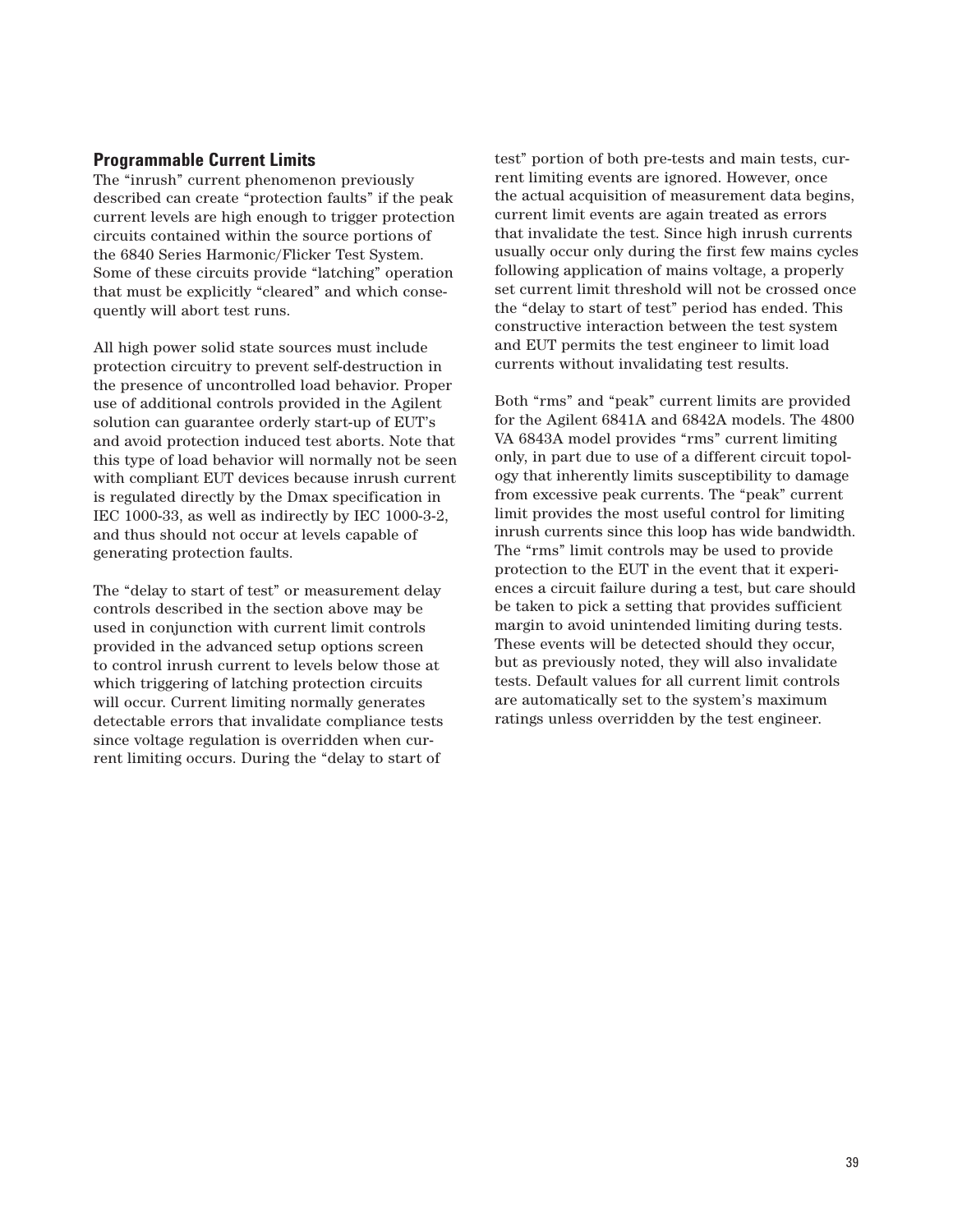## **Flicker Measurement—UIE Flickermeter**

IEC 1000-3-3 states that the reference methodology for measuring flicker requires use of a UIE flickermeter. The UIE (International Union for Electro-Heat) is a quasi-governmental body based in Europe that was involved in early efforts to coordinate activities in individual European countries with the intent of developing internationally accepted definitions for flicker and for instrumentation intended for flicker measurement. The portion of this work directed towards definition of measuring instrumentation eventually was published as IEC 868. This document defines flickermeter implementations and is a normative reference in IEC 1000-3-3.

A flickermeter is fundamentally a specialized AM modulation analyzer designed to operate with mains frequency carrier inputs. The instrument's output is calibrated in terms of human perception of the flicker, or light intensity variations, induced in a 60 W coiled filament incandescent lamp operated at 230 VAC in a 50 Hz mains system. A functional block diagram of a flickermeter as defined in IEC 868 is shown below. The heart of a flickermeter consists of Blocks 2, 3, and 4 which taken together comprise a simulation of the lamp-eyebrain system's response to rms voltage variations that are induced in mains circuits by varying current drains operating against branch circuit impedances. Block 1 consists of scaling circuitry and an automatic gain control function that normalizes input voltages to Blocks 2, 3, and 4, while Block 5 consists of a statistical classifier the output of

which is a probability density function used to compute short-term flicker severity, or Pst. The overall instrument is calibrated so that an output of 1.00 from Block 4 corresponds to the *"reference human flicker perceptibility threshold"* while a Pst value of 1.00 derived from the outputs of Block 5 corresponds to the *"the conventional threshold of irritability"* per IEC 1000-3-3.

### **RMS Measurements**

In 50 Hz mains systems, the output of Block 1 of the flickermeter is a 100 sample/second data stream consisting of rms voltage measurements made continuously (without gaps) on a half-cycle by half-cycle basis. In a 60 Hz mains system, the corresponding data rate is 120 samples/second; however, it should be noted that at present there is no flicker standard for 60 Hz systems. Note that Agilent's implementation does include functionality for 60 Hz systems. When standards for 60 Hz systems are written, it may require modification to the transfer functions in Blocks 2, 3, and 4.

The rms voltage data stream within Block 1 may be taken before the automatic gain control function and processed to extract the *"relative voltage change"* characteristic that is the basis for evaluating EUT performance against limits for Dmax, Dc, and Dt per IEC 1000-3-3.



**Figure 25. Flickermeter block diagram**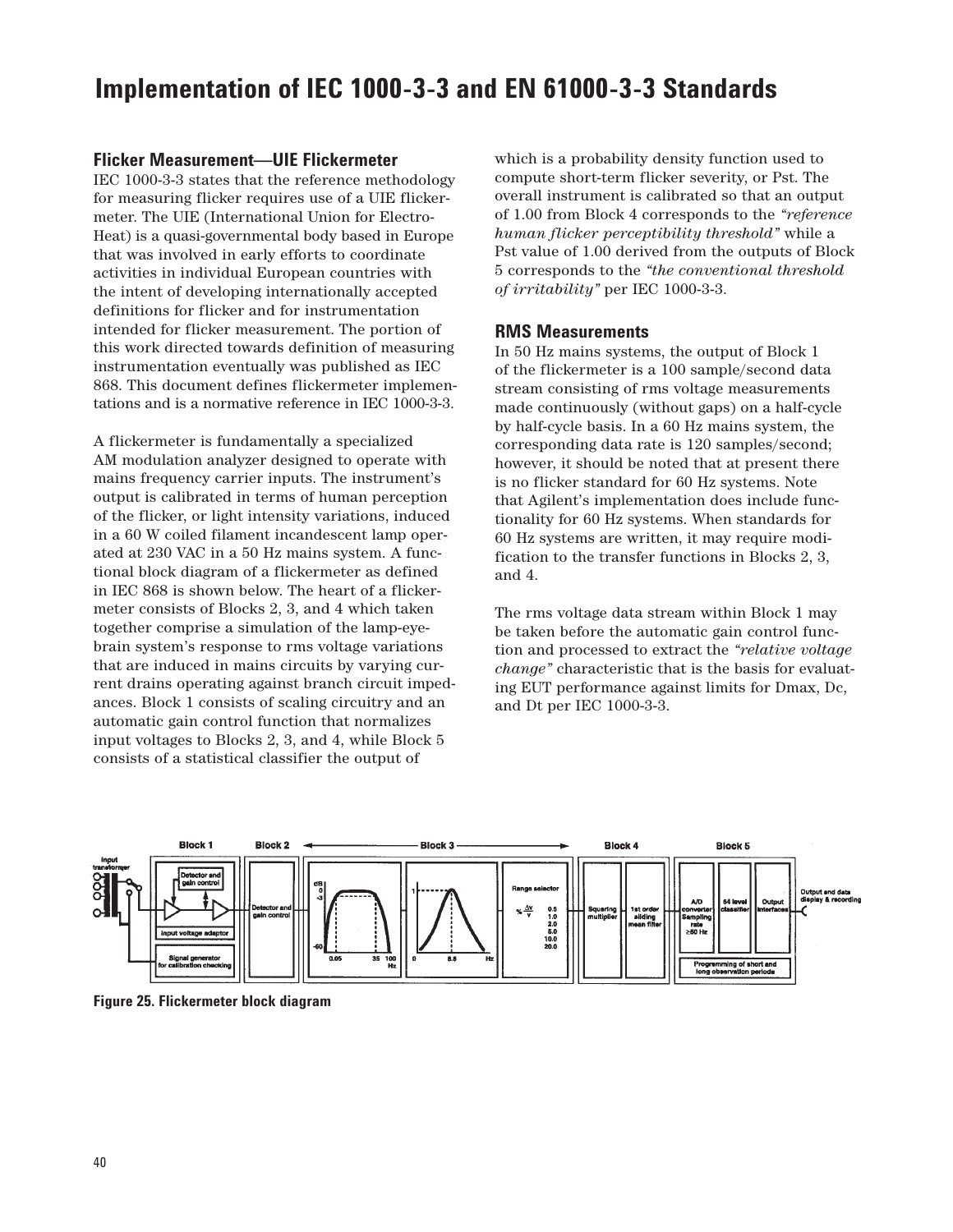#### **Pst Classifier**

Various implementations for the classifier within Block 5 are described in IEC documents. IEC 868 Amendment 1 describes a logarithmic classifier that eliminates the need for the ranging functionality shown at the output of Block 3, and which also mitigates the need for *"zero extrapolation"* when relatively low flicker levels are measured. Agilent's implementation uses this technique with a 1024 bin classifier that covers 6 decades of flicker perceptibility ranging from 0.01 to 10,000 perceptibility units. The classifier "bins" individual flicker measurements by level which results in a 1024 point array. This array contains the accumulated total counts of flicker levels corresponding to each bin's "weight" in perceptibility units that have occurred during the Pst integration period. IEC 868 states that this *"observation"* period may be 1, 5, 10, or 15 minutes. IEC 1000-3-3 specifies that the integration period will be 10 minutes.

Agilent's HFTS software application, included with the 6840 Series Harmonic/Flicker Test System, further processes the 1024 point array to produce a cumulative probability function that gives the flicker levels (or percentiles) associated with probabilities of occurrence corresponding to 0.1, 1.0, 3, 10, and 50% of the time during the observation period. These values are then used to calculate Pst by means of the following equations specified by IEC 868 Amendment 1:

 $P_{st} = \sqrt{0.0314 P_{0.01} + 0.0525 P_{1s} + 0.0657 P_{3s} + 0.28 P_{10s} + 0.08 P_{50s}}$ 

The "s" subscript indicates use of "smoothed" values which are calculated from the cumulative probability function as follows:

$$
P_{50s} = (P_{30} + P_{50} + P_{80})/3
$$
  
\n
$$
P_{10s} = (P_6 + P_8 + P_{10} + P_{13} + P_{17})/5
$$
  
\n
$$
P_{3s} = (P_{2.2} + P_3 + P_4)/3
$$
  
\n
$$
P_{1s} = (P_{0.7} + P_1 + P_{1.5})/3
$$

IEC 1000-3-3 specifies that a flicker test shall consist of 12 Pst integration periods. The Pst values from each integration period are used to calculate long-term flicker severity (Plt) according to an additional equation specified by IEC 868 Amendment 1:

$$
P_{lt} = \sqrt[3]{\left(\sum_{i=1}^{N} P^3_{\text{sti}}\right) / N}
$$
 Note: N=12 for a standard test

#### **Agilent 6840 Series Flickermeter**

The fully compliant flickermeter embedded in the 6840 Series Harmonic/Flicker Test System makes IEC 1000-3-3 testing for flicker a very straightforward process. Agilent's implementation provides a Pre-Test window similar to the one used for IEC 1000-3-2 tests. A pre-test must be run prior to running main tests, but the information gathered during the pre-test is presented mainly as a confidence check for proper EUT operation. None of the acquired data is used to set test limits nor is there any possibility that the specified source distortion limit of 3% THD will be exceeded while testing compliant EUT's. As with IEC 1000-3-2 testing however, there are several technical and interpretive issues surrounding IEC 1000-3-3 testing and IEC 868 that merit discussion.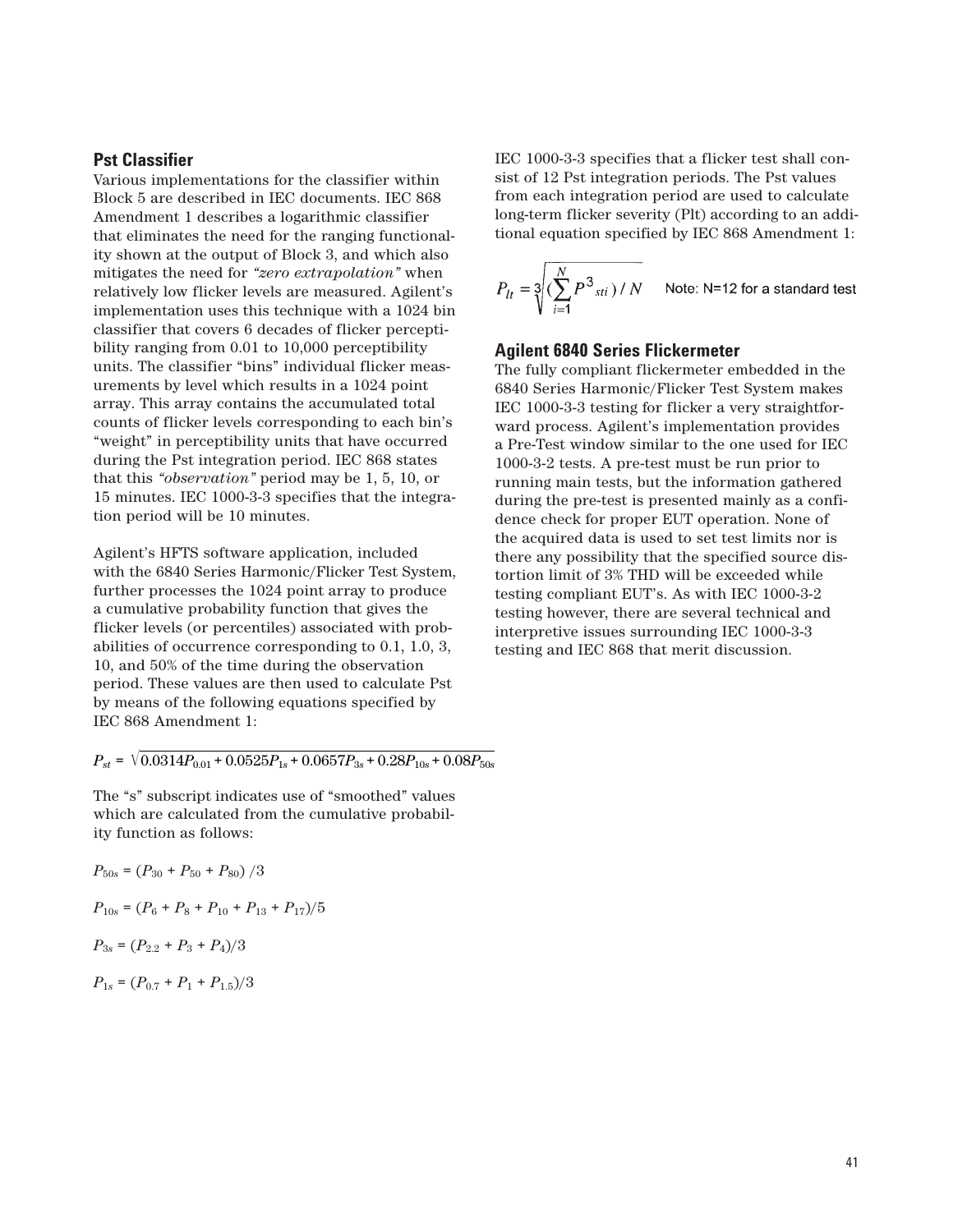### **Use of a Simulated Impedance**

IEC 1000-3-3 requires use of a "reference impedance" that is placed between an ideal source and the EUT. For single phase 230 V, 50 Hz systems, line and neutral impedances may be lumped and are specified to have a value in total of  $0.4 + j 0.25$  ohms. This value represents an internationally agreed upon "typical" branch circuit impedance across which flicker voltages are developed in response to EUT current drains. Voltage is sensed at the mains input terminals of the EUT and flicker voltages are thus properly observed.

Section 6.4 of IEC 1000-3-3 states:

*"For equipment under test the reference impedance, Zref, according to IEC 725, is a conventional impedance used in the calculation and measurement of the relative voltage change "d" and the Pst and Plt values."*

Agilent's implementation uses multiple feedback loops to provide a loop implemented source impedance having programmable resistive and inductive components. The nominal range of values for the resistive component is 0 to 1.0 ohms and for the inductive component is 20 to 1000  $\mu$ H. The j 0.25 inductive component required by IEC 1000-3-3 corresponds to 796  $\mu$ H. Remote sensing at the EUT input terminals causes the total mains circuit impedance to equal the programmed values.

Typical IEC test solutions make use of discrete passive components to implement the reference impedance. There are no statements in the standard that specify implementation details for the component parts of the reference impedance. It is Agilent's belief that the word *"conventional"* cited above merely refers to the existence of a mutual agreement among the parties involved in the discussions that are extensively documented in IEC

725. A loop implementation has the decided advantages of being dissipationless and programmable, with the latter capability opening the possibility of efficient accommodation of differing national standards for reference impedances. Agilent believes these advantages will lead to widespread adoption of loop-based implementations as use of high performance sources becomes more common.

Section 6.2 of IEC 1000-3-3, which states measurement accuracy requirements, contains a requirement for an *"overall accuracy"* of ±8%. Agilent's design philosophy was to allocate 3% to the reference impedance while reserving the remainder of the permissible error, in accordance with stated requirements, for other sources. This approach is consistent with general allowances for total measurement error given in IEC 868, and provides a conservative overall error budget especially considering that errors of <1% for both the resistive and inductive components measured independently were documented during design evaluations of Agilent's loop implemented impedance. Worst case performance of ±3% performance is guaranteed.

#### **Squarewave Response Tests per IEC 868**

IEC 868 includes tables containing provisions for *"overall analog response"* for sinusoidal and rectangular (i.e., squarewave) voltage fluctuations (i.e., modulations). Tables 1 and 2, respectively, prescribe modulation levels for modulating frequencies ranging from 0.5 Hz to 25 Hz that correspond to outputs of 1.00 from Block 4. The actual modulation levels producing outputs of 1.00 are required to be within ±5% of the values shown in the tables.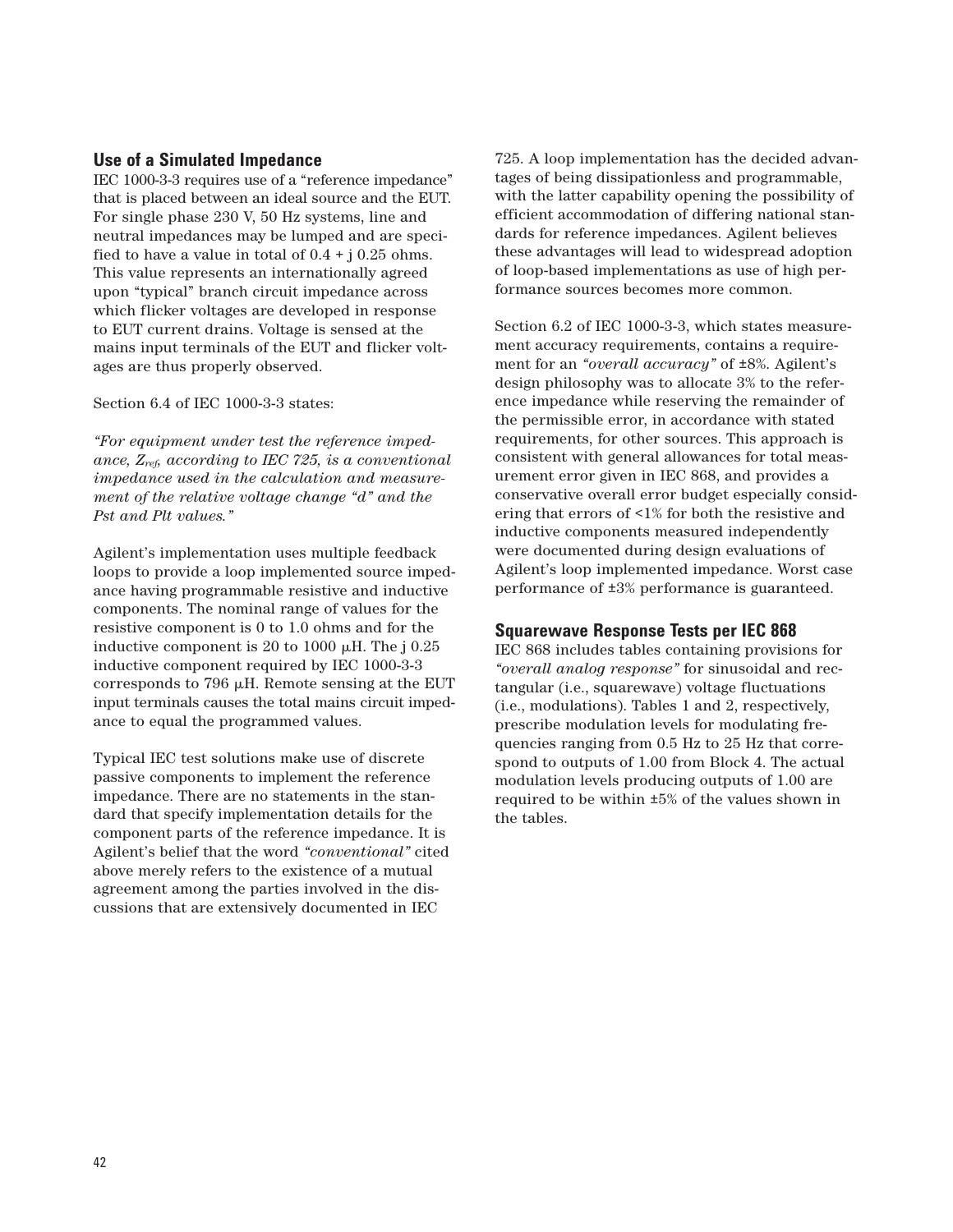An extensive discussion of the performance of Agilent's flickermeter implementation is given in Appendix A. However, there is one issue related to performance with squarewave modulation that is more fully discussed here.

Complying with values given for sinusoidal modulations is straightforward given a proper implementation of Blocks 2, 3, and 4. Requirements for rectangular modulations are another matter. The test requirements given in Table 2 are impossible to meet unless the modulating signal is lowpass filtered, prior to modulation, by a filter having the equivalent of a single pole RC characteristic with the corner frequency set to approximately 100 Hz. Filtering is necessary because the higher order harmonics present in squarewave signals produce multiple responses within the passband of the weighting filter in Block 3, and are not properly accounted for in Table 2's prescriptions when modulating frequencies are above 15 Hz.

The fifth harmonic of a 22 Hz squarewave modulating signal is particularly troublesome in this respect. Considering for a moment this 110 Hz frequency component alone, modulation of a 50 Hz carrier produces upper and lower sidebands at  $F_c \pm F_{mod}$ (i.e., at 60 Hz and 160 Hz). The component at 60 Hz is the lower sideband "folded back" around DC so that it appears reversed in phase at 60 Hz. This 60 Hz component, when detected by the squaring demodulator, appears at 10 Hz, which is nearly at the response peak of the weighting filter contained within Block 3. Despite the fact that this detected component is considerably lower in magnitude than the detected 22 Hz fundamental component, the relative response of the weighting filter at the two frequencies produces sufficient output from the fifth harmonic to exceed the limits specified in Table 2.



**Figure 26. Carrier and modulating components (50 Hz carrier with 1%, 22 Hz squarewave modulation)**



**filter in Block 3**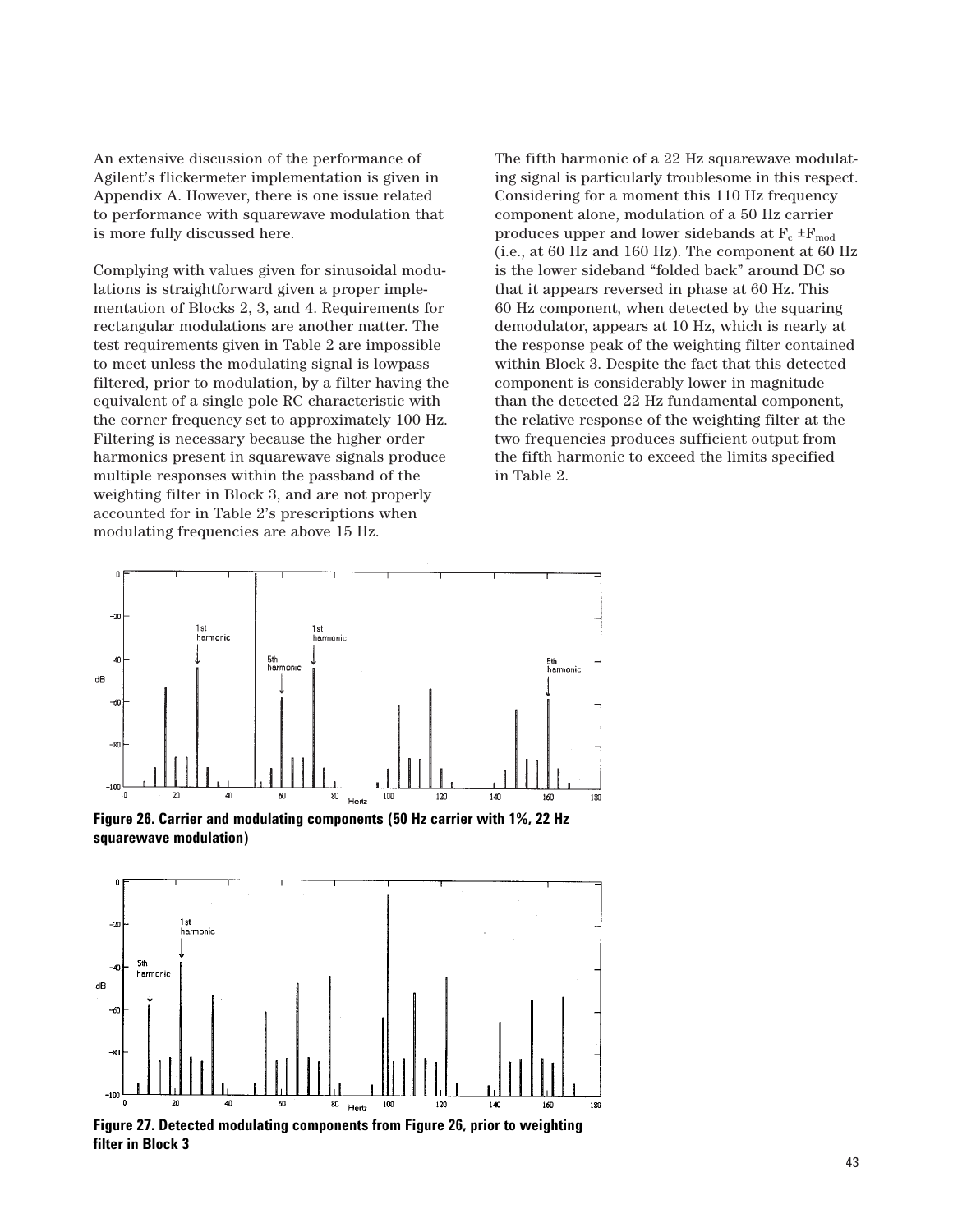It is always risky to speculate on why an oversight of this type found its way into a document such as IEC 868, particularly since squarewave response is correctly tabulated at lower frequencies. Despite this, one guess may be that at the time this work was done, the relatively limited bandwidths available in mains sources may have suppressed any obvious manifestations of higher harmonic responses for modulating frequencies above 15 Hz. A recent IEC publication, 77A(SEC)113, which discusses proposed revisions to IEC 868, includes modifications to Table 2 which appear to account for the effects described above.

#### **Unclear Definitions for Dmax, Dc, and Dt**

In Agilent's view, the most difficult interpretive issue in IEC 1000-3-3 involves Definitions 3.1 through 3.4, Figures 2 and 3, and requirements for evaluating Dmax, Dc, and Dt. An edited version of Figure 3, which shows the generally accepted interpretations for these parameters, is shown below as is the complete text of Definitions 3.1 through 3.4.

*"3.1 R.M.S. voltage shape, U(t): The time function of the r.m.s. voltage evaluated stepwise over successive half-periods of the fundamental voltage (see Figure 2).*

*3.2 voltage change characteristic,* ∆*(t): The time function of the change in the r.m.s. voltage between periods when the voltage is in a steady-state condition for at least 1 s (second) (see 4.2.3 and Figure 2).*

*3.3 maximum voltage change,*  $\Delta U_{max}$ *: The difference between maximum and minimum r.m.s. values of the voltage change characteristic (see Figure 2).*

 $3.4$  steady-state voltage change,  $\Delta U_c$ : The differ*ence between two adjacent steady-state voltages separated by at least one voltage change characteristic (see Figure 2).*

*NOTE – Definitions 3.2 to 3.4 relate to absolute phase-to-neutral voltages. The ratios of these magnitudes to the phase-to-neutral value of the nominal voltage (Un) of the reference network in Figure 1 are called:* 

- *relative voltage change characteristic: d(t) (definition 3.2):*
- *maximum relative voltage change: dmax (definition 3.3):*
- *relative steady-state voltage change: dc (definition 3.4):*

*These definitions are explained by the example in Figure 3."*



**Figure 28. Detected modulating components after weighting filter in Block 3**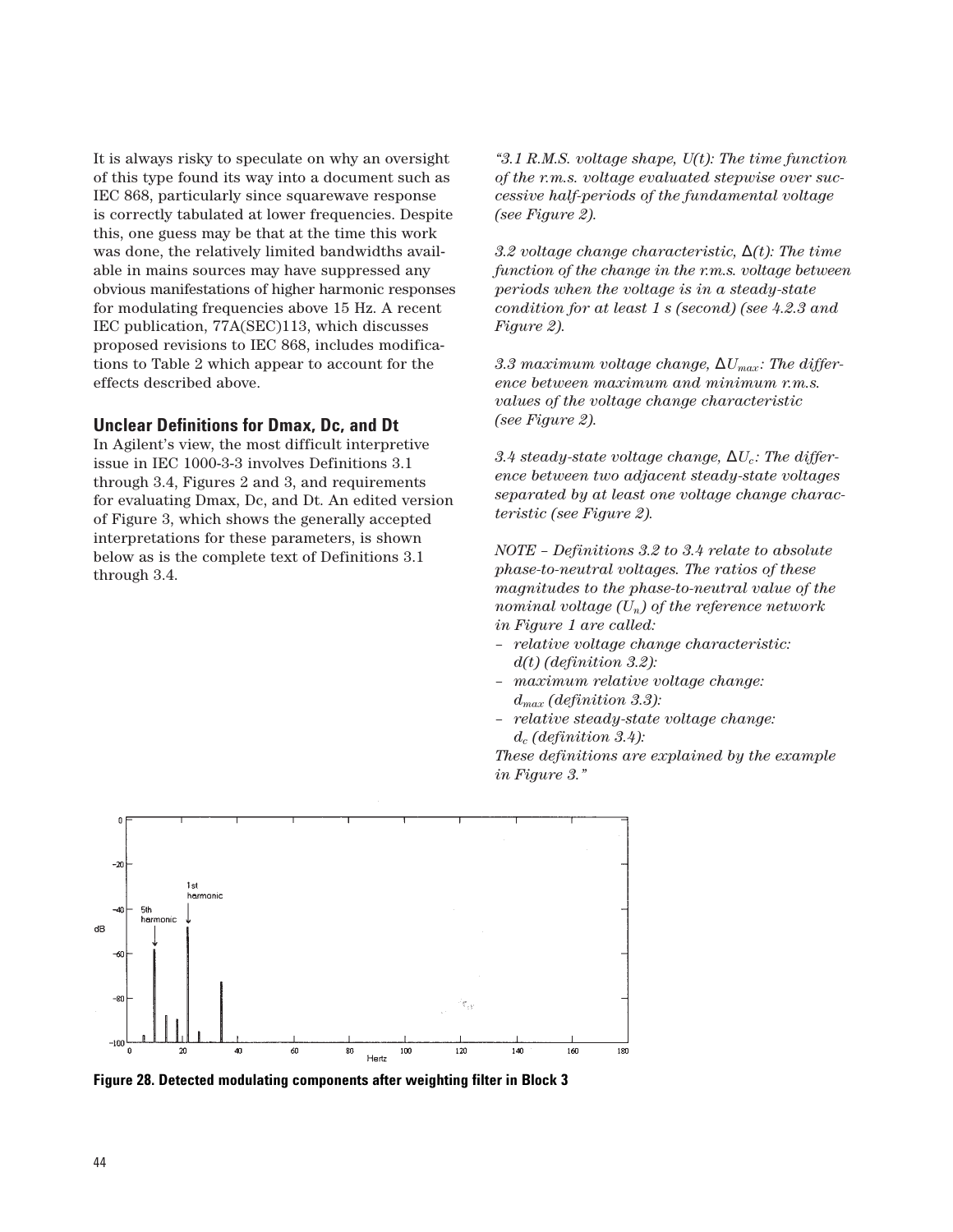The greatest interpretive difficulty arises from the lack of an adequate definition of "steady-state." It seems clear, given the text reproduced above, that successive half-cycle rms voltage measurements must meet some criteria for at least one second to qualify as steady-state. What is not given anywhere within IEC 1000-3-3 is a definition of the amplitude characteristic of steady-state. Since it is very unlikely that successive measurements will produce exactly identical readings even with perfectly constant load behavior, it is left up to the reader to conclude what might be a reasonable band within which one second's worth of successive readings must fall in order to qualify as steady-state.

Agilent's inferred definition is ±0.15% of the nominal line voltage  $(U_n)$ . While the complete absence of a definition makes one interpretation as good as any other, there are solid reasons for making the choice just described. The error allocation for measuring instrumentation is 5% while the stated limit for Dc is 3%. Taking both specifications into account (i.e., 5% of 3%) suggests that a tolerance of ±0.15% for a steady-state condition is a reasonable guess at the standard's intent. This band is also consistent with the output noise performance of Agilent's sources and readily permits detection of steady-state EUT behavior.

Since setting this tolerance band is critical to detection of voltage change events, and to avoid imposing a specific interpretation on others who may see it differently, Agilent's HFTS software application uses an entry in the hfts.ini file that contains initialization information for the application to set the tolerance band. The entry is factory set to 0.003 (i.e., 0.3% for the total tolerance band), but may be easily edited by those subscribing to a different interpretation.

There are other interpretive issues with Dmax, Dc, and Dt. Agilent takes the language in the note included in Definition 3.4, particularly the inclusion of the word "relative" and the reference to Figure 3 of IEC 1000-3-3, to mean two things:

- 1. The term "relative" means that voltage changes are evaluated relative to the value of the steadystate voltage immediately preceding the voltage change characteristic under evaluation.
- 2. Relative voltage changes are expressed as a percentage of the nominal mains voltage Un.



**Figure 29. Edited version of Figure 3**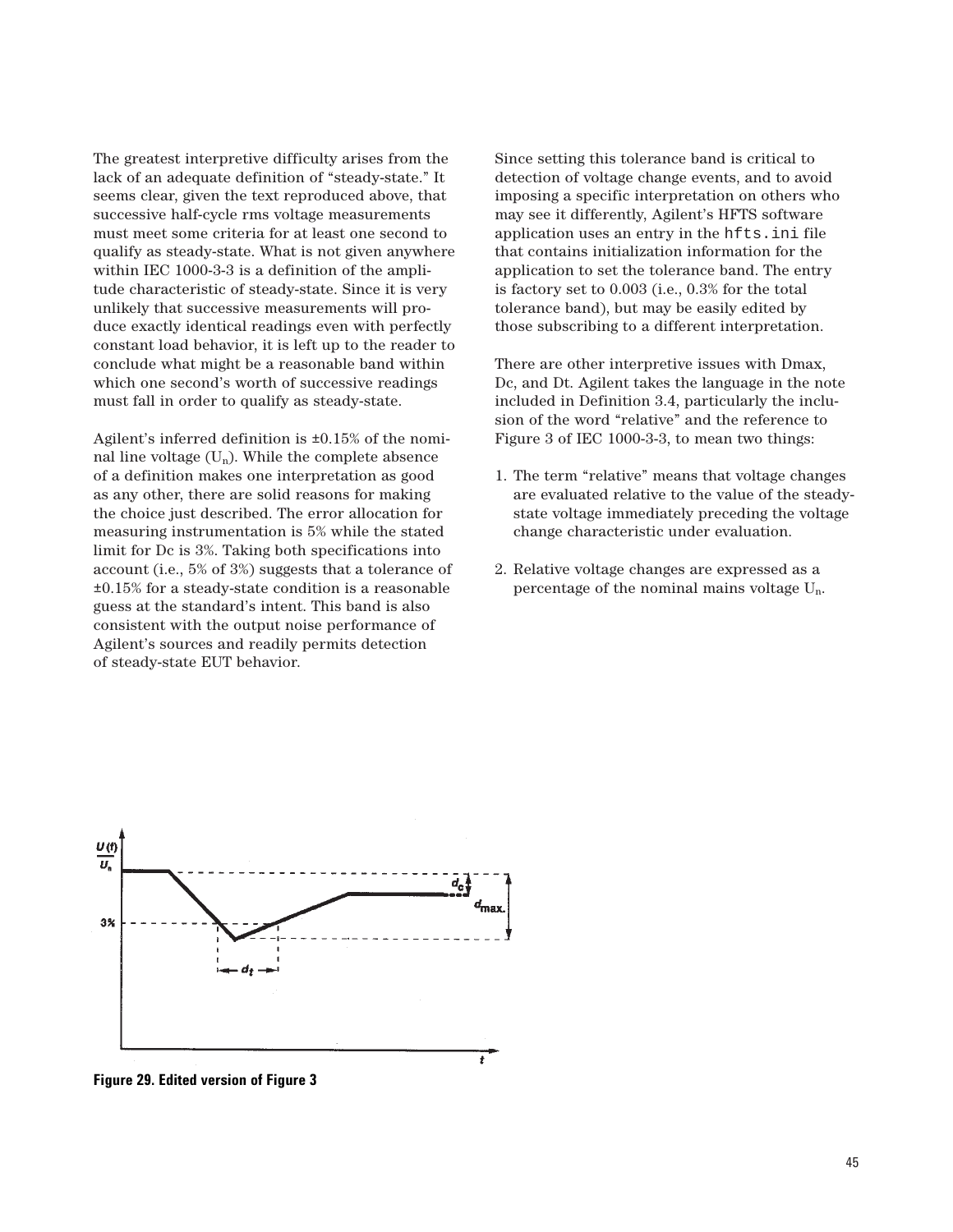Establishing a tolerance band to define steadystate together with the interpretations just described permits a reasonably straightforward evaluation for Dc.

The voltage change characteristic shown in Figure 3 of IEC 1000-3-3 lends itself to a simple evaluation for Dmax as well. Consider, however, a situation where a sudden increase in EUT current causes a dip in rms voltage (in excess of 2% for example) followed by an extended period of time during which steady-state conditions are **not** re-established, but during which the rms voltage approaches the previous steady-state value. Assume now that a sudden decrease in EUT current drain causes a surge in rms voltage that just exceeds a 2% **increase** relative to the previous steady-state voltage. This is followed by a decrease in rms voltage so that eventually a steady-state condition is re-established at a level not too different from the previous steady-state condition.

A literal interpretation of Definition 3.3 would seem to require that Dmax be reported at a value greater than 4% which would constitute a failure. Using what is known about how human perception of flicker works, this would seem to be an excessively conservative assessment, particularly since the period of time between the minimum and

maximum values is unspecified and could range from milliseconds to minutes. Pending clarification on this issue, Agilent has adopted a definition more in keeping with Figure 3 of IEC 1000-3-3 that records the greatest excursion in absolute terms from the previous steady-state value as Dmax.

Because of the potentially unlimited storage requirements for on-line analysis of Dmax, Dc, and Dt events, Agilent has made two additional interpretive inferences that are directed towards meeting the intent of the standard while still permitting a practical implementation:

- 1. Steady-state conditions may never be achieved during a test, in which case values for Dmax, Dc, and Dt will not be reported.
- 2. In the situation where steady-state conditions are established, Agilent's solution reports the maximum Dmax, Dc, and Dt events occurring within each Pst integration period. These values are then compared to the specifications stated in IEC 1000-3-3 to determine pass/fail.



**Figure 30. Dmax evaluation example**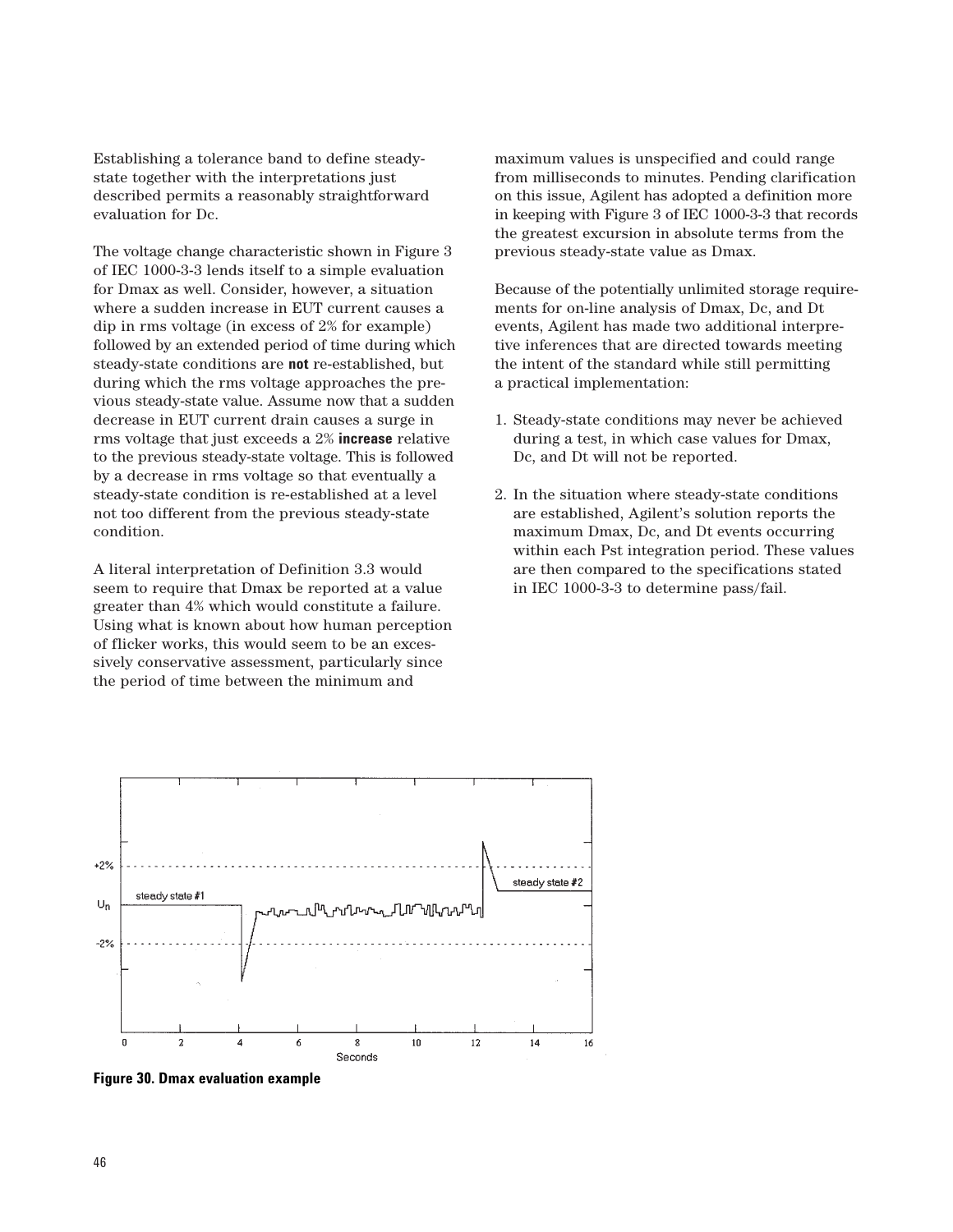### **Delay to Start of Test**

Unlike IEC 1000-3-2, IEC 1000-3-3 contains no language excluding inrush current events in the first 10 seconds following power-up. Events of this type will have little or no impact on flicker test results in any case, but potentially will have major impact on Dmax, Dt, and Dc test results. For these requirements, the language included in Section 5 of IEC 1000-3-3 is explicit:

*"If voltage changes are caused by manual switching or occur less frequently than once per hour, the Pst and Plt requirements shall not be applicable. The three requirements related to voltage changes shall be applicable with the previously mentioned voltage values, multiplied by a factor of 1.33."*

Since this language implies that the EUT, if it is subject to manual switching, will in fact be operated manually during the test, the measurement delay controls have no consequential impact on test results. For this reason, Agilent's solution makes these controls available in the interest of providing consistent functionality across the application, but with the expectation that the test engineer will make use of them in an informed manner.

Similarly, voltage change test results (i.e., Dmax, Dc, and Dt) are reported as measured and compared against the normal limits. It is expected that the test engineer will determine if the 1.33 multiplier should properly be applied, and if so, that the multiplier will be manually applied as part of the analysis of test results as reported in the "long form" report. Alternatively, the limit override control provided for rms parameters in the "Advanced Options" setup screen may be set to 133% to provide automatic scaling of the rms test limits.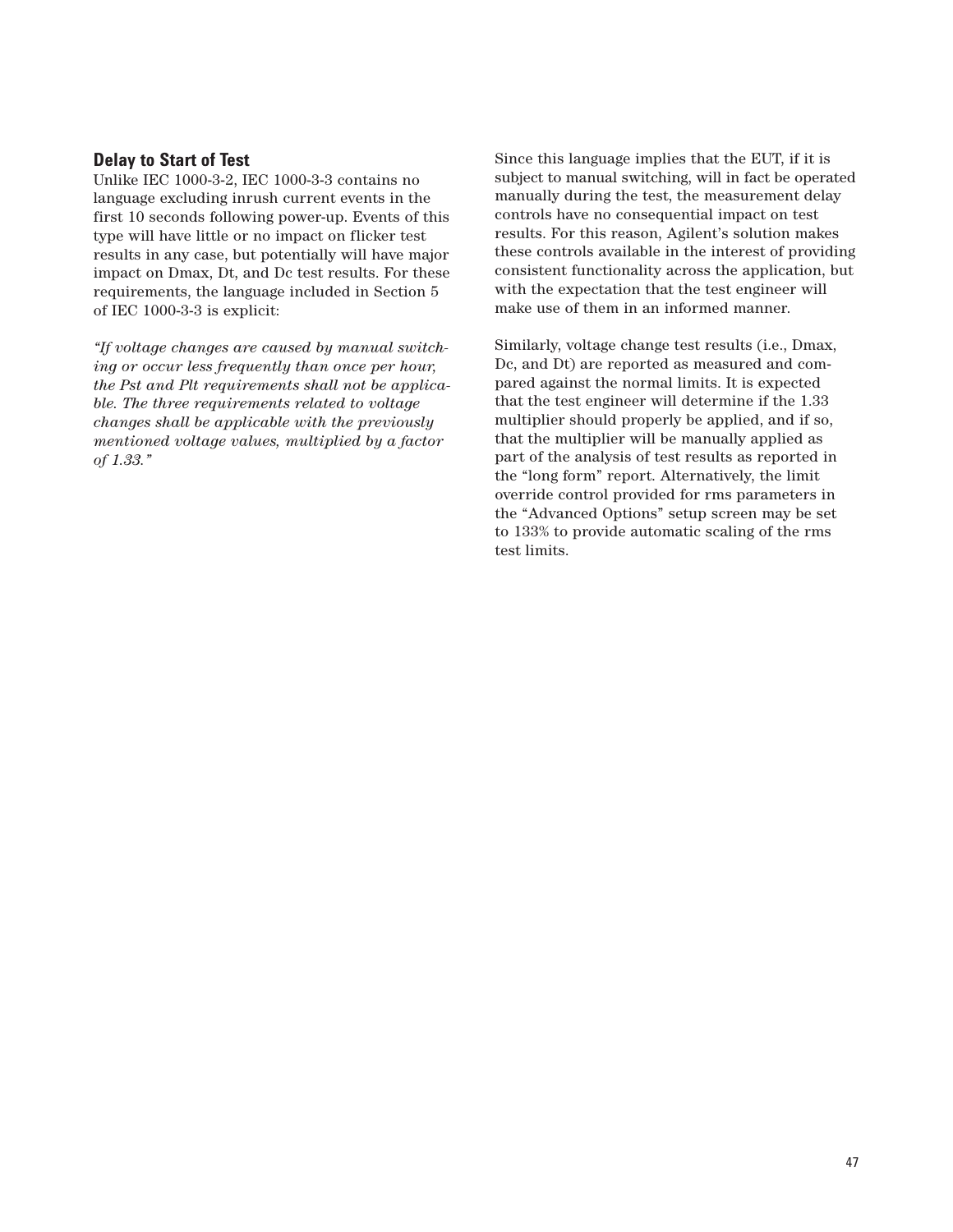## **Appendix A**

#### **Flickermeter Verification Tests**

To the best of Agilent Technologies' knowledge, there is no official certification for UIE flickermeter implementations. The IEC commission does not endorse products offered by instrumentation manufacturers, nor does it provide services or recommend test laboratories to verify compliance with its published standards, either for the products regulated by the standards or for instrumentation designed to test these products.

The design team for the 6840A Series Harmonic/ Flicker Test System conducted their own assessment of measurement accuracy for Agilent's flickermeter implementation. The results are attached and a discussion of the test methodologies follows. This discussion includes a description of alternate methods, the relative merits of these methods, and the reasons for selecting the particular method used.

A UIE Flickermeter is a specialized AM receiver that is designed to detect amplitude modulations of the ac mains and present the detected signals in terms of human perceptibility of incandescent lamp flicker. The attached tables show the results of three sets of tests, defined by IEC 868 and IEC 868 Amendment 1, that are intended to test compliance of flickermeter implementations with measurement accuracy requirements described in the standards. One set of the tests checks accuracy in terms of peak flicker response with sinewave modulations (Table A-1), while the other two check peak flicker response (Table A-2) and Pst measurement accuracy with squarewave modulations (Table A-3).

A common feature of all three tests is a requirement for relatively small modulation depths and for considerable precision in controlling modulation depth. This may be seen by examining the columns labeled "Modulation dV/V (%); nominal" in each table. The dV/V parameter describes the difference between the maximum rms value of the modulated carrier (nominally 230 Vac @ 50 Hz) and the minimum rms value of the carrier and is expressed as a percentage of the rms value of the ac mains frequency carrier. In the more conventional measure of modulation as a percentage of peak-to-peak carrier amplitude, the equivalent value is one half the value shown in the tables. Therefore, the requirement for precision is actually more severe than it appears to be at first glance. In addition, IEC 868 specifies that the modulation level producing a peak flicker response of 1.00 must be within ±5% of the nominal value. These delta values are shown in the tables for peak flicker response in the columns labeled "Modulation  $dV/V$  (%); low and high." Examination of the magnitude of the differences from the nominal value makes it clear that performance verification requires control over modulation depth to resolutions of approximately 1 ppm and accuracies of 10 ppm.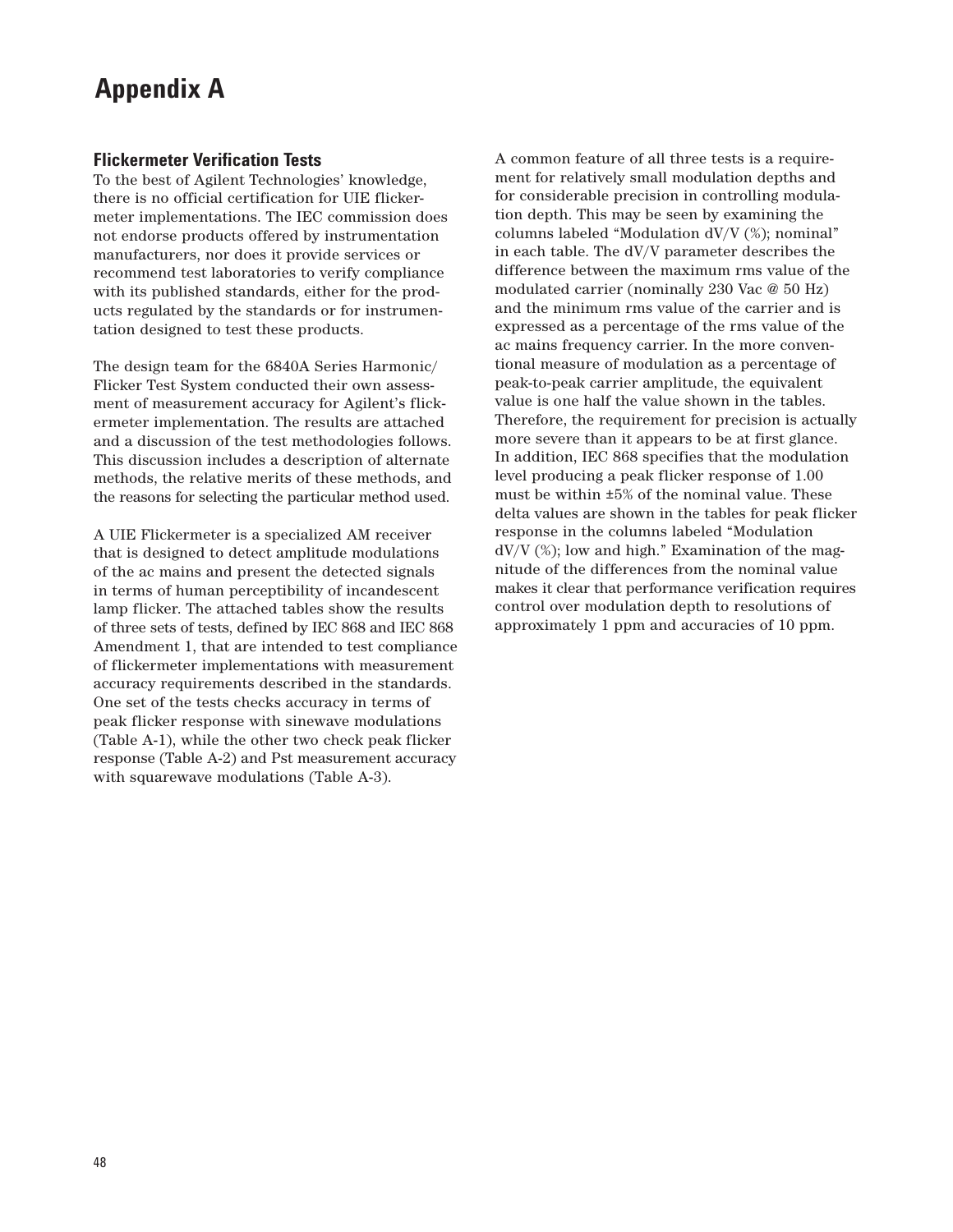The required test signals might be obtained by precisely modulating a load, by precisely modulating the generated output without a load, or by measuring the effect produced by an uncalibrated load or modulation using a 230 Vac 50 Hz input modulation meter having measurement resolutions to 0.0001% and corresponding accuracy. Off-the-shelf equipment with these capabilities is simply not available. Another technique described in some of the literature is to select a very low frequency squarewave modulation and use a precision DVM to measure the two rms levels. This technique works, but becomes an act of faith when the assumption is made that once calibrated in this manner, the test source may be switched to sinewave modulation and/or to higher modulation frequencies without loss of calibration.

The problems documented above led Agilent's design team to adopt a different approach. The block diagram in Figure A-1 shows the technique used.

Agilent's 6840 Series Harmonic/Flicker Test System uses a firmware implemented DDS (direct digital synthesis) technique to generate the output waveform. DDS generation produces programmable output frequencies with fine frequency resolution and crystal accuracies. The 6840 Series products also include a fully digital implementation of the UIE

Flickermeter. This implementation includes digitization of the mains voltage input to the Equipment Under Test (EUT) with a 16-bit A/D converter operating at approximately 40K samples/second. All digital signal processor operations are performed on 32-bit floating point values and the A/D converter readings are immediately converted to floating point representations following digitization. Since these numbers have approximately 7 decimal digits of resolution, despite having only 16 bits of quantization and dynamic range, it is possible to implement a highly precise digital AM modulator that acts directly on the stream of digitized samples of the voltage input to the EUT. Addition of a second DDS generator as the modulation frequency source permits generation of extremely accurate and repeatable test signals thus providing a means for characterizing all system errors except those introduced by the A/D converter and the differential amplifier connecting it to the EUT. These additional errors are discussed separately later. Note that a lowpass filter is shown in the modulation signal path. This attenuates the higher frequency components of squarewave modulating waveforms to prevent problems with responses to these signals that are not accounted for in Table 2 from IEC 868.



**Figure A-1. Flickermeter block diagram**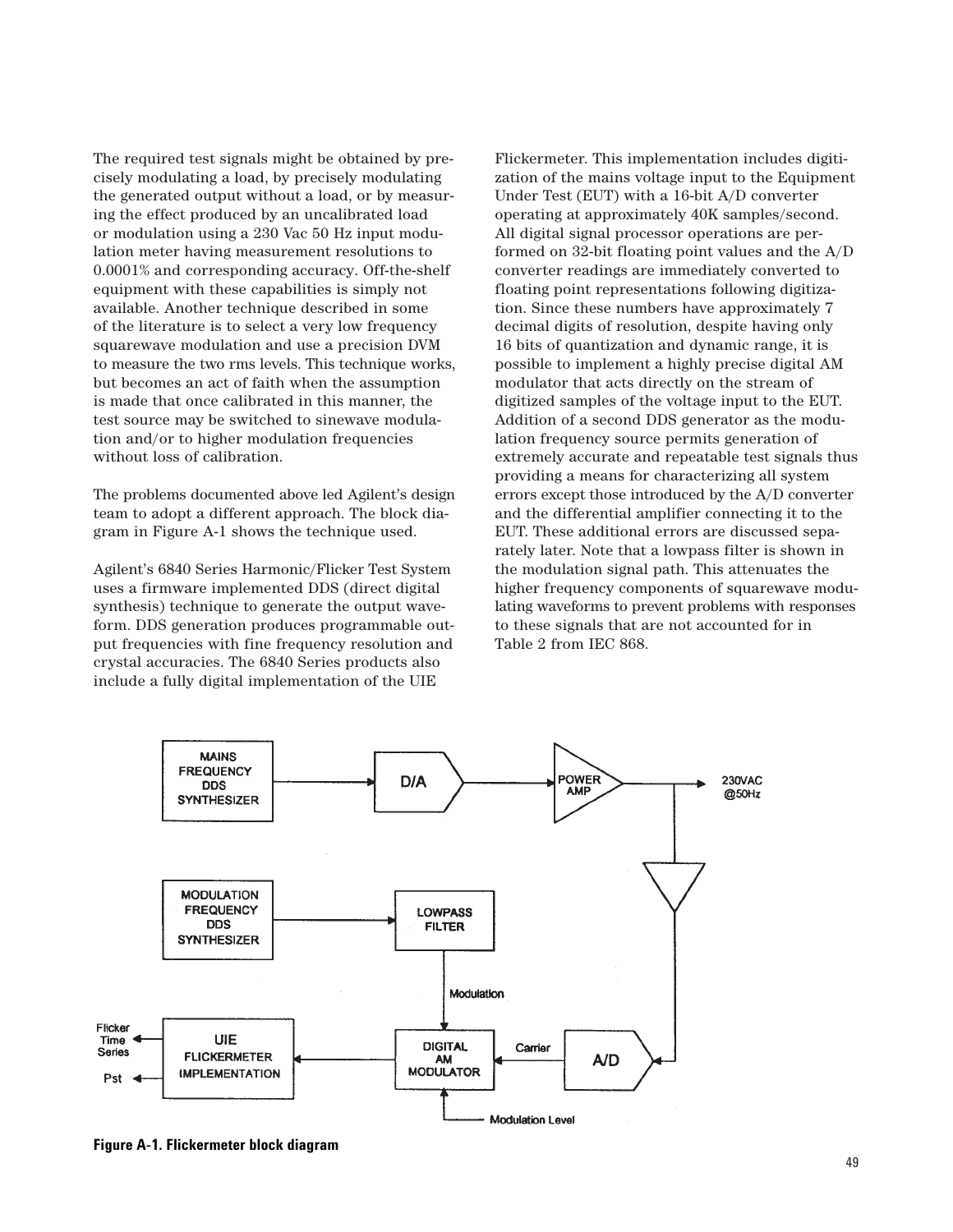One outstanding quality of the Agilent 6840 Series Harmonic/Flicker Test System, both from the standpoint of making actual flicker measurements and from the standpoint of verifying performance, is that given identical inputs, its fully digital architecture provides identical results every time.

All tests were conducted with the output programmed to 230 Vac and 50 Hz with no load. This sets the A/D outputs to the level corresponding to the midrange value encountered during an actual test. Since the filters in a UIE flickermeter have very long time constants, the test procedure described in IEC 868 was modified from a procedure of sweeping the modulation level to produce a reading of 1.00 to one of testing at the specification limits of 95% and 105% of nominal modulation and then using a simple algebraic manipulation to calculate the modulation level that would produce a Pst reading of 1.00. The extremely wide dynamic range and fine resolution provided by the 32-bit floating point implementation makes this approach completely appropriate for demonstrating compliance with IEC 868 requirements.

The results for peak flicker response with sinewave and squarewave modulations at the modulating frequencies and depths described in IEC 868 are shown in the columns labeled "dV/V (%) for reading of 1.00" and "Deviation from nominal, % of nominal." The second column documents the errors introduced by the flickermeter implementation in accordance with the test limits as described in the standard and must show values between –5% and +5% for the implementation to meet specification. These errors are predominantly caused by the bandpass filter at the heart of the flickermeter and arise largely because the transfer function specified in IEC 868 and the specified test modulation levels are all empirically derived, but unfortunately not from the same data sets. This brings up the

interesting question of whether it is possible to "improve" the transfer function. Our conclusion is that the answer is "yes," but the design team decided that it was better to implement the transfer function exactly as specified and live with the errors rather than attempt to second guess the standard's authors. In any case, the 6840 Series Harmonic/Flicker Test System meets specified test accuracy across the board.

#### **Quantization Errors**

The errors introduced by the A/D converter and the differential amplifier must also be taken into account. The differential amplifier acts as a voltage divider and is implemented with precision components that cause it to introduce total errors of less than 0.1% over the entire operating range of the instrument. These errors therefore make a negligible contribution to the total error budget. The specified voltage measurement accuracy for the 6840 Series Harmonic/Flicker Test System is better than 0.08% at 230 Vac and thus this error source also makes a negligible contribution.

Another more subtle issue with the A/D conversion process exists, however. Quantization error, or the limited ability of the A/D converter to resolve different input magnitudes, contributes the major error associated with the A/D conversion process. A number of different techniques may be used to analyze this effect and depending upon the particular technique selected, and upon the detail of the analysis, various factors including frequency domain noise floor, quantization error, averaging effects, linearity errors, modulation waveshape, etc. may be taken into account. A detailed accounting of these issues is beyond the scope of this discussion, but a simple examination of quantization error (or resolving power) is illustrative.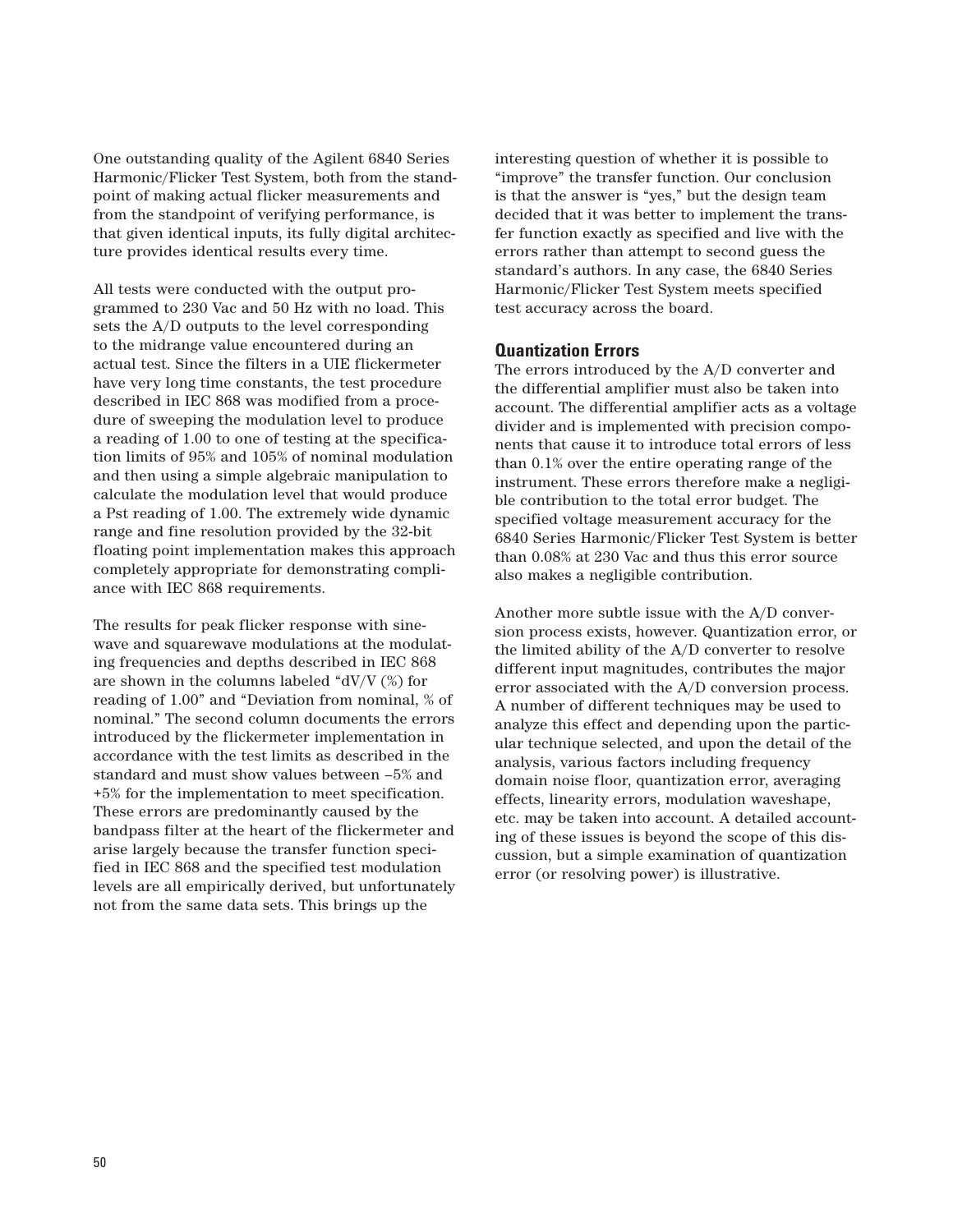The 16-bit A/D converter used in the 6840 Series Harmonic/Flicker Test System, when taking into account the 500 V peak range of the voltage measurement circuit, provides a bit weight of approximately 15.3 mV. Assuming monotonic and linear behavior, the maximum deviation between an actual input and a quantized value is 1/2 LSB or approximately 7.6 mV. Dividing this value by the peak voltage change at 230 Vac that is equivalent to the specified modulation level and multiplying by 100 yields the percentage of nominal modulation equivalent to the resolving power of the A/D converter. This value is shown for each test case in the tables for peak flicker response in the column labeled "A/D resolution @ 230 V." These values are then summed with the errors attributable to the flickermeter implementation to yield a "worst case" error. Once again, errors for all specified test conditions are **within** the specified limits. Note that factors such as averaging effects have not been considered, but generally these factors will act to improve resolution rather than degrading it, and resolution is the issue here rather than absolute accuracy. It is assumed that the benefits of averaging together with the fact that A/D conversions extend over a wide range of codes will overcome errors introduced by nonlinearities in the conversion process.

The third table is for Pst measurement verification. This test is described in IEC 868 Amendment 1. The Pst test is specified somewhat differently in that an exact modulation is prescribed and the implementation must simply produce an output that is between 0.95 and 1.05 for each prescribed modulation. The results of tests conducted using the methodologies described above are shown in the table for Pst measurement accuracy. The 6840 Series Harmonic/Flicker Test System again meets requirements across the board. Because Pst is derived from a statistical processing of 60,000 individual measurements, the A/D resolution issues described above are largely removed by the averaging effects implicit in the statistical calculation.

The final contributor to total measurement error is the reference impedance,  $0.4 + j 0.25$  ohms for single phase 50 Hz systems. Agilent's programmable impedance is specified at <±1.0% error at room temperature and <±3% error over the full operating range of the instrument. This error, when algebraically summed with the errors described above, maintains the instrument within the ±8% total error budget permitted by the IEC standards.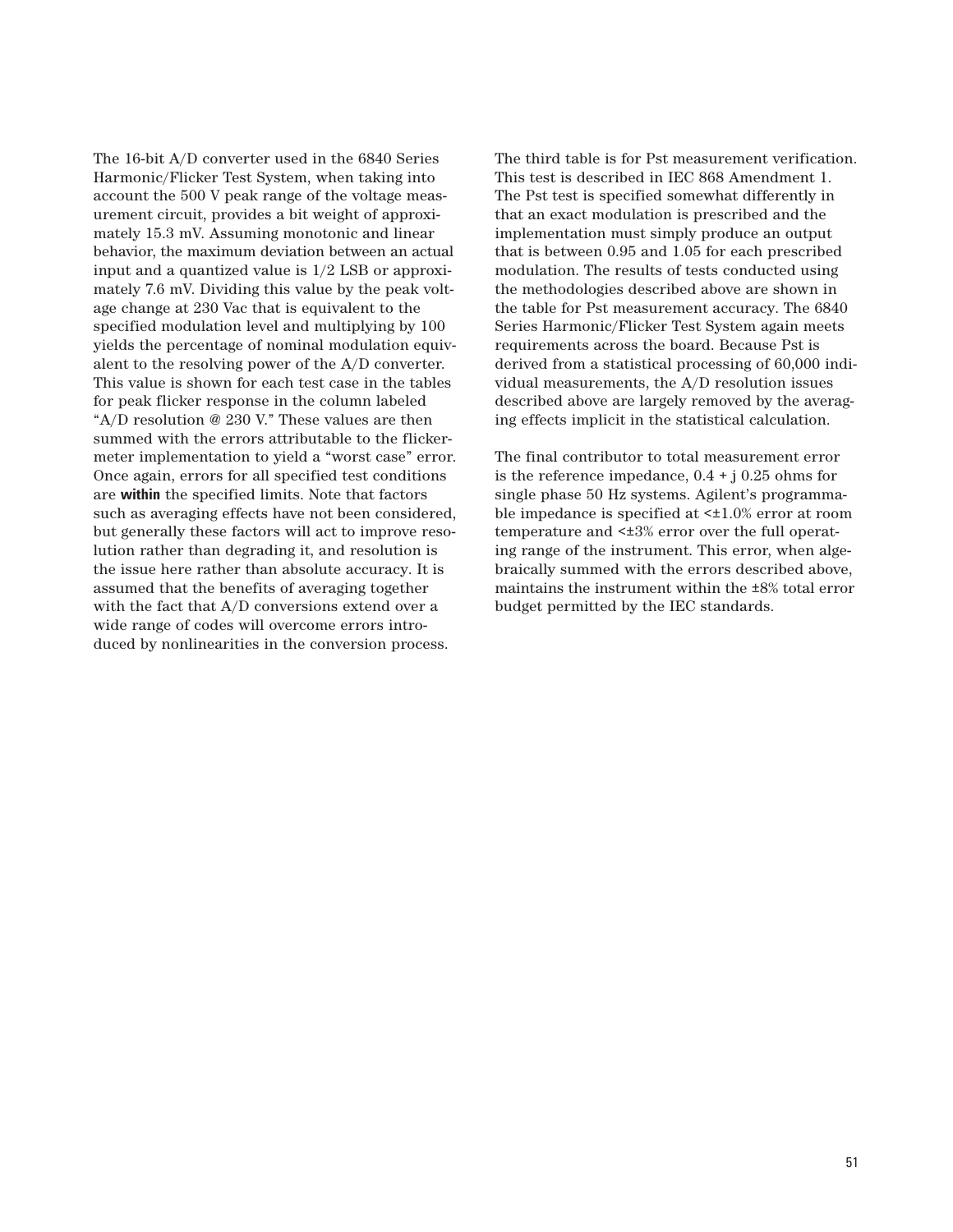| Devlation from nominal<br>(% Of Nominal Modulation)<br>dVIV(%) for READING OF |
|-------------------------------------------------------------------------------|
| $\frac{8}{100}$                                                               |
| 8g                                                                            |
| 1.375                                                                         |
| $\frac{8}{1}$                                                                 |
| 0.865                                                                         |
| 0.735                                                                         |
| 0.635                                                                         |
| 0.555                                                                         |
| 0.489                                                                         |
| 0.435                                                                         |
| 0.390                                                                         |
| ន្ត្រី<br>ខ្លួន ខ្លួន<br><b>ខ</b> ្ពួន ខ្ញុ                                   |
|                                                                               |
|                                                                               |
|                                                                               |
| 0.261                                                                         |
|                                                                               |
| 0.251                                                                         |
|                                                                               |
| 0.268                                                                         |
| 0.281                                                                         |
| 0.296                                                                         |
| 0.312                                                                         |
| 0.351                                                                         |
| 0.393                                                                         |
| 0.440                                                                         |
|                                                                               |
| 0.489                                                                         |
| 0.596                                                                         |
| 0.655                                                                         |
| 0.717                                                                         |
| 0.781                                                                         |
| 0.849                                                                         |
| 0.921                                                                         |
| $\overline{\overline{\overline{\overline{g}}}}$                               |
|                                                                               |
| <b>SZG</b>                                                                    |

**Table A-1. Squarewave Modulation Test Results**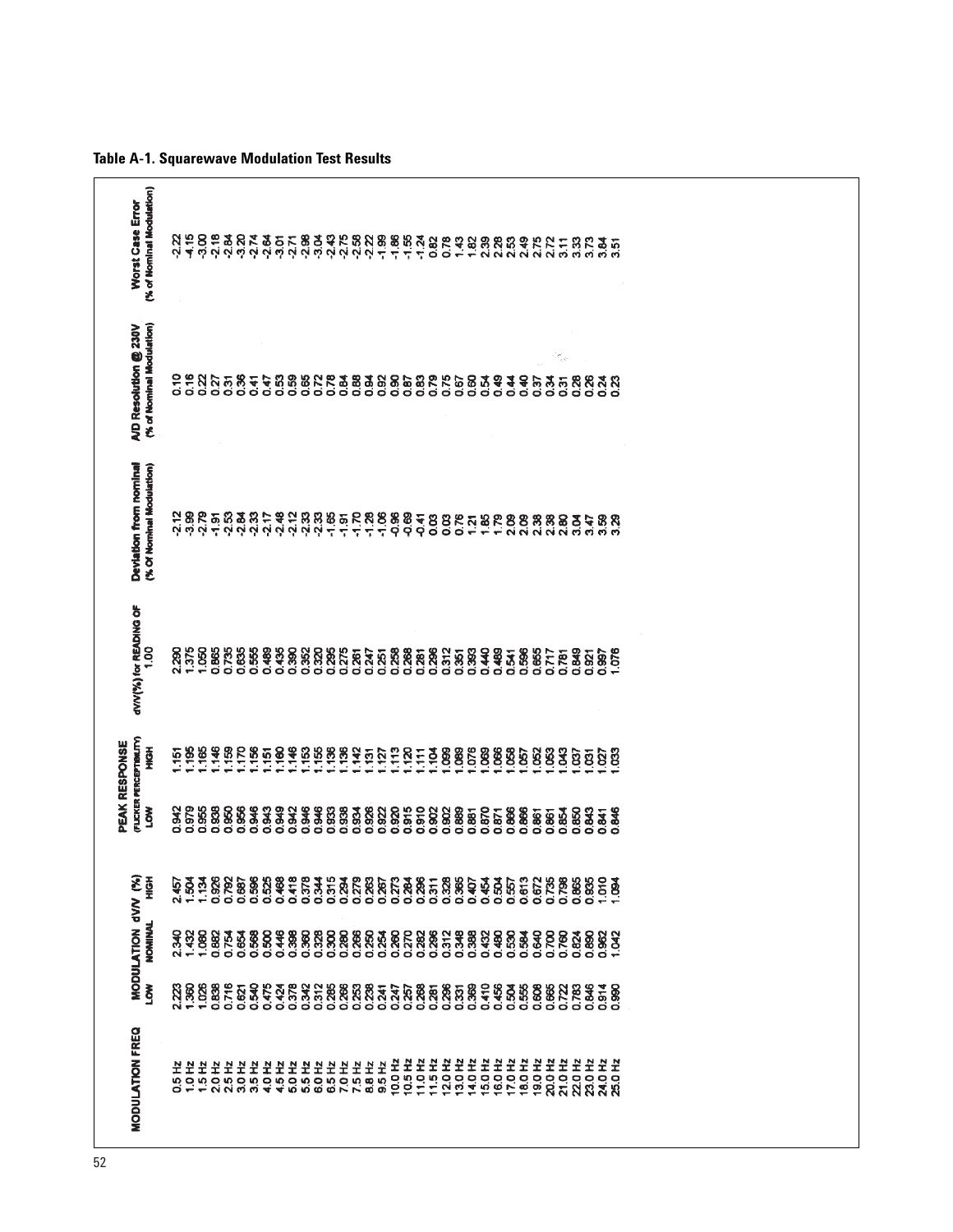|                                      | (% of Nominal Modulation)<br><b>Worst Case Error</b> | -2.99<br>-2.09                                                                                                                                                                                                                   |         |                  |                  |                |       |       |              |       |                  |                    |                                                                                                                                                                                                                                                                                                                                                                                                                                      |       |                |                        |       |       | ខេត្តក្តុង<br>ស្រុកក្តុម |                | $-1.42$ | $-1.08$ | $-2.21$ | $-1.95$ | $-5.71$                 | 1.41  | 0.47                | 2.63  | $rac{2}{3}$           | 0.44                                        |  |
|--------------------------------------|------------------------------------------------------|----------------------------------------------------------------------------------------------------------------------------------------------------------------------------------------------------------------------------------|---------|------------------|------------------|----------------|-------|-------|--------------|-------|------------------|--------------------|--------------------------------------------------------------------------------------------------------------------------------------------------------------------------------------------------------------------------------------------------------------------------------------------------------------------------------------------------------------------------------------------------------------------------------------|-------|----------------|------------------------|-------|-------|--------------------------|----------------|---------|---------|---------|---------|-------------------------|-------|---------------------|-------|-----------------------|---------------------------------------------|--|
|                                      | (% of Nominal Modulation)<br>A/D Resolution @ 230V   |                                                                                                                                                                                                                                  |         | <b>ទី</b><br>១១១ | 0.58             |                |       |       |              |       | 888278<br>888278 |                    | 8388222272                                                                                                                                                                                                                                                                                                                                                                                                                           |       |                |                        | 888   |       | 0.85                     | 0.76           |         | 0.62    | 0.56    | 0.51    | 0.46                    | 0.42  | 8                   |       | $\frac{d\phi}{d\phi}$ | ន្ល<br>ទី <b>ទី</b> ទី                      |  |
| PEAK RESPONSE<br>MODULATION dV/V (%) | Devlation from nominal<br>(% Of Nominal Modulation)  | 2.53                                                                                                                                                                                                                             | $-1.60$ | $-2.43$          |                  | -2.38<br>-2.84 |       |       | 2582<br>2582 |       |                  |                    | $\begin{array}{cccccccccc} \texttt{3} & \texttt{3} & \texttt{5} & \texttt{5} & \texttt{5} & \texttt{5} & \texttt{5} & \texttt{5} & \texttt{5} & \texttt{6} & \texttt{7} & \texttt{8} \\ \texttt{4} & \texttt{5} & \texttt{6} & \texttt{7} & \texttt{8} & \texttt{9} & \texttt{9} & \texttt{1} & \texttt{1} & \texttt{1} & \texttt{1} & \texttt{1} & \texttt{1} & \texttt{1} & \texttt{1} & \texttt{1} & \texttt{1} & \texttt{1} & \$ |       |                | $-1.75$                |       |       | $88888$<br>$77777$       |                | $-0.74$ | $-0.47$ | $-1.65$ | $-1.44$ |                         |       | 0.08                |       | <u>225</u><br>구주      | $\frac{4}{5}$                               |  |
|                                      | <b>dVN(%) for READING OF</b><br>1.00                 | 5.501                                                                                                                                                                                                                            | 0.463   | 0.422            | 0.391            | 0.363          | 0.345 | 0.336 | 0.326        | 0.307 |                  | 0.286              | 0.243<br>0.27<br>0.213                                                                                                                                                                                                                                                                                                                                                                                                               | 0.202 | 0.192<br>0.196 | <b>ខ្លួខ្លួ</b><br>០០០ | 0.230 | 0.243 | 0.271                    | 0.358<br>0.378 |         |         | 0.414   | 0.454   | 0.505                   | 0.557 | 0.604               | 0.642 | 0.706                 | 0.768                                       |  |
|                                      | (FLICKER PERCEPTIBILITY)<br>HIGH                     | $\frac{48}{1}$                                                                                                                                                                                                                   | 141     |                  | $1.18$<br>$1.18$ |                | 1.162 | 1,158 | 1,148        | 1.167 |                  | $1.163$<br>$1.152$ | 1149<br>1145<br>1155                                                                                                                                                                                                                                                                                                                                                                                                                 |       |                | <b>BEINENBER</b>       |       |       |                          |                |         |         |         |         | <b>HASH</b><br>HASHAS   | 1.079 | $\frac{8}{100}$     | 1,146 | 1,121                 | 1.088                                       |  |
|                                      | <b>MOT</b>                                           | 0.950                                                                                                                                                                                                                            | 0.932   |                  |                  |                |       |       |              |       |                  |                    |                                                                                                                                                                                                                                                                                                                                                                                                                                      |       |                |                        |       |       |                          | 0.922          |         |         |         |         | 55885<br>58885<br>00000 |       | $\overline{9}$<br>o | £     | $\tilde{8}$<br>o o    | 8                                           |  |
|                                      |                                                      |                                                                                                                                                                                                                                  |         |                  |                  |                |       |       |              |       |                  |                    |                                                                                                                                                                                                                                                                                                                                                                                                                                      |       |                |                        |       |       |                          |                |         |         |         |         |                         |       |                     |       |                       |                                             |  |
|                                      |                                                      | ិដ្ឋា ក្នុង ក្នុង ក្នុង ក្នុង ក្នុង ក្នុង ក្នុង ក្នុង ក្នុង ក្នុង ក្នុង ក្នុង ក្នុង ក្នុង ក្នុង ក្នុង ក្នុង ក្<br>ក្នុង ក្នុង ក្នុង ក្នុង ក្នុង ក្នុង ក្នុង ក្នុង ក្នុង ក្នុង ក្នុង ក្នុង ក្នុង ក្នុង ក្នុង ក្នុង ក្នុង ក្នុង ក្ |         |                  |                  |                |       |       |              |       |                  |                    |                                                                                                                                                                                                                                                                                                                                                                                                                                      |       |                |                        |       |       |                          |                |         |         |         |         |                         |       |                     |       |                       |                                             |  |
|                                      | <b>NOT</b>                                           |                                                                                                                                                                                                                                  |         |                  |                  |                |       |       |              |       |                  |                    |                                                                                                                                                                                                                                                                                                                                                                                                                                      |       |                |                        |       |       |                          |                |         |         |         |         |                         |       |                     |       |                       |                                             |  |
|                                      | <b>MODULATION FREQ</b>                               | 8112224456685758855558555885555885                                                                                                                                                                                               |         |                  |                  |                |       |       |              |       |                  |                    |                                                                                                                                                                                                                                                                                                                                                                                                                                      |       |                |                        |       |       |                          |                |         |         |         |         |                         |       |                     |       |                       | <b>位位化社会设计设计化协议的公交公司的公司的公司的公司的公司的公司公司公司</b> |  |

**Table A-2. Sinewave Modulation Test Results**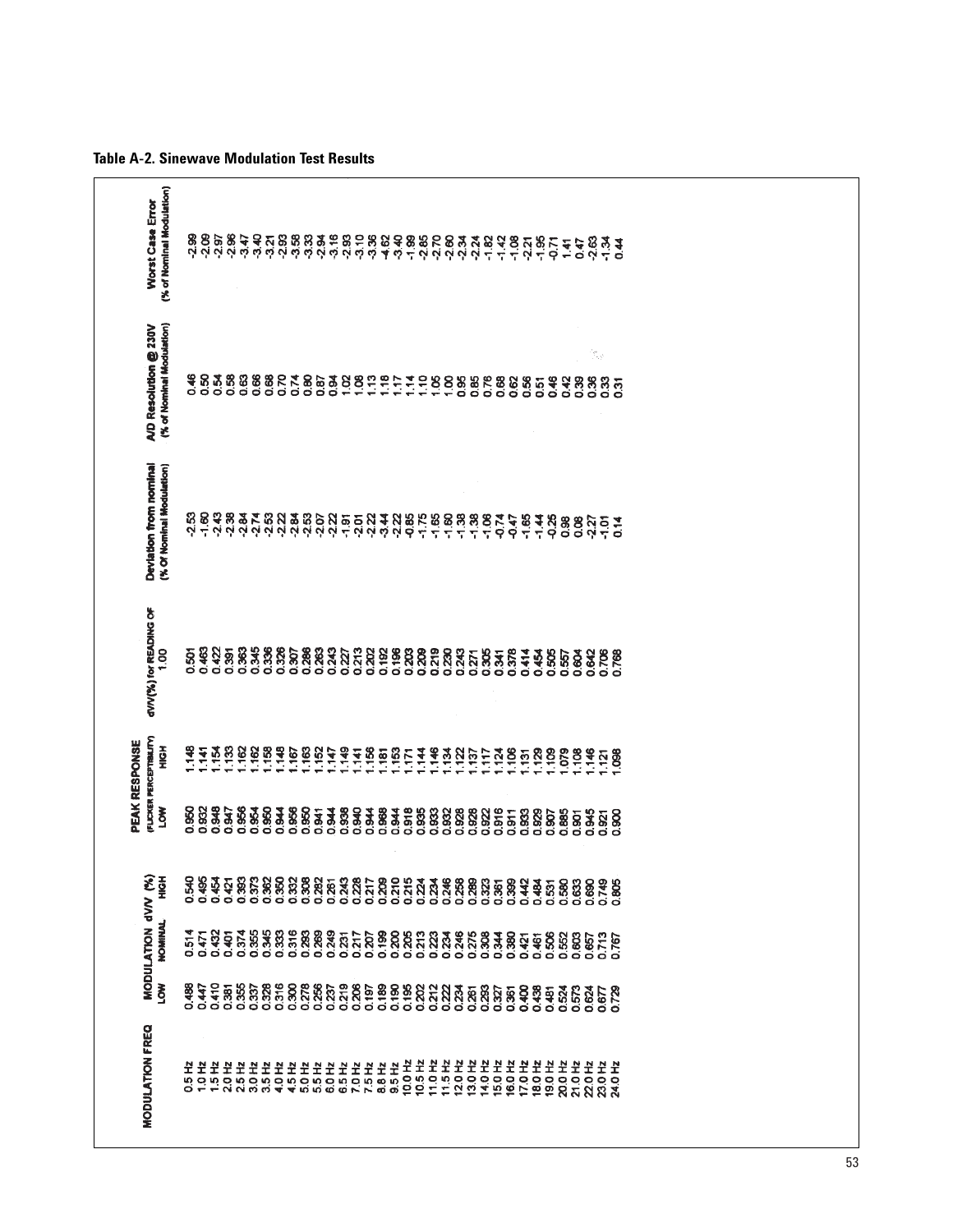| <b>Modulation Frequency</b><br>(Voltage changes/min.) | Hertz    | <b>Modulation</b><br>$(dV/V$ in $%$ ) | <b>Pst Reading</b><br>(Flicker Perceptibility) | <b>Pst Reading</b><br>(% of nominal) |  |
|-------------------------------------------------------|----------|---------------------------------------|------------------------------------------------|--------------------------------------|--|
|                                                       | 0.00833  | 2.724                                 | 1.044                                          | 4.4                                  |  |
|                                                       | 0.01667  | 2.211                                 | 1.025                                          | 2.5                                  |  |
|                                                       | 0.05833  | 1.459                                 | 1.022                                          | 2.2                                  |  |
| 39                                                    | 0.32500  | 0.906                                 | 1.027                                          | 2.7                                  |  |
| 110                                                   | 0.91667  | 0.725                                 | 1.018                                          | 1.8                                  |  |
| 1620                                                  | 13.50000 | 0.402                                 | 0.990                                          | $-1.0$                               |  |

#### **Table A-3. Pst Accuracy with Squarewave Modulation**

Worst Case Error (% of nominal modulation)



**Figure A-2. Agilent 6840 Series squarewave and sinewave modulation test summary**

Pst Reading (% of nominal)



**Figure A-3. Agilent 6840 Series Pst accuracy with squarewave modulation summary**

54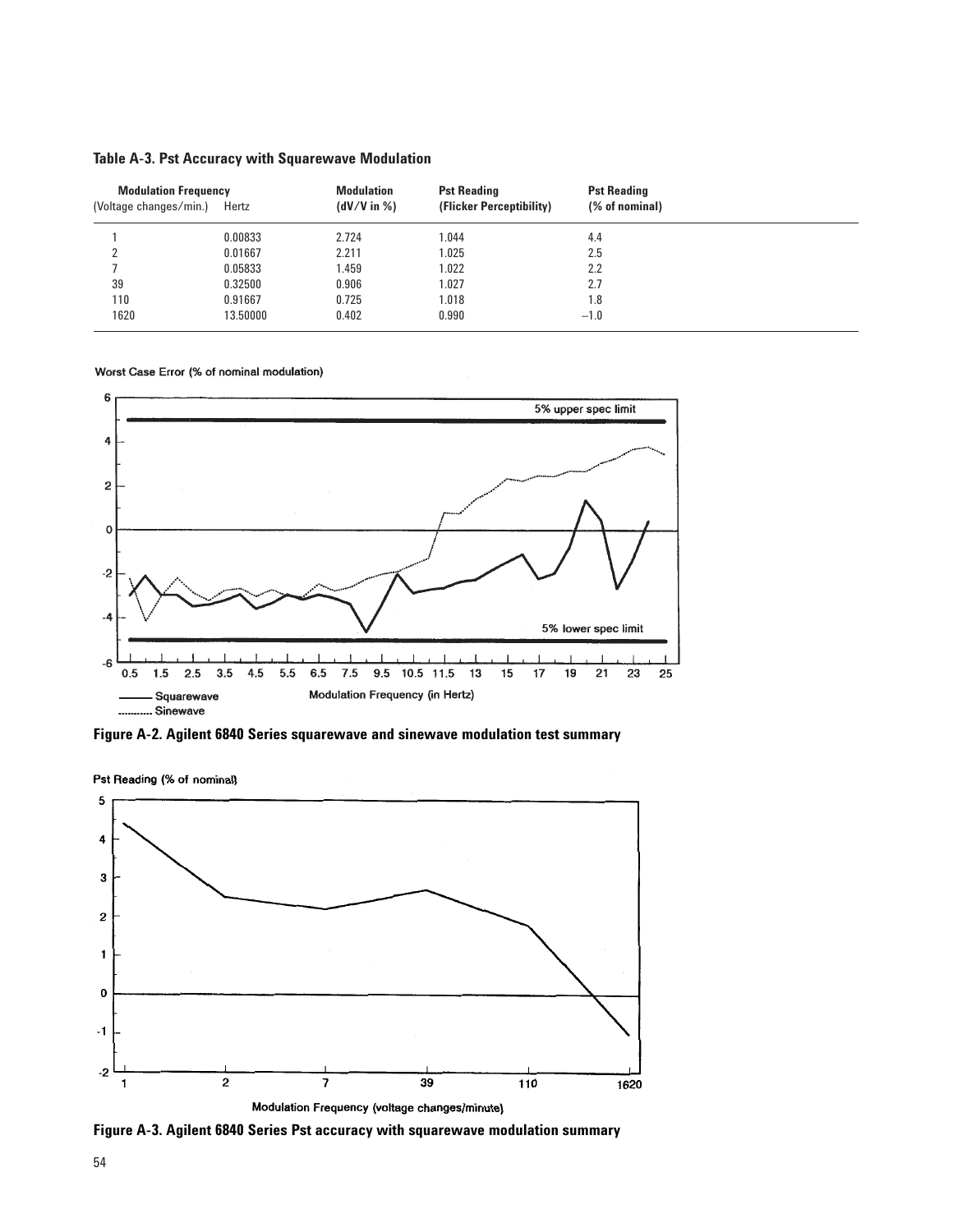## **References**

Ford, John, *The VOLTECH Handbook of Testing to JEC555,* 1993

McCarthy, Darren, "Immunity and Low Frequency Emissions Standards," IEEE SCV EMC Symposium, March 1994

Satoh, Akira, *Japan Powerline Harmonics Requirements Overview,* 1995

IEC 555-1 (1982), "Part 1: Definitions" IEC 555-2 (1982), "Part 2: Harmonics" Amendment No. 1 (1984) Amendment No. 2 (1988) Amendment No. 3 (1991)

IEC 77A (SEC) 113 (1994), "Part 4: Testing and measuring techniques Section 15: Flickermeter— Functional and design specifications."

IEC 725 (1981), "Considerations on reference impedances for use in determining the disturbance characteristics of household appliances and similar electrical equipment."

IEC 816 (1984), "Guide on methods of measurement of short duration transients on low voltage power and signal lines."

IEC 827 (1985), "Guide to voltage fluctuation limits for household appliances (relating to IEC Publication 555-3)."

IEC 868 (1986), "Flickermeter, Functional and design specifications."

IEC 868 Amendment 1 (1990), "Flickermeter, Functional and design specifications."

IEC 868-0 (1991), "Part 0: Evaluation of flicker severity."

IEC 1000-1-1 (1992), "Part 1: General—Section 1: Application and interpretation of fundamental definitions and terms."

IEC 1000-3-2 (1995), "Part 3: Limits—Section 2: Limits for harmonic current emissions (equipment input current ≤16 A per phase)."

IEC 1000-3-3 (1994), "Part 3: Limits—Section 3: Limitation of voltage fluctuations and flicker in low-voltage supply systems for equipment with rated current ≤16 A."

IEC 1000-4-1 (1992), "Part 4: Testing and measurement techniques. Section 1: Overview of immunity tests. Basic EMC Publication."

IEC 1000-4-7 (1991), "Part 4: Testing and measurement techniques. Section 7: General guide on harmonics and inter-harmonics measurements and instrumentation for power supply systems and equipment connected thereto."

IEC SC 77A/WGOI/TF02 (1995), "Draft, Minutes of the 3rd meeting held in Paris on January 26, 1995."

U.I.E. "Flicker Measurement and Evaluation," 1986

Report to IEC 77A WG6 Committee members, from XITRON Technologies, September 15, 1995

Parts of IEC 1000-3-2, 1000-3-3, 1000-4-7, 868 are reproduced by kind permission of the International Electrotechnical Commission (IEC). Copies of the complete standard may be obtained from IEC, P.O. Box 131, 1211 Geneva 20, Switzerland, Phone: 41 22 919 0228, FAX: 41 22 919 0300 or, in the United States, from the American National Standards Institute, Sales Department, 11 West 42nd Street, New York, NY 10036, Phone: 212 642 4900, FAX: 212 302 1286.